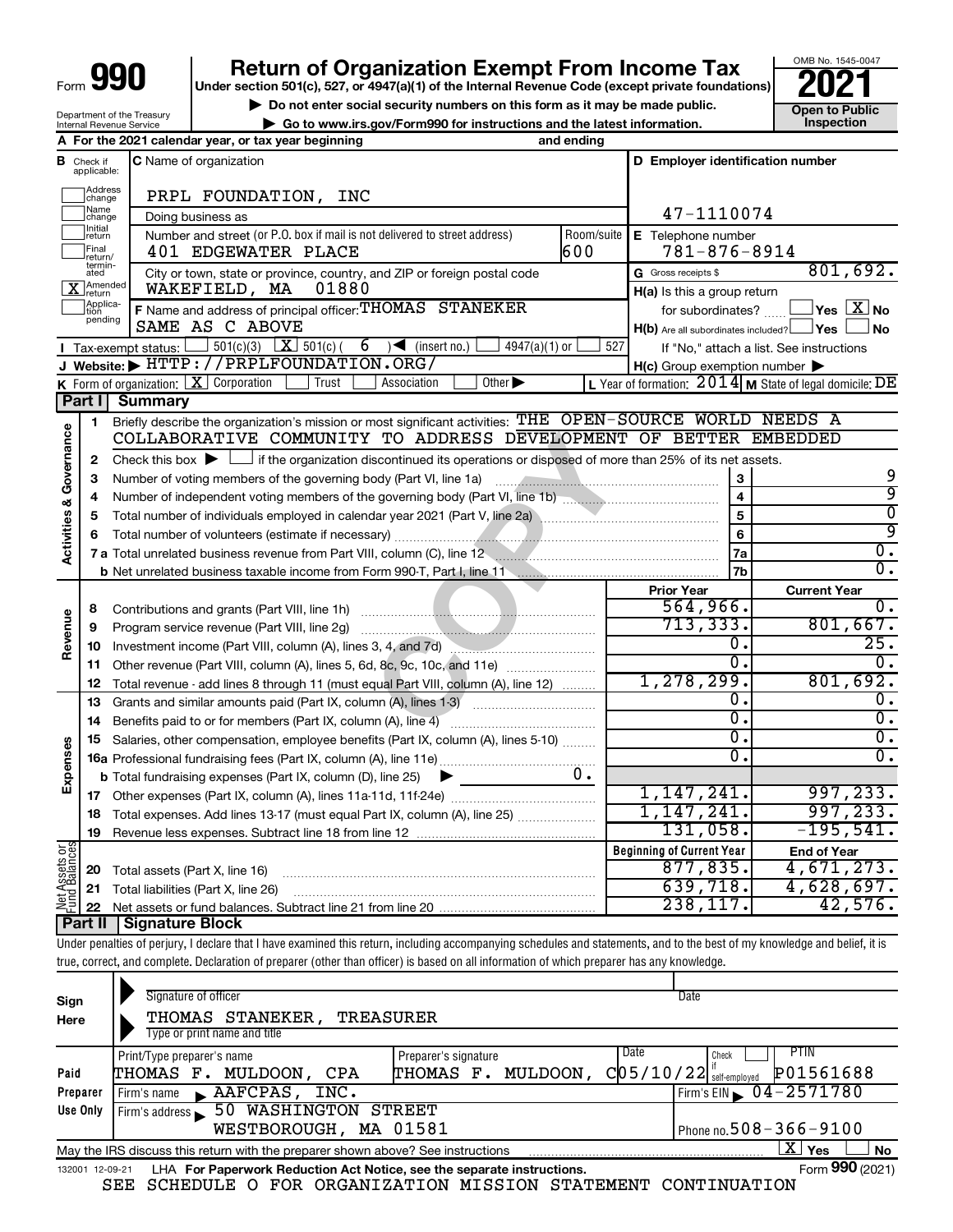|    | PRPL FOUNDATION, INC<br>Form 990 (2021)                                                                                                      | 47-1110074<br>Page 2                    |
|----|----------------------------------------------------------------------------------------------------------------------------------------------|-----------------------------------------|
|    | <b>Statement of Program Service Accomplishments</b><br>Part III                                                                              |                                         |
|    |                                                                                                                                              | $\boxed{\textbf{X}}$                    |
| 1  | Briefly describe the organization's mission:<br>SEE SCHEDULE O                                                                               |                                         |
|    |                                                                                                                                              |                                         |
|    |                                                                                                                                              |                                         |
|    |                                                                                                                                              |                                         |
| 2  | Did the organization undertake any significant program services during the year which were not listed on the                                 |                                         |
|    | prior Form 990 or 990-EZ?                                                                                                                    | $\vert$ Yes $\boxed{\text{X}}$ No       |
|    | If "Yes," describe these new services on Schedule O.                                                                                         |                                         |
| 3  | Did the organization cease conducting, or make significant changes in how it conducts, any program services?                                 | $\Box$ Yes $[\overline{\mathrm{X}}]$ No |
|    | If "Yes," describe these changes on Schedule O.                                                                                              |                                         |
| 4  | Describe the organization's program service accomplishments for each of its three largest program services, as measured by expenses.         |                                         |
|    | Section 501(c)(3) and 501(c)(4) organizations are required to report the amount of grants and allocations to others, the total expenses, and |                                         |
|    | revenue, if any, for each program service reported.                                                                                          |                                         |
| 4a | ) (Revenue \$<br>(Code:<br>(Expenses \$<br>including grants of \$                                                                            | 801,667.                                |
|    | THE MISSION OF THE FOUNDATION IS TO:<br>(A) DEVELOP, SUPPORT AND PROMOTE                                                                     |                                         |
|    | AN OPEN-SOURCE, COMMUNITY-DRIVEN CONSORTIUM WITH A FOCUS ON ENABLING                                                                         |                                         |
|    | THE SECURITY AND INTEROPERABILITY OF EMBEDDED DEVICES FOR THE                                                                                | <b>INTERNET</b>                         |
|    | AND SMART SOCIETY OF THE FUTURE; AND<br>THINGS<br>(IOT)<br>(B)<br>OF                                                                         | <b>UNDERTAKE</b>                        |
|    | OTHER ACTIVITIES AS APPROPRIATE TO FURTHER THE PURPOSES AND ACHIEVE THE                                                                      |                                         |
|    | GOALS SET FORTH ABOVE.                                                                                                                       |                                         |
|    |                                                                                                                                              |                                         |
|    | HISTORICALLY, THE PRPL FOUNDATION DEVELOPED AROUND THE MIPS ECOSYSTEM;                                                                       |                                         |
|    | IT NOW HAS EVOLVED TO BE INSTRUCTION SET-NEUTRAL IN ITS APPROACH.                                                                            | THE                                     |
|    | MISSION OF THE FOUNDATION MAY ONLY BE AMENDED BY A UNANIMOUS VOTE OF                                                                         |                                         |
|    | ALL OF PLATINUM DIRECTORS.                                                                                                                   |                                         |
|    |                                                                                                                                              |                                         |
|    | 4b (Code: ) (Expenses \$<br>including grants of \$                                                                                           | $($ Revenue \$                          |
|    |                                                                                                                                              |                                         |
|    |                                                                                                                                              |                                         |
|    |                                                                                                                                              |                                         |
|    |                                                                                                                                              |                                         |
|    |                                                                                                                                              |                                         |
|    |                                                                                                                                              |                                         |
|    |                                                                                                                                              |                                         |
|    |                                                                                                                                              |                                         |
|    |                                                                                                                                              |                                         |
|    |                                                                                                                                              |                                         |
|    |                                                                                                                                              |                                         |
| 4с |                                                                                                                                              |                                         |
|    | ) (Revenue \$<br>(Code: ) (Expenses \$<br>including grants of $$$                                                                            |                                         |
|    |                                                                                                                                              |                                         |
|    |                                                                                                                                              |                                         |
|    |                                                                                                                                              |                                         |
|    |                                                                                                                                              |                                         |
|    |                                                                                                                                              |                                         |
|    |                                                                                                                                              |                                         |
|    |                                                                                                                                              |                                         |
|    |                                                                                                                                              |                                         |
|    |                                                                                                                                              |                                         |
|    |                                                                                                                                              |                                         |
|    |                                                                                                                                              |                                         |
| 4d | Other program services (Describe on Schedule O.)                                                                                             |                                         |
|    | (Expenses \$<br>including grants of \$<br>(Revenue \$                                                                                        |                                         |
|    | 4e Total program service expenses                                                                                                            |                                         |
|    |                                                                                                                                              | $000$ (2224)                            |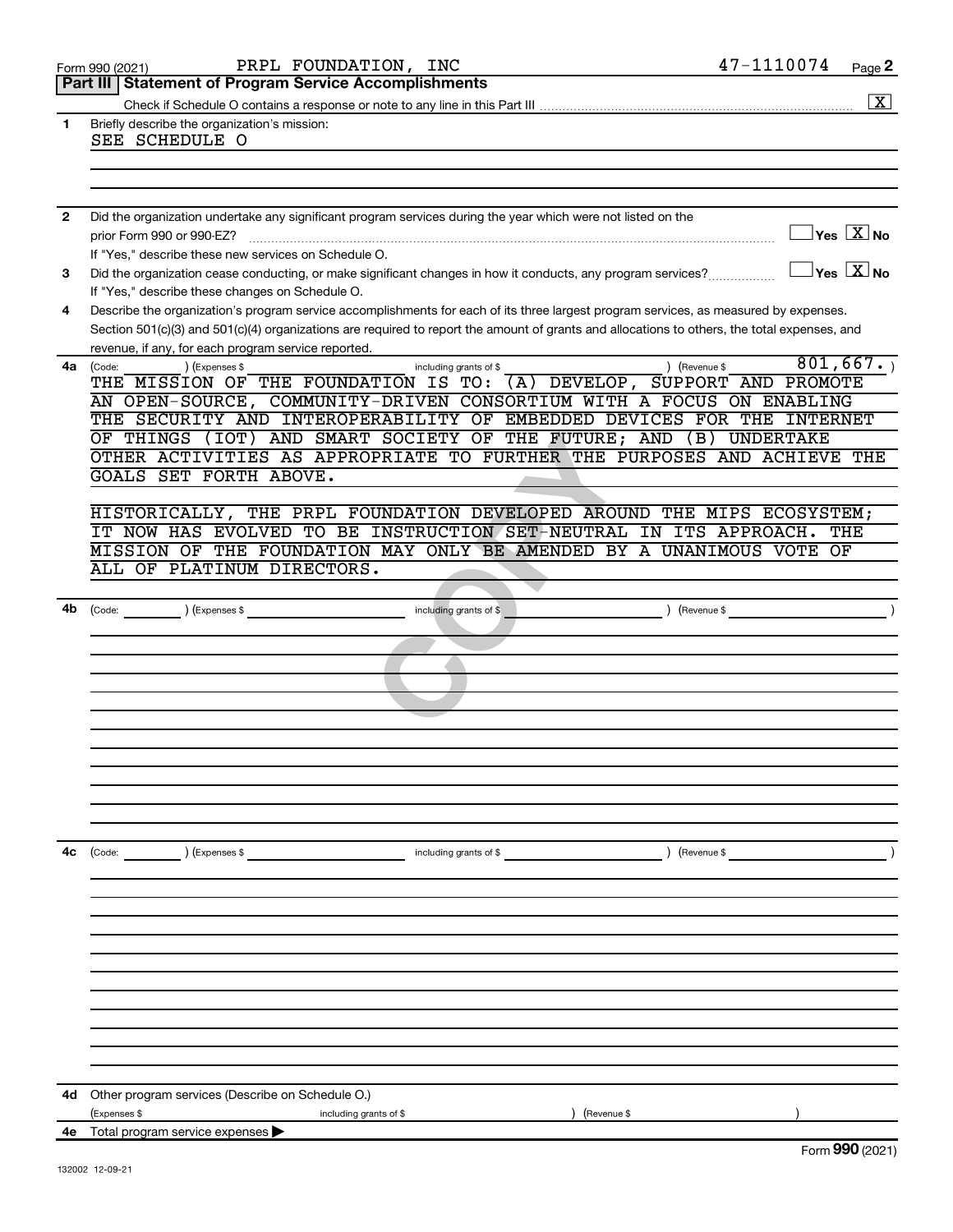|  | Form 990 (2021) |  |
|--|-----------------|--|

Form 990 (2021) Page PRPL FOUNDATION, INC 47-1110074 **Part IV Checklist of Required Schedules**

|    |                                                                                                                                                                                                                                                           |                          | Yes | No                      |
|----|-----------------------------------------------------------------------------------------------------------------------------------------------------------------------------------------------------------------------------------------------------------|--------------------------|-----|-------------------------|
| 1. | Is the organization described in section $501(c)(3)$ or $4947(a)(1)$ (other than a private foundation)?<br>If "Yes," complete Schedule A                                                                                                                  | 1                        |     | x                       |
| 2  |                                                                                                                                                                                                                                                           | $\mathbf{2}$             |     | X                       |
| 3  | Did the organization engage in direct or indirect political campaign activities on behalf of or in opposition to candidates for                                                                                                                           |                          |     |                         |
|    | public office? If "Yes," complete Schedule C, Part I                                                                                                                                                                                                      | 3                        |     | x                       |
| 4  | Section 501(c)(3) organizations. Did the organization engage in lobbying activities, or have a section 501(h) election in effect                                                                                                                          | 4                        |     |                         |
| 5  | Is the organization a section 501(c)(4), 501(c)(5), or 501(c)(6) organization that receives membership dues, assessments, or                                                                                                                              |                          |     |                         |
|    |                                                                                                                                                                                                                                                           | 5                        | х   |                         |
| 6  | Did the organization maintain any donor advised funds or any similar funds or accounts for which donors have the right to<br>provide advice on the distribution or investment of amounts in such funds or accounts? If "Yes," complete Schedule D, Part I | 6                        |     | x                       |
| 7  | Did the organization receive or hold a conservation easement, including easements to preserve open space,                                                                                                                                                 |                          |     |                         |
|    |                                                                                                                                                                                                                                                           | $\overline{\phantom{a}}$ |     | x                       |
| 8  | Did the organization maintain collections of works of art, historical treasures, or other similar assets? If "Yes," complete                                                                                                                              |                          |     |                         |
|    | Schedule D, Part III                                                                                                                                                                                                                                      | 8                        |     | х                       |
| 9  | Did the organization report an amount in Part X, line 21, for escrow or custodial account liability, serve as a custodian for                                                                                                                             |                          |     |                         |
|    | amounts not listed in Part X; or provide credit counseling, debt management, credit repair, or debt negotiation services?                                                                                                                                 |                          |     |                         |
|    |                                                                                                                                                                                                                                                           | 9                        |     | х                       |
| 10 | Did the organization, directly or through a related organization, hold assets in donor-restricted endowments                                                                                                                                              |                          |     |                         |
|    |                                                                                                                                                                                                                                                           | 10                       |     | x                       |
| 11 | If the organization's answer to any of the following questions is "Yes," then complete Schedule D, Parts VI, VII, VIII, IX, or X,<br>as applicable.                                                                                                       |                          |     |                         |
|    | a Did the organization report an amount for land, buildings, and equipment in Part X, line 10? If "Yes," complete Schedule D,                                                                                                                             |                          |     |                         |
|    | Part VI                                                                                                                                                                                                                                                   | 11a                      |     | х                       |
|    | <b>b</b> Did the organization report an amount for investments - other securities in Part X, line 12, that is 5% or more of its total                                                                                                                     | <b>11b</b>               |     | x                       |
|    | c Did the organization report an amount for investments - program related in Part X, line 13, that is 5% or more of its total                                                                                                                             |                          |     |                         |
|    | assets reported in Part X, line 16? If "Yes," complete Schedule D, Part VIII [[[[[[[[[[[[[[[[[[[[[[[[[[[[[[[[                                                                                                                                             | 11c                      |     | х                       |
|    | d Did the organization report an amount for other assets in Part X, line 15, that is 5% or more of its total assets reported in                                                                                                                           |                          |     |                         |
|    |                                                                                                                                                                                                                                                           | 11d                      |     | х                       |
|    |                                                                                                                                                                                                                                                           | 11e                      | х   |                         |
| f  | Did the organization's separate or consolidated financial statements for the tax year include a footnote that addresses                                                                                                                                   |                          |     |                         |
|    | the organization's liability for uncertain tax positions under FIN 48 (ASC 740)? If "Yes," complete Schedule D, Part X                                                                                                                                    | 11f                      |     | х                       |
|    | 12a Did the organization obtain separate, independent audited financial statements for the tax year? If "Yes," complete                                                                                                                                   | 12a                      |     | x                       |
|    | b Was the organization included in consolidated, independent audited financial statements for the tax year?                                                                                                                                               |                          |     |                         |
|    | If "Yes." and if the organization answered "No" to line 12a. then completing Schedule D. Parts XI and XII is optional                                                                                                                                     | 12 <sub>b</sub>          |     | х                       |
| 13 |                                                                                                                                                                                                                                                           | 13                       |     | $\overline{\textbf{x}}$ |
|    |                                                                                                                                                                                                                                                           | 14a                      |     | x                       |
|    | <b>b</b> Did the organization have aggregate revenues or expenses of more than \$10,000 from grantmaking, fundraising, business,                                                                                                                          |                          |     |                         |
|    | investment, and program service activities outside the United States, or aggregate foreign investments valued at \$100,000                                                                                                                                |                          |     | x                       |
|    | Did the organization report on Part IX, column (A), line 3, more than \$5,000 of grants or other assistance to or for any                                                                                                                                 | 14b                      |     |                         |
| 15 |                                                                                                                                                                                                                                                           | 15                       |     | х                       |
| 16 | Did the organization report on Part IX, column (A), line 3, more than \$5,000 of aggregate grants or other assistance to                                                                                                                                  |                          |     |                         |
|    |                                                                                                                                                                                                                                                           | 16                       |     | х                       |
| 17 | Did the organization report a total of more than \$15,000 of expenses for professional fundraising services on Part IX,                                                                                                                                   |                          |     |                         |
|    |                                                                                                                                                                                                                                                           | 17                       |     | х                       |
| 18 | Did the organization report more than \$15,000 total of fundraising event gross income and contributions on Part VIII, lines                                                                                                                              |                          |     |                         |
|    |                                                                                                                                                                                                                                                           | 18                       |     | х                       |
| 19 | Did the organization report more than \$15,000 of gross income from gaming activities on Part VIII, line 9a? If "Yes,"                                                                                                                                    |                          |     |                         |
|    |                                                                                                                                                                                                                                                           | 19                       |     | х                       |
|    |                                                                                                                                                                                                                                                           | 20a                      |     | х                       |
|    |                                                                                                                                                                                                                                                           | 20 <sub>b</sub>          |     |                         |
| 21 | Did the organization report more than \$5,000 of grants or other assistance to any domestic organization or                                                                                                                                               |                          |     |                         |
|    |                                                                                                                                                                                                                                                           | 21                       |     | x                       |

Form (2021) **990**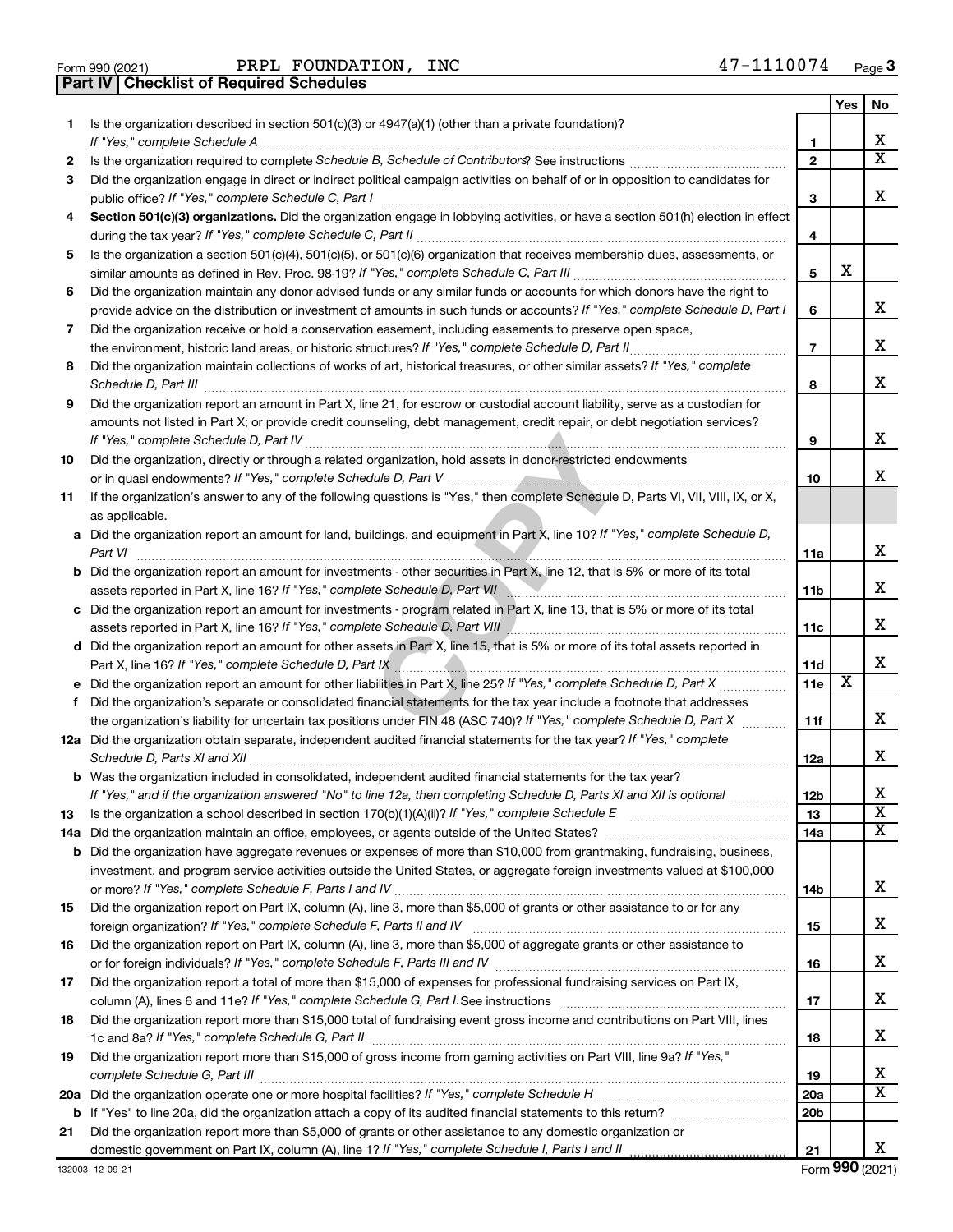|  | Form 990 (2021) |
|--|-----------------|
|  |                 |

*(continued)* **Part IV Checklist of Required Schedules**

|        |                                                                                                                                                                                                                            |                 | Yes        | No                      |
|--------|----------------------------------------------------------------------------------------------------------------------------------------------------------------------------------------------------------------------------|-----------------|------------|-------------------------|
| 22     | Did the organization report more than \$5,000 of grants or other assistance to or for domestic individuals on                                                                                                              |                 |            |                         |
|        | Part IX, column (A), line 2? If "Yes," complete Schedule I, Parts I and III                                                                                                                                                | 22              |            | X                       |
| 23     | Did the organization answer "Yes" to Part VII, Section A, line 3, 4, or 5, about compensation of the organization's current                                                                                                |                 |            |                         |
|        | and former officers, directors, trustees, key employees, and highest compensated employees? If "Yes," complete                                                                                                             |                 |            |                         |
|        | Schedule J                                                                                                                                                                                                                 | 23              |            | x                       |
|        | 24a Did the organization have a tax-exempt bond issue with an outstanding principal amount of more than \$100,000 as of the                                                                                                |                 |            |                         |
|        | last day of the year, that was issued after December 31, 2002? If "Yes," answer lines 24b through 24d and complete                                                                                                         |                 |            | x                       |
|        | Schedule K. If "No," go to line 25a                                                                                                                                                                                        | 24a             |            |                         |
|        | <b>b</b> Did the organization invest any proceeds of tax-exempt bonds beyond a temporary period exception?                                                                                                                 | 24 <sub>b</sub> |            |                         |
|        | c Did the organization maintain an escrow account other than a refunding escrow at any time during the year to defease                                                                                                     |                 |            |                         |
|        | any tax-exempt bonds?                                                                                                                                                                                                      | 24 <sub>c</sub> |            |                         |
|        |                                                                                                                                                                                                                            | 24d             |            |                         |
|        | 25a Section 501(c)(3), 501(c)(4), and 501(c)(29) organizations. Did the organization engage in an excess benefit                                                                                                           |                 |            |                         |
|        |                                                                                                                                                                                                                            | 25a             |            |                         |
|        | <b>b</b> Is the organization aware that it engaged in an excess benefit transaction with a disqualified person in a prior year, and                                                                                        |                 |            |                         |
|        | that the transaction has not been reported on any of the organization's prior Forms 990 or 990-EZ? If "Yes," complete<br>Schedule L, Part I                                                                                |                 |            |                         |
|        |                                                                                                                                                                                                                            | 25b             |            |                         |
| 26     | Did the organization report any amount on Part X, line 5 or 22, for receivables from or payables to any current<br>or former officer, director, trustee, key employee, creator or founder, substantial contributor, or 35% |                 |            |                         |
|        | controlled entity or family member of any of these persons? If "Yes," complete Schedule L, Part II                                                                                                                         | 26              |            | х                       |
| 27     | Did the organization provide a grant or other assistance to any current or former officer, director, trustee, key employee,                                                                                                |                 |            |                         |
|        | creator or founder, substantial contributor or employee thereof, a grant selection committee member, or to a 35% controlled                                                                                                |                 |            |                         |
|        | entity (including an employee thereof) or family member of any of these persons? If "Yes," complete Schedule L, Part III                                                                                                   | 27              |            | X                       |
| 28     | Was the organization a party to a business transaction with one of the following parties (see the Schedule L, Part IV,                                                                                                     |                 |            |                         |
|        | instructions for applicable filing thresholds, conditions, and exceptions):                                                                                                                                                |                 |            |                         |
|        | a A current or former officer, director, trustee, key employee, creator or founder, or substantial contributor? If                                                                                                         |                 |            |                         |
|        |                                                                                                                                                                                                                            | 28a             |            | x                       |
|        |                                                                                                                                                                                                                            | 28 <sub>b</sub> |            | $\overline{\mathbf{x}}$ |
|        | c A 35% controlled entity of one or more individuals and/or organizations described in line 28a or 28b?/f                                                                                                                  |                 |            |                         |
|        |                                                                                                                                                                                                                            | 28c             |            | X                       |
| 29     | Did the organization receive more than \$25,000 in non-cash contributions? If "Yes," complete Schedule M                                                                                                                   | 29              |            | $\overline{\mathbf{x}}$ |
| 30     | Did the organization receive contributions of art, historical treasures, or other similar assets, or qualified conservation                                                                                                |                 |            |                         |
|        |                                                                                                                                                                                                                            | 30              |            | X                       |
| 31     | Did the organization liquidate, terminate, or dissolve and cease operations? If "Yes," complete Schedule N, Part I                                                                                                         | 31              |            | $\overline{\mathtt{x}}$ |
| 32     | Did the organization sell, exchange, dispose of, or transfer more than 25% of its net assets? If "Yes," complete                                                                                                           |                 |            |                         |
|        | Schedule N, Part II                                                                                                                                                                                                        | 32              |            | X                       |
| 33     | Did the organization own 100% of an entity disregarded as separate from the organization under Regulations                                                                                                                 |                 |            |                         |
|        |                                                                                                                                                                                                                            | 33              |            | X                       |
| 34     | Was the organization related to any tax-exempt or taxable entity? If "Yes," complete Schedule R, Part II, III, or IV, and                                                                                                  |                 |            |                         |
|        | Part V, line 1                                                                                                                                                                                                             | 34              |            | x                       |
|        | 35a Did the organization have a controlled entity within the meaning of section 512(b)(13)?                                                                                                                                | 35a             |            | $\overline{\mathtt{x}}$ |
|        | b If "Yes" to line 35a, did the organization receive any payment from or engage in any transaction with a controlled entity                                                                                                |                 |            |                         |
|        |                                                                                                                                                                                                                            | 35b             |            |                         |
| 36     | Section 501(c)(3) organizations. Did the organization make any transfers to an exempt non-charitable related organization?                                                                                                 |                 |            |                         |
|        |                                                                                                                                                                                                                            | 36              |            |                         |
| 37     | Did the organization conduct more than 5% of its activities through an entity that is not a related organization                                                                                                           |                 |            |                         |
|        | and that is treated as a partnership for federal income tax purposes? If "Yes," complete Schedule R, Part VI                                                                                                               | 37              |            | x                       |
| 38     | Did the organization complete Schedule O and provide explanations on Schedule O for Part VI, lines 11b and 19?                                                                                                             |                 |            |                         |
|        |                                                                                                                                                                                                                            | 38              | X          |                         |
| Part V | Statements Regarding Other IRS Filings and Tax Compliance                                                                                                                                                                  |                 |            |                         |
|        |                                                                                                                                                                                                                            |                 |            |                         |
|        |                                                                                                                                                                                                                            |                 | <b>Yes</b> | No                      |
|        | 1a                                                                                                                                                                                                                         |                 |            |                         |
|        | 1b                                                                                                                                                                                                                         |                 |            |                         |
|        | c Did the organization comply with backup withholding rules for reportable payments to vendors and reportable gaming                                                                                                       |                 | х          |                         |
|        |                                                                                                                                                                                                                            | 1c              |            |                         |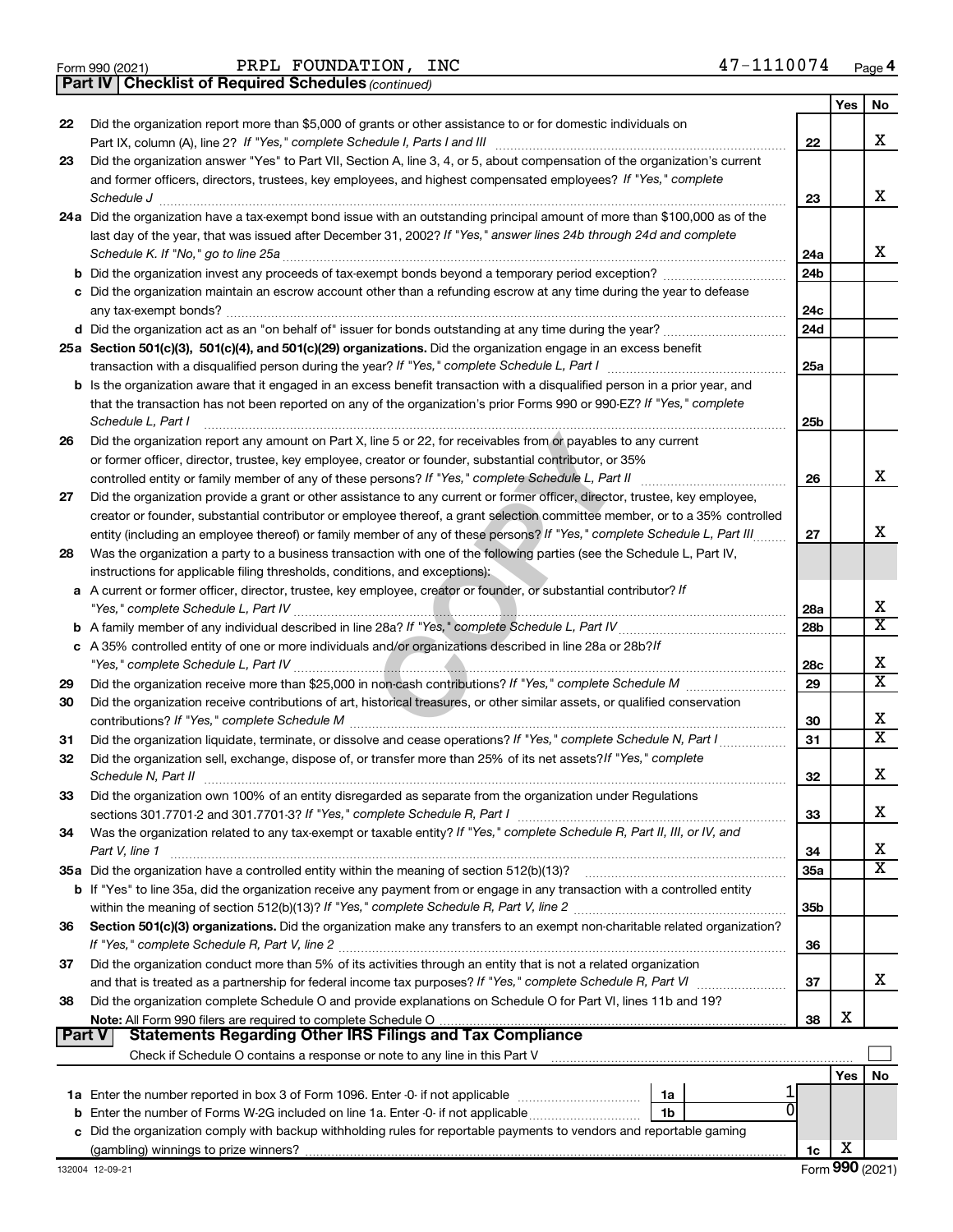|               | 47-1110074<br>PRPL FOUNDATION, INC<br>Form 990 (2021)                                                                                                                                                                                            |                |     | Page 5                  |
|---------------|--------------------------------------------------------------------------------------------------------------------------------------------------------------------------------------------------------------------------------------------------|----------------|-----|-------------------------|
| <b>Part V</b> | Statements Regarding Other IRS Filings and Tax Compliance (continued)                                                                                                                                                                            |                |     |                         |
|               |                                                                                                                                                                                                                                                  |                | Yes | No                      |
|               | 2a Enter the number of employees reported on Form W-3, Transmittal of Wage and Tax Statements,                                                                                                                                                   |                |     |                         |
|               | $\overline{0}$<br>filed for the calendar year ending with or within the year covered by this return <i>[[[[[[[[[[[[[[]]]</i> ]]<br>2a                                                                                                            |                |     |                         |
|               | <b>b</b> If at least one is reported on line 2a, did the organization file all required federal employment tax returns?                                                                                                                          | 2 <sub>b</sub> |     |                         |
|               | Note: If the sum of lines 1a and 2a is greater than 250, you may be required to e-file. See instructions.                                                                                                                                        |                |     |                         |
|               | 3a Did the organization have unrelated business gross income of \$1,000 or more during the year?                                                                                                                                                 | 3a             |     | х                       |
|               | <b>b</b> If "Yes," has it filed a Form 990-T for this year? If "No" to line 3b, provide an explanation on Schedule O                                                                                                                             | 3 <sub>b</sub> |     |                         |
|               | 4a At any time during the calendar year, did the organization have an interest in, or a signature or other authority over, a                                                                                                                     |                |     |                         |
|               | financial account in a foreign country (such as a bank account, securities account, or other financial account)?                                                                                                                                 | 4a             |     | х                       |
|               | <b>b</b> If "Yes," enter the name of the foreign country $\blacktriangleright$                                                                                                                                                                   |                |     |                         |
|               | See instructions for filing requirements for FinCEN Form 114, Report of Foreign Bank and Financial Accounts (FBAR).                                                                                                                              |                |     |                         |
|               |                                                                                                                                                                                                                                                  | 5a             |     | х                       |
| b             |                                                                                                                                                                                                                                                  | 5b             |     | $\overline{\texttt{x}}$ |
| с             |                                                                                                                                                                                                                                                  | 5c             |     |                         |
|               | 6a Does the organization have annual gross receipts that are normally greater than \$100,000, and did the organization solicit                                                                                                                   |                |     |                         |
|               | any contributions that were not tax deductible as charitable contributions?                                                                                                                                                                      | 6a             |     | х                       |
|               | b If "Yes," did the organization include with every solicitation an express statement that such contributions or gifts                                                                                                                           |                |     |                         |
|               | were not tax deductible?                                                                                                                                                                                                                         | 6b             |     |                         |
| 7             | Organizations that may receive deductible contributions under section 170(c).                                                                                                                                                                    |                |     |                         |
| а             | Did the organization receive a payment in excess of \$75 made partly as a contribution and partly for goods and services provided to the payor?                                                                                                  | 7a             |     |                         |
| b             | If "Yes," did the organization notify the donor of the value of the goods or services provided?                                                                                                                                                  | 7b             |     |                         |
| c             | Did the organization sell, exchange, or otherwise dispose of tangible personal property for which it was required                                                                                                                                |                |     |                         |
|               | to file Form 8282?<br>7d                                                                                                                                                                                                                         | 7c             |     |                         |
|               |                                                                                                                                                                                                                                                  | 7e             |     | х                       |
| е             | Did the organization receive any funds, directly or indirectly, to pay premiums on a personal benefit contract?                                                                                                                                  | 7f             |     | $\overline{\texttt{x}}$ |
| Ť             | Did the organization, during the year, pay premiums, directly or indirectly, on a personal benefit contract?<br>If the organization received a contribution of qualified intellectual property, did the organization file Form 8899 as required? | 7g             |     |                         |
| g<br>h        | If the organization received a contribution of cars, boats, airplanes, or other vehicles, did the organization file a Form 1098-C?                                                                                                               | 7h             |     |                         |
| 8             | Sponsoring organizations maintaining donor advised funds. Did a donor advised fund maintained by the                                                                                                                                             |                |     |                         |
|               | sponsoring organization have excess business holdings at any time during the year?                                                                                                                                                               | 8              |     |                         |
| 9             | Sponsoring organizations maintaining donor advised funds.                                                                                                                                                                                        |                |     |                         |
| а             | Did the sponsoring organization make any taxable distributions under section 4966?                                                                                                                                                               | 9а             |     |                         |
| b             | Did the sponsoring organization make a distribution to a donor, donor advisor, or related person?                                                                                                                                                | 9b             |     |                         |
| 10            | Section 501(c)(7) organizations. Enter:                                                                                                                                                                                                          |                |     |                         |
|               | 10a                                                                                                                                                                                                                                              |                |     |                         |
| b             | Gross receipts, included on Form 990, Part VIII, line 12, for public use of club facilities<br>10b                                                                                                                                               |                |     |                         |
| 11            | Section 501(c)(12) organizations. Enter:                                                                                                                                                                                                         |                |     |                         |
| а             | 11a                                                                                                                                                                                                                                              |                |     |                         |
| b             | Gross income from other sources. (Do not net amounts due or paid to other sources against                                                                                                                                                        |                |     |                         |
|               | 11b                                                                                                                                                                                                                                              |                |     |                         |
|               | 12a Section 4947(a)(1) non-exempt charitable trusts. Is the organization filing Form 990 in lieu of Form 1041?                                                                                                                                   | 12a            |     |                         |
|               | <b>b</b> If "Yes," enter the amount of tax-exempt interest received or accrued during the year<br>12b                                                                                                                                            |                |     |                         |
| 13            | Section 501(c)(29) qualified nonprofit health insurance issuers.                                                                                                                                                                                 |                |     |                         |
|               |                                                                                                                                                                                                                                                  | 13a            |     |                         |
|               | Note: See the instructions for additional information the organization must report on Schedule O.                                                                                                                                                |                |     |                         |
|               | <b>b</b> Enter the amount of reserves the organization is required to maintain by the states in which the                                                                                                                                        |                |     |                         |
|               | 13 <sub>b</sub>                                                                                                                                                                                                                                  |                |     |                         |
| с             | 13 <sub>c</sub>                                                                                                                                                                                                                                  |                |     |                         |
|               |                                                                                                                                                                                                                                                  | 14a            |     | X                       |
|               | b If "Yes," has it filed a Form 720 to report these payments? If "No," provide an explanation on Schedule O                                                                                                                                      | 14b            |     |                         |
| 15            | Is the organization subject to the section 4960 tax on payment(s) of more than \$1,000,000 in remuneration or                                                                                                                                    |                |     |                         |
|               |                                                                                                                                                                                                                                                  | 15             |     | х                       |
|               | If "Yes," see the instructions and file Form 4720, Schedule N.                                                                                                                                                                                   |                |     |                         |
| 16            | Is the organization an educational institution subject to the section 4968 excise tax on net investment income?                                                                                                                                  | 16             |     | х                       |
|               | If "Yes," complete Form 4720, Schedule O.                                                                                                                                                                                                        |                |     |                         |
| 17            | Section 501(c)(21) organizations. Did the trust, any disqualified person, or mine operator engage in any                                                                                                                                         |                |     |                         |
|               |                                                                                                                                                                                                                                                  | 17             |     |                         |
|               | If "Yes," complete Form 6069.                                                                                                                                                                                                                    |                |     |                         |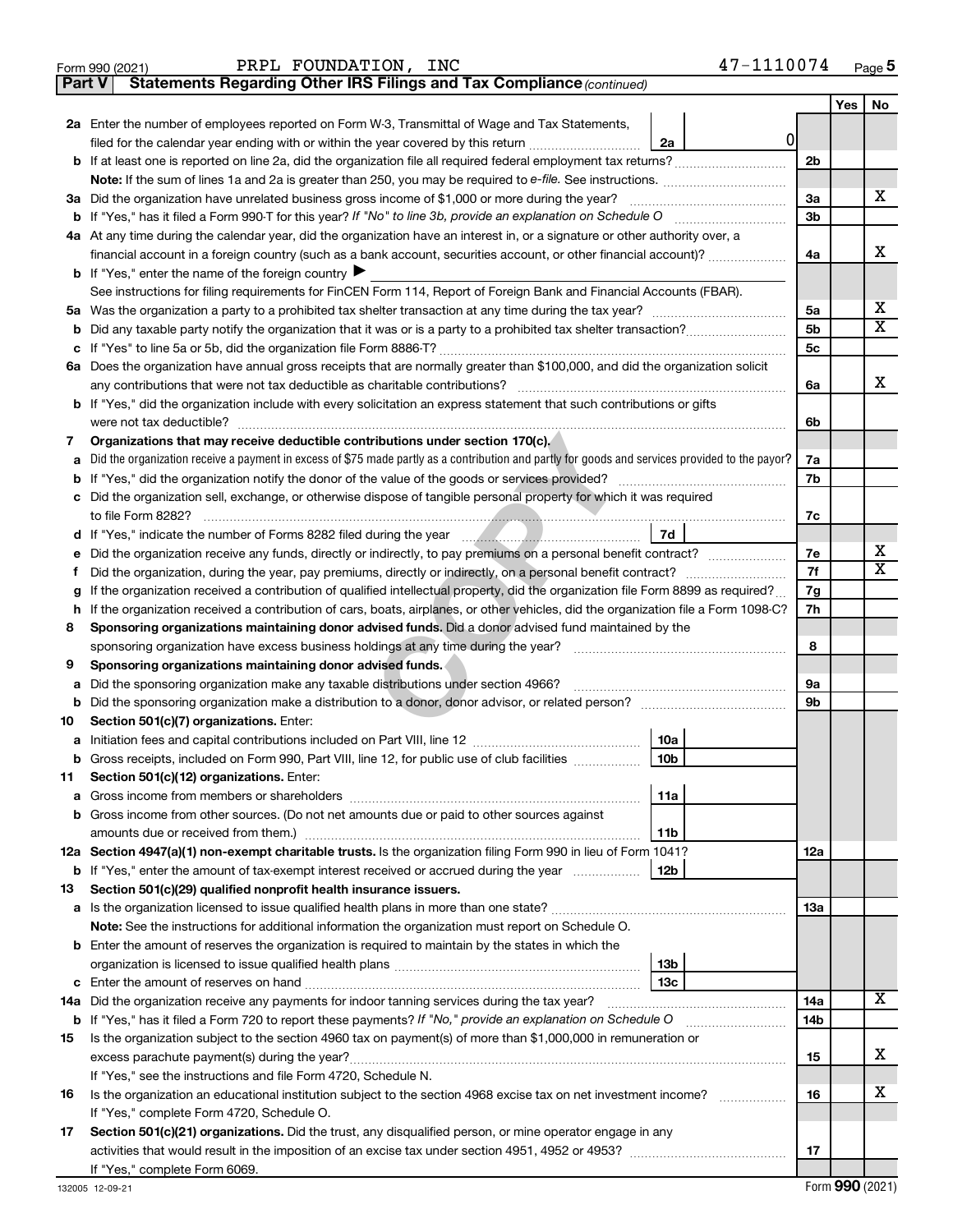| Form 990 (2021) |  |
|-----------------|--|
|-----------------|--|

**Part VI** Governance, Management, and Disclosure. For each "Yes" response to lines 2 through 7b below, and for a "No" response *to line 8a, 8b, or 10b below, describe the circumstances, processes, or changes on Schedule O. See instructions.*

|     |                                                                                                                                                  |                 |                         | $\mathbf{X}$            |
|-----|--------------------------------------------------------------------------------------------------------------------------------------------------|-----------------|-------------------------|-------------------------|
|     | <b>Section A. Governing Body and Management</b>                                                                                                  |                 |                         |                         |
|     |                                                                                                                                                  |                 | Yes                     | No                      |
|     | <b>1a</b> Enter the number of voting members of the governing body at the end of the tax year<br>1a                                              | 91              |                         |                         |
|     | If there are material differences in voting rights among members of the governing body, or if the governing                                      |                 |                         |                         |
|     | body delegated broad authority to an executive committee or similar committee, explain on Schedule O.                                            |                 |                         |                         |
| b   | Enter the number of voting members included on line 1a, above, who are independent<br>1b                                                         | 9               |                         |                         |
| 2   | Did any officer, director, trustee, or key employee have a family relationship or a business relationship with any other                         |                 |                         |                         |
|     | officer, director, trustee, or key employee?                                                                                                     | $\mathbf{2}$    |                         | x                       |
| 3   | Did the organization delegate control over management duties customarily performed by or under the direct supervision                            |                 |                         |                         |
|     |                                                                                                                                                  | 3               | х                       |                         |
| 4   | Did the organization make any significant changes to its governing documents since the prior Form 990 was filed?                                 | 4               |                         | X                       |
| 5   |                                                                                                                                                  | 5               |                         | $\overline{\textbf{x}}$ |
| 6   | Did the organization have members or stockholders?                                                                                               | 6               | $\overline{\mathbf{x}}$ |                         |
| 7a  | Did the organization have members, stockholders, or other persons who had the power to elect or appoint one or                                   |                 |                         |                         |
|     |                                                                                                                                                  | 7a              | х                       |                         |
|     | <b>b</b> Are any governance decisions of the organization reserved to (or subject to approval by) members, stockholders, or                      |                 |                         |                         |
|     | persons other than the governing body?                                                                                                           | 7b              |                         | X.                      |
| 8   | Did the organization contemporaneously document the meetings held or written actions undertaken during the year by the following:                |                 |                         |                         |
| a   |                                                                                                                                                  | 8а              | х                       |                         |
| b   |                                                                                                                                                  | 8b              | $\overline{\mathbf{x}}$ |                         |
| 9   | Is there any officer, director, trustee, or key employee listed in Part VII, Section A, who cannot be reached at the                             |                 |                         |                         |
|     |                                                                                                                                                  | 9               |                         | x                       |
|     | <b>Section B. Policies</b> (This Section B requests information about policies not required by the Internal Revenue Code.)                       |                 |                         |                         |
|     |                                                                                                                                                  |                 | Yes                     | No                      |
|     |                                                                                                                                                  | 10a             |                         | х                       |
|     | b If "Yes," did the organization have written policies and procedures governing the activities of such chapters, affiliates,                     |                 |                         |                         |
|     |                                                                                                                                                  | 10b             |                         |                         |
|     | 11a Has the organization provided a complete copy of this Form 990 to all members of its governing body before filing the form?                  | 11a             |                         | x                       |
|     | b Describe on Schedule O the process, if any, used by the organization to review this Form 990.                                                  |                 |                         |                         |
| 12a |                                                                                                                                                  | 12a             |                         | x                       |
| b   | Were officers, directors, or trustees, and key employees required to disclose annually interests that could give rise to conflicts?              | 12 <sub>b</sub> |                         |                         |
| с   | Did the organization regularly and consistently monitor and enforce compliance with the policy? If "Yes," describe                               |                 |                         |                         |
|     | on Schedule O how this was done                                                                                                                  | 12c             |                         |                         |
| 13  | Did the organization have a written whistleblower policy?                                                                                        | 13              |                         | x                       |
| 14  |                                                                                                                                                  | 14              |                         | $\overline{\text{X}}$   |
| 15  | Did the process for determining compensation of the following persons include a review and approval by independent                               |                 |                         |                         |
|     | persons, comparability data, and contemporaneous substantiation of the deliberation and decision?                                                |                 |                         |                         |
|     |                                                                                                                                                  | 15a             |                         | x                       |
|     |                                                                                                                                                  | 15b             |                         | $\overline{\text{X}}$   |
|     | If "Yes" to line 15a or 15b, describe the process on Schedule O. See instructions.                                                               |                 |                         |                         |
|     | 16a Did the organization invest in, contribute assets to, or participate in a joint venture or similar arrangement with a                        |                 |                         |                         |
|     | taxable entity during the year?                                                                                                                  | 16a             |                         | х                       |
|     | b If "Yes," did the organization follow a written policy or procedure requiring the organization to evaluate its participation                   |                 |                         |                         |
|     | in joint venture arrangements under applicable federal tax law, and take steps to safeguard the organization's                                   |                 |                         |                         |
|     | exempt status with respect to such arrangements?                                                                                                 | 16b             |                         |                         |
|     | <b>Section C. Disclosure</b>                                                                                                                     |                 |                         |                         |
| 17  | <b>NONE</b><br>List the states with which a copy of this Form 990 is required to be filed $\blacktriangleright$                                  |                 |                         |                         |
| 18  | Section 6104 requires an organization to make its Forms 1023 (1024 or 1024-A, if applicable), 990, and 990-T (section 501(c)(3)s only) available |                 |                         |                         |
|     | for public inspection. Indicate how you made these available. Check all that apply.                                                              |                 |                         |                         |
|     | $\lfloor X \rfloor$ Another's website<br>$\lfloor \underline{X} \rfloor$ Upon request<br>Own website<br>Other (explain on Schedule O)            |                 |                         |                         |
| 19  | Describe on Schedule O whether (and if so, how) the organization made its governing documents, conflict of interest policy, and financial        |                 |                         |                         |
|     | statements available to the public during the tax year.                                                                                          |                 |                         |                         |
| 20  | State the name, address, and telephone number of the person who possesses the organization's books and records                                   |                 |                         |                         |
|     | THOMAS PAPPAS - 781-876-8914                                                                                                                     |                 |                         |                         |
|     | 401 EDGEWATER PLACE, SUITE 600, WAKEFIELD, MA<br>01880                                                                                           |                 |                         |                         |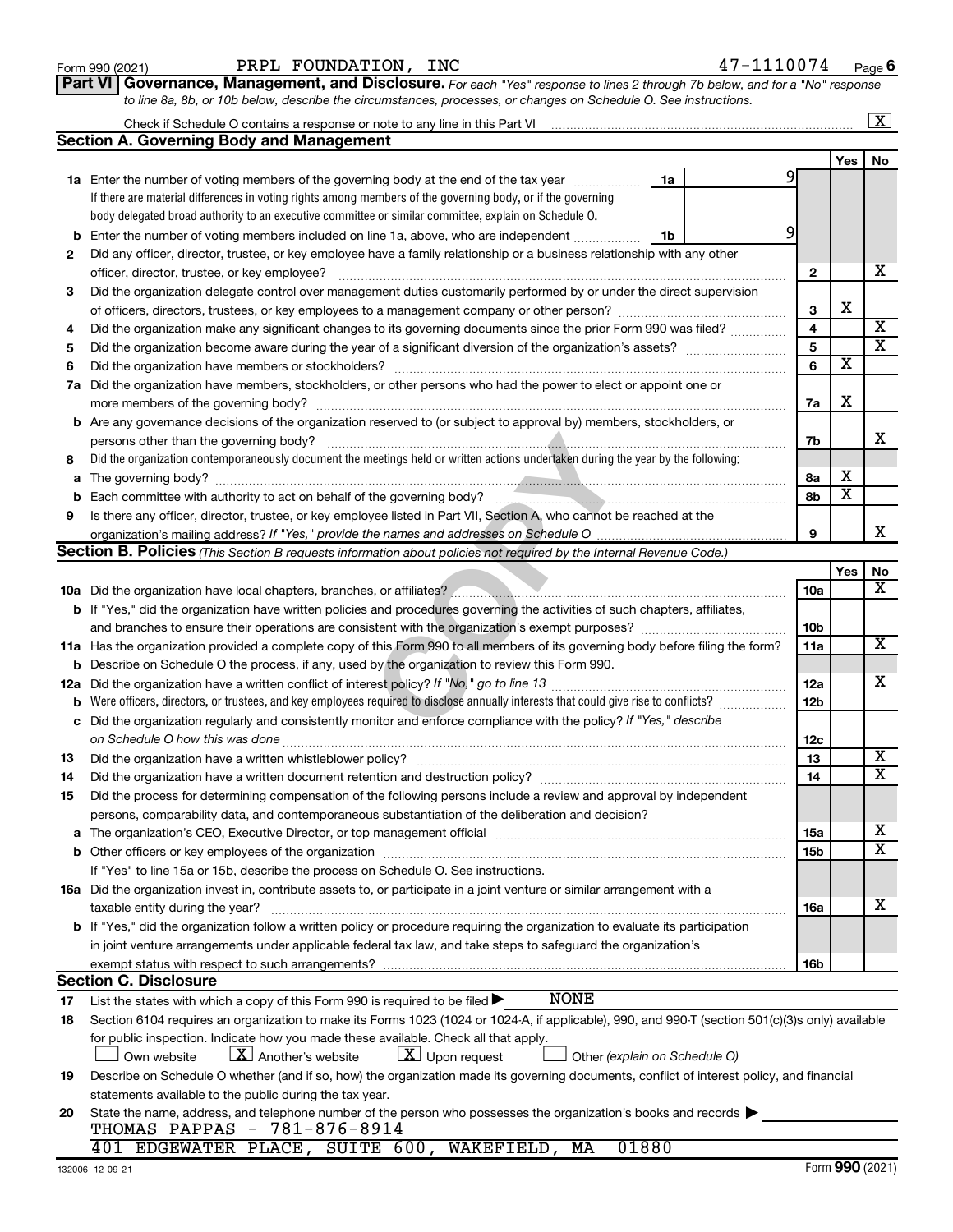$\Box$ 

| Part VII Compensation of Officers, Directors, Trustees, Key Employees, Highest Compensated |  |  |
|--------------------------------------------------------------------------------------------|--|--|
| <b>Employees, and Independent Contractors</b>                                              |  |  |

Check if Schedule O contains a response or note to any line in this Part VII

**Section A. Officers, Directors, Trustees, Key Employees, and Highest Compensated Employees**

**1a**  Complete this table for all persons required to be listed. Report compensation for the calendar year ending with or within the organization's tax year.  $\bullet$  List all of the organization's current officers, directors, trustees (whether individuals or organizations), regardless of amount of compensation.

Enter -0- in columns (D), (E), and (F) if no compensation was paid.

**•** List all of the organization's **current** key employees, if any. See the instructions for definition of "key employee."

• List the organization's five *current* highest compensated employees (other than an officer, director, trustee, or key employee) who received reportable compensation (box 5 of Form W-2, Form 1099-MISC, and/or box 1 of Form 1099-NEC) of more than \$100,000 from the organization and any related organizations.

 $\bullet$  List all of the organization's former officers, key employees, and highest compensated employees who received more than \$100,000 of reportable compensation from the organization and any related organizations.

**•** List all of the organization's former directors or trustees that received, in the capacity as a former director or trustee of the organization, more than \$10,000 of reportable compensation from the organization and any related organizations.

See the instructions for the order in which to list the persons above.

 $\boxed{\textbf{X}}$  Check this box if neither the organization nor any related organization compensated any current officer, director, or trustee.

| (A)                           | (B)                    | (C)                                                                                                                      |                       |             |              |                                  |            | (D)             | (E)             | (F)                          |
|-------------------------------|------------------------|--------------------------------------------------------------------------------------------------------------------------|-----------------------|-------------|--------------|----------------------------------|------------|-----------------|-----------------|------------------------------|
| Name and title                | Average                | Position<br>(do not check more than one<br>hours per<br>box, unless person is both an<br>officer and a director/trustee) |                       |             |              |                                  | Reportable | Reportable      | Estimated       |                              |
|                               |                        |                                                                                                                          |                       |             |              |                                  |            | compensation    | compensation    | amount of                    |
|                               | week                   |                                                                                                                          |                       |             |              |                                  |            | from            | from related    | other                        |
|                               | (list any              |                                                                                                                          |                       |             |              |                                  |            | the             | organizations   | compensation                 |
|                               | hours for              |                                                                                                                          |                       |             |              |                                  |            | organization    | (W-2/1099-MISC/ | from the                     |
|                               | related                |                                                                                                                          |                       |             |              |                                  |            | (W-2/1099-MISC/ | 1099-NEC)       | organization                 |
|                               | organizations<br>below |                                                                                                                          |                       |             |              |                                  |            | 1099-NEC)       |                 | and related<br>organizations |
|                               | line)                  | Individual trustee or director                                                                                           | Institutional trustee | Officer     | Key employee | Highest compensated<br> employee | Former     |                 |                 |                              |
| (1) LEONARD DAUPHINEE         | 8.00                   |                                                                                                                          |                       |             |              |                                  |            |                 |                 |                              |
| PRESIDENT                     |                        | $\mathbf X$                                                                                                              |                       | $\mathbf x$ |              |                                  |            | 0.              | 0.              | $\mathbf 0$ .                |
| (2) THOMAS STANEKER           | 4.00                   |                                                                                                                          |                       |             |              |                                  |            |                 |                 |                              |
| <b>TREASURER</b>              |                        | $\mathbf X$                                                                                                              |                       | $\mathbf X$ |              |                                  |            | 0.              | 0.              | $\mathbf 0$ .                |
| (3) PEDRO CALDEIRA DOS SANTOS | 4.00                   |                                                                                                                          |                       |             |              |                                  |            |                 |                 |                              |
| <b>DIRECTOR</b>               |                        | $\mathbf X$                                                                                                              |                       |             |              |                                  |            | 0.              | $\mathbf 0$ .   | $\mathbf 0$ .                |
| (4) ENDIKA MIRAGAYA           | 4.00                   |                                                                                                                          |                       |             |              |                                  |            |                 |                 |                              |
| <b>DIRECTOR</b>               |                        | $\overline{\textbf{X}}$                                                                                                  |                       |             |              |                                  |            | $\mathbf 0$ .   | 0.              | $\mathbf 0$ .                |
| (5) WOJTEK MAKOWSKI           | 4.00                   |                                                                                                                          |                       |             |              |                                  |            |                 |                 |                              |
| <b>DIRECTOR</b>               |                        | X                                                                                                                        |                       |             |              |                                  |            | 0.              | 0.              | $0$ .                        |
| (6) RANDY ZIMLER              | 4.00                   |                                                                                                                          |                       |             |              |                                  |            |                 |                 |                              |
| <b>DIRECTOR</b>               |                        | X                                                                                                                        |                       |             |              |                                  |            | 0.              | 0.              | $0$ .                        |
| (7) DAVID BARR                | 4.00                   |                                                                                                                          |                       |             |              |                                  |            |                 |                 |                              |
| <b>DIRECTOR</b>               |                        | $\mathbf X$                                                                                                              |                       |             |              |                                  |            | $\mathbf 0$ .   | $\mathbf 0$ .   | $\mathbf 0$ .                |
| (8) RAJ NAND                  | 4.00                   |                                                                                                                          |                       |             |              |                                  |            |                 |                 |                              |
| <b>DIRECTOR</b>               |                        | $\mathbf X$                                                                                                              |                       |             |              |                                  |            | 0.              | $\mathbf 0$ .   | $0$ .                        |
| (9) JOHN BLACKFORD            | 4.00                   |                                                                                                                          |                       |             |              |                                  |            |                 |                 |                              |
| <b>DIRECTOR</b>               |                        | $\mathbf X$                                                                                                              |                       |             |              |                                  |            | 0.              | $\mathbf 0$ .   | 0.                           |
|                               |                        |                                                                                                                          |                       |             |              |                                  |            |                 |                 |                              |
|                               |                        |                                                                                                                          |                       |             |              |                                  |            |                 |                 |                              |
|                               |                        |                                                                                                                          |                       |             |              |                                  |            |                 |                 |                              |
|                               |                        |                                                                                                                          |                       |             |              |                                  |            |                 |                 |                              |
|                               |                        |                                                                                                                          |                       |             |              |                                  |            |                 |                 |                              |
|                               |                        |                                                                                                                          |                       |             |              |                                  |            |                 |                 |                              |
|                               |                        |                                                                                                                          |                       |             |              |                                  |            |                 |                 |                              |
|                               |                        |                                                                                                                          |                       |             |              |                                  |            |                 |                 |                              |
|                               |                        |                                                                                                                          |                       |             |              |                                  |            |                 |                 |                              |
|                               |                        |                                                                                                                          |                       |             |              |                                  |            |                 |                 |                              |
|                               |                        |                                                                                                                          |                       |             |              |                                  |            |                 |                 |                              |
|                               |                        |                                                                                                                          |                       |             |              |                                  |            |                 |                 |                              |
|                               |                        |                                                                                                                          |                       |             |              |                                  |            |                 |                 |                              |
|                               |                        |                                                                                                                          |                       |             |              |                                  |            |                 |                 |                              |
|                               |                        |                                                                                                                          |                       |             |              |                                  |            |                 |                 |                              |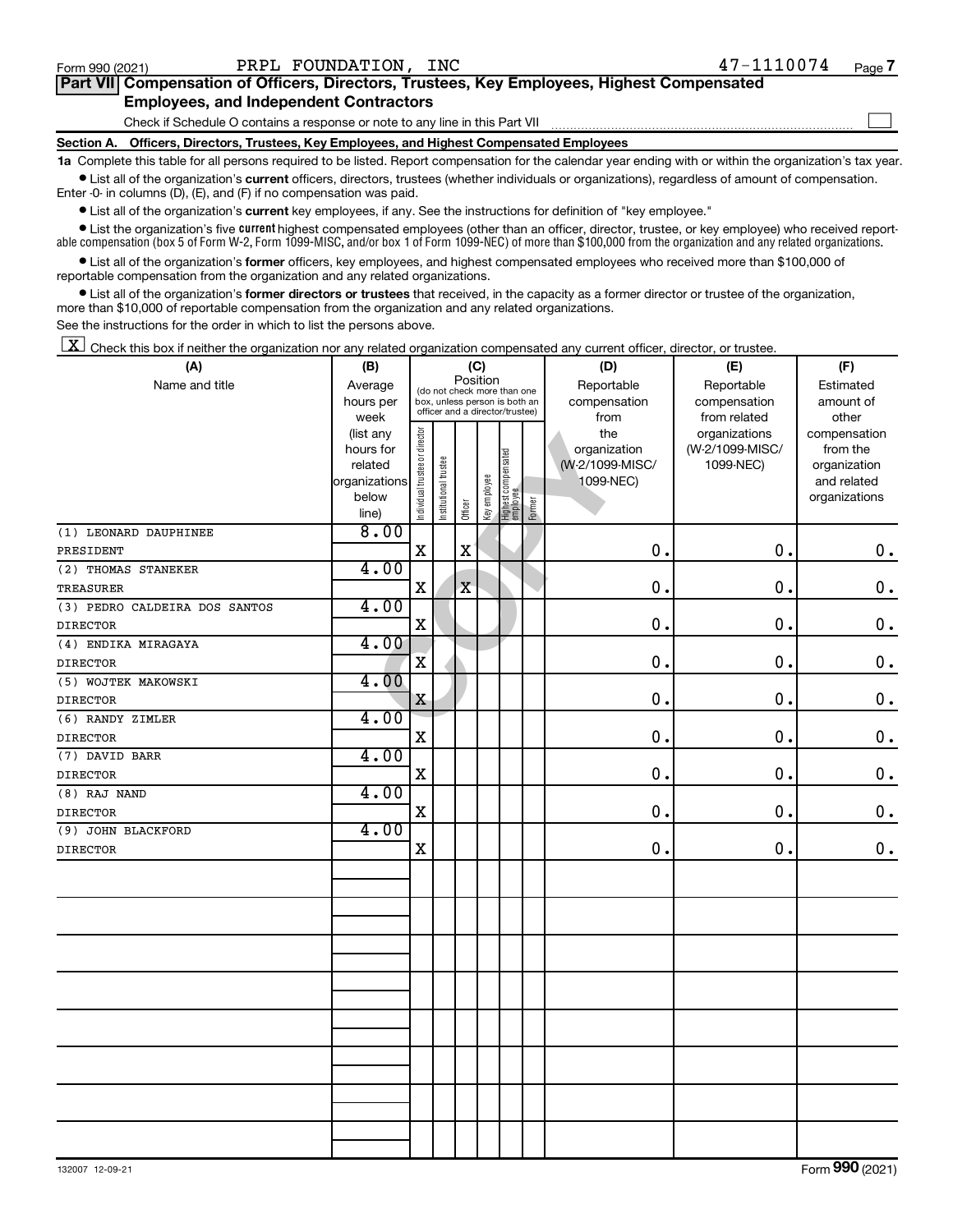| Section A. Officers, Directors, Trustees, Key Employees, and Highest Compensated Employees (continued)<br>(B)<br>(C)<br>(A)<br>(D)<br>(F)<br>(E)<br>Position<br>Average<br>Name and title<br>Reportable<br>Reportable<br>Estimated<br>(do not check more than one<br>hours per<br>compensation<br>compensation<br>amount of<br>box, unless person is both an<br>officer and a director/trustee)<br>week<br>from related<br>other<br>from<br>(list any<br>Individual trustee or director<br>the<br>organizations<br>compensation<br>hours for<br>(W-2/1099-MISC/<br>organization<br>from the<br>  Highest compensated<br>  employee<br>Institutional trustee<br>related<br>(W-2/1099-MISC/<br>1099-NEC)<br>organization<br>organizations<br>Key employee<br>1099-NEC)<br>and related<br>below<br>organizations<br>Former<br>Officer<br>line)<br>$\overline{\mathfrak{o}}$ .<br>$\overline{0}$ .<br>$\overline{0}$ .<br>1b Subtotal<br>$\overline{0}$ .<br>σ.<br>σ.<br>c Total from continuation sheets to Part VII, Section A manuscription of<br>$\overline{0}$ .<br>$\overline{0}$ .<br>ο.<br>Total number of individuals (including but not limited to those listed above) who received more than \$100,000 of reportable<br>2<br>0<br>compensation from the organization $\blacktriangleright$<br>No<br>Yes<br>Did the organization list any former officer, director, trustee, key employee, or highest compensated employee on<br>3<br>х<br>З<br>For any individual listed on line 1a, is the sum of reportable compensation and other compensation from the organization<br>х<br>and related organizations greater than \$150,000? If "Yes," complete Schedule J for such individual<br>4<br>Did any person listed on line 1a receive or accrue compensation from any unrelated organization or individual for services<br>5<br>x<br>5<br><b>Section B. Independent Contractors</b><br>Complete this table for your five highest compensated independent contractors that received more than \$100,000 of compensation from<br>1<br>the organization. Report compensation for the calendar year ending with or within the organization's tax year.<br>(C)<br>(A)<br>(B)<br>Description of services<br>Name and business address<br>Compensation<br>SHELLY COHEN<br><b>CONTRACTED</b><br>OPERATIONS MANAGER<br>108,462.<br>BREMER STRASSE 14, DORTMUND, GERMANY 44135<br>Total number of independent contractors (including but not limited to those listed above) who received more than<br>2<br>1<br>\$100,000 of compensation from the organization | Form 990 (2021) | PRPL FOUNDATION, | <b>INC</b> |  |  | 47-1110074 |  | Page 8 |  |
|-------------------------------------------------------------------------------------------------------------------------------------------------------------------------------------------------------------------------------------------------------------------------------------------------------------------------------------------------------------------------------------------------------------------------------------------------------------------------------------------------------------------------------------------------------------------------------------------------------------------------------------------------------------------------------------------------------------------------------------------------------------------------------------------------------------------------------------------------------------------------------------------------------------------------------------------------------------------------------------------------------------------------------------------------------------------------------------------------------------------------------------------------------------------------------------------------------------------------------------------------------------------------------------------------------------------------------------------------------------------------------------------------------------------------------------------------------------------------------------------------------------------------------------------------------------------------------------------------------------------------------------------------------------------------------------------------------------------------------------------------------------------------------------------------------------------------------------------------------------------------------------------------------------------------------------------------------------------------------------------------------------------------------------------------------------------------------------------------------------------------------------------------------------------------------------------------------------------------------------------------------------------------------------------------------------------------------------------------------------------------------------------------------------------------------------------------------------------------------------------------------------------------------------------------------------|-----------------|------------------|------------|--|--|------------|--|--------|--|
|                                                                                                                                                                                                                                                                                                                                                                                                                                                                                                                                                                                                                                                                                                                                                                                                                                                                                                                                                                                                                                                                                                                                                                                                                                                                                                                                                                                                                                                                                                                                                                                                                                                                                                                                                                                                                                                                                                                                                                                                                                                                                                                                                                                                                                                                                                                                                                                                                                                                                                                                                             | <b>Part VII</b> |                  |            |  |  |            |  |        |  |
|                                                                                                                                                                                                                                                                                                                                                                                                                                                                                                                                                                                                                                                                                                                                                                                                                                                                                                                                                                                                                                                                                                                                                                                                                                                                                                                                                                                                                                                                                                                                                                                                                                                                                                                                                                                                                                                                                                                                                                                                                                                                                                                                                                                                                                                                                                                                                                                                                                                                                                                                                             |                 |                  |            |  |  |            |  |        |  |
|                                                                                                                                                                                                                                                                                                                                                                                                                                                                                                                                                                                                                                                                                                                                                                                                                                                                                                                                                                                                                                                                                                                                                                                                                                                                                                                                                                                                                                                                                                                                                                                                                                                                                                                                                                                                                                                                                                                                                                                                                                                                                                                                                                                                                                                                                                                                                                                                                                                                                                                                                             |                 |                  |            |  |  |            |  |        |  |
|                                                                                                                                                                                                                                                                                                                                                                                                                                                                                                                                                                                                                                                                                                                                                                                                                                                                                                                                                                                                                                                                                                                                                                                                                                                                                                                                                                                                                                                                                                                                                                                                                                                                                                                                                                                                                                                                                                                                                                                                                                                                                                                                                                                                                                                                                                                                                                                                                                                                                                                                                             |                 |                  |            |  |  |            |  |        |  |
|                                                                                                                                                                                                                                                                                                                                                                                                                                                                                                                                                                                                                                                                                                                                                                                                                                                                                                                                                                                                                                                                                                                                                                                                                                                                                                                                                                                                                                                                                                                                                                                                                                                                                                                                                                                                                                                                                                                                                                                                                                                                                                                                                                                                                                                                                                                                                                                                                                                                                                                                                             |                 |                  |            |  |  |            |  |        |  |
|                                                                                                                                                                                                                                                                                                                                                                                                                                                                                                                                                                                                                                                                                                                                                                                                                                                                                                                                                                                                                                                                                                                                                                                                                                                                                                                                                                                                                                                                                                                                                                                                                                                                                                                                                                                                                                                                                                                                                                                                                                                                                                                                                                                                                                                                                                                                                                                                                                                                                                                                                             |                 |                  |            |  |  |            |  |        |  |
|                                                                                                                                                                                                                                                                                                                                                                                                                                                                                                                                                                                                                                                                                                                                                                                                                                                                                                                                                                                                                                                                                                                                                                                                                                                                                                                                                                                                                                                                                                                                                                                                                                                                                                                                                                                                                                                                                                                                                                                                                                                                                                                                                                                                                                                                                                                                                                                                                                                                                                                                                             |                 |                  |            |  |  |            |  |        |  |
|                                                                                                                                                                                                                                                                                                                                                                                                                                                                                                                                                                                                                                                                                                                                                                                                                                                                                                                                                                                                                                                                                                                                                                                                                                                                                                                                                                                                                                                                                                                                                                                                                                                                                                                                                                                                                                                                                                                                                                                                                                                                                                                                                                                                                                                                                                                                                                                                                                                                                                                                                             |                 |                  |            |  |  |            |  |        |  |
|                                                                                                                                                                                                                                                                                                                                                                                                                                                                                                                                                                                                                                                                                                                                                                                                                                                                                                                                                                                                                                                                                                                                                                                                                                                                                                                                                                                                                                                                                                                                                                                                                                                                                                                                                                                                                                                                                                                                                                                                                                                                                                                                                                                                                                                                                                                                                                                                                                                                                                                                                             |                 |                  |            |  |  |            |  |        |  |
|                                                                                                                                                                                                                                                                                                                                                                                                                                                                                                                                                                                                                                                                                                                                                                                                                                                                                                                                                                                                                                                                                                                                                                                                                                                                                                                                                                                                                                                                                                                                                                                                                                                                                                                                                                                                                                                                                                                                                                                                                                                                                                                                                                                                                                                                                                                                                                                                                                                                                                                                                             |                 |                  |            |  |  |            |  |        |  |
|                                                                                                                                                                                                                                                                                                                                                                                                                                                                                                                                                                                                                                                                                                                                                                                                                                                                                                                                                                                                                                                                                                                                                                                                                                                                                                                                                                                                                                                                                                                                                                                                                                                                                                                                                                                                                                                                                                                                                                                                                                                                                                                                                                                                                                                                                                                                                                                                                                                                                                                                                             |                 |                  |            |  |  |            |  |        |  |
|                                                                                                                                                                                                                                                                                                                                                                                                                                                                                                                                                                                                                                                                                                                                                                                                                                                                                                                                                                                                                                                                                                                                                                                                                                                                                                                                                                                                                                                                                                                                                                                                                                                                                                                                                                                                                                                                                                                                                                                                                                                                                                                                                                                                                                                                                                                                                                                                                                                                                                                                                             |                 |                  |            |  |  |            |  |        |  |
|                                                                                                                                                                                                                                                                                                                                                                                                                                                                                                                                                                                                                                                                                                                                                                                                                                                                                                                                                                                                                                                                                                                                                                                                                                                                                                                                                                                                                                                                                                                                                                                                                                                                                                                                                                                                                                                                                                                                                                                                                                                                                                                                                                                                                                                                                                                                                                                                                                                                                                                                                             |                 |                  |            |  |  |            |  |        |  |
|                                                                                                                                                                                                                                                                                                                                                                                                                                                                                                                                                                                                                                                                                                                                                                                                                                                                                                                                                                                                                                                                                                                                                                                                                                                                                                                                                                                                                                                                                                                                                                                                                                                                                                                                                                                                                                                                                                                                                                                                                                                                                                                                                                                                                                                                                                                                                                                                                                                                                                                                                             |                 |                  |            |  |  |            |  |        |  |
|                                                                                                                                                                                                                                                                                                                                                                                                                                                                                                                                                                                                                                                                                                                                                                                                                                                                                                                                                                                                                                                                                                                                                                                                                                                                                                                                                                                                                                                                                                                                                                                                                                                                                                                                                                                                                                                                                                                                                                                                                                                                                                                                                                                                                                                                                                                                                                                                                                                                                                                                                             |                 |                  |            |  |  |            |  |        |  |
|                                                                                                                                                                                                                                                                                                                                                                                                                                                                                                                                                                                                                                                                                                                                                                                                                                                                                                                                                                                                                                                                                                                                                                                                                                                                                                                                                                                                                                                                                                                                                                                                                                                                                                                                                                                                                                                                                                                                                                                                                                                                                                                                                                                                                                                                                                                                                                                                                                                                                                                                                             |                 |                  |            |  |  |            |  |        |  |
|                                                                                                                                                                                                                                                                                                                                                                                                                                                                                                                                                                                                                                                                                                                                                                                                                                                                                                                                                                                                                                                                                                                                                                                                                                                                                                                                                                                                                                                                                                                                                                                                                                                                                                                                                                                                                                                                                                                                                                                                                                                                                                                                                                                                                                                                                                                                                                                                                                                                                                                                                             |                 |                  |            |  |  |            |  |        |  |
|                                                                                                                                                                                                                                                                                                                                                                                                                                                                                                                                                                                                                                                                                                                                                                                                                                                                                                                                                                                                                                                                                                                                                                                                                                                                                                                                                                                                                                                                                                                                                                                                                                                                                                                                                                                                                                                                                                                                                                                                                                                                                                                                                                                                                                                                                                                                                                                                                                                                                                                                                             |                 |                  |            |  |  |            |  |        |  |
|                                                                                                                                                                                                                                                                                                                                                                                                                                                                                                                                                                                                                                                                                                                                                                                                                                                                                                                                                                                                                                                                                                                                                                                                                                                                                                                                                                                                                                                                                                                                                                                                                                                                                                                                                                                                                                                                                                                                                                                                                                                                                                                                                                                                                                                                                                                                                                                                                                                                                                                                                             |                 |                  |            |  |  |            |  |        |  |
|                                                                                                                                                                                                                                                                                                                                                                                                                                                                                                                                                                                                                                                                                                                                                                                                                                                                                                                                                                                                                                                                                                                                                                                                                                                                                                                                                                                                                                                                                                                                                                                                                                                                                                                                                                                                                                                                                                                                                                                                                                                                                                                                                                                                                                                                                                                                                                                                                                                                                                                                                             |                 |                  |            |  |  |            |  |        |  |
|                                                                                                                                                                                                                                                                                                                                                                                                                                                                                                                                                                                                                                                                                                                                                                                                                                                                                                                                                                                                                                                                                                                                                                                                                                                                                                                                                                                                                                                                                                                                                                                                                                                                                                                                                                                                                                                                                                                                                                                                                                                                                                                                                                                                                                                                                                                                                                                                                                                                                                                                                             |                 |                  |            |  |  |            |  |        |  |
|                                                                                                                                                                                                                                                                                                                                                                                                                                                                                                                                                                                                                                                                                                                                                                                                                                                                                                                                                                                                                                                                                                                                                                                                                                                                                                                                                                                                                                                                                                                                                                                                                                                                                                                                                                                                                                                                                                                                                                                                                                                                                                                                                                                                                                                                                                                                                                                                                                                                                                                                                             |                 |                  |            |  |  |            |  |        |  |
|                                                                                                                                                                                                                                                                                                                                                                                                                                                                                                                                                                                                                                                                                                                                                                                                                                                                                                                                                                                                                                                                                                                                                                                                                                                                                                                                                                                                                                                                                                                                                                                                                                                                                                                                                                                                                                                                                                                                                                                                                                                                                                                                                                                                                                                                                                                                                                                                                                                                                                                                                             |                 |                  |            |  |  |            |  |        |  |
|                                                                                                                                                                                                                                                                                                                                                                                                                                                                                                                                                                                                                                                                                                                                                                                                                                                                                                                                                                                                                                                                                                                                                                                                                                                                                                                                                                                                                                                                                                                                                                                                                                                                                                                                                                                                                                                                                                                                                                                                                                                                                                                                                                                                                                                                                                                                                                                                                                                                                                                                                             |                 |                  |            |  |  |            |  |        |  |
|                                                                                                                                                                                                                                                                                                                                                                                                                                                                                                                                                                                                                                                                                                                                                                                                                                                                                                                                                                                                                                                                                                                                                                                                                                                                                                                                                                                                                                                                                                                                                                                                                                                                                                                                                                                                                                                                                                                                                                                                                                                                                                                                                                                                                                                                                                                                                                                                                                                                                                                                                             |                 |                  |            |  |  |            |  |        |  |
|                                                                                                                                                                                                                                                                                                                                                                                                                                                                                                                                                                                                                                                                                                                                                                                                                                                                                                                                                                                                                                                                                                                                                                                                                                                                                                                                                                                                                                                                                                                                                                                                                                                                                                                                                                                                                                                                                                                                                                                                                                                                                                                                                                                                                                                                                                                                                                                                                                                                                                                                                             |                 |                  |            |  |  |            |  |        |  |
|                                                                                                                                                                                                                                                                                                                                                                                                                                                                                                                                                                                                                                                                                                                                                                                                                                                                                                                                                                                                                                                                                                                                                                                                                                                                                                                                                                                                                                                                                                                                                                                                                                                                                                                                                                                                                                                                                                                                                                                                                                                                                                                                                                                                                                                                                                                                                                                                                                                                                                                                                             |                 |                  |            |  |  |            |  |        |  |
|                                                                                                                                                                                                                                                                                                                                                                                                                                                                                                                                                                                                                                                                                                                                                                                                                                                                                                                                                                                                                                                                                                                                                                                                                                                                                                                                                                                                                                                                                                                                                                                                                                                                                                                                                                                                                                                                                                                                                                                                                                                                                                                                                                                                                                                                                                                                                                                                                                                                                                                                                             |                 |                  |            |  |  |            |  |        |  |
|                                                                                                                                                                                                                                                                                                                                                                                                                                                                                                                                                                                                                                                                                                                                                                                                                                                                                                                                                                                                                                                                                                                                                                                                                                                                                                                                                                                                                                                                                                                                                                                                                                                                                                                                                                                                                                                                                                                                                                                                                                                                                                                                                                                                                                                                                                                                                                                                                                                                                                                                                             |                 |                  |            |  |  |            |  |        |  |
|                                                                                                                                                                                                                                                                                                                                                                                                                                                                                                                                                                                                                                                                                                                                                                                                                                                                                                                                                                                                                                                                                                                                                                                                                                                                                                                                                                                                                                                                                                                                                                                                                                                                                                                                                                                                                                                                                                                                                                                                                                                                                                                                                                                                                                                                                                                                                                                                                                                                                                                                                             |                 |                  |            |  |  |            |  |        |  |
|                                                                                                                                                                                                                                                                                                                                                                                                                                                                                                                                                                                                                                                                                                                                                                                                                                                                                                                                                                                                                                                                                                                                                                                                                                                                                                                                                                                                                                                                                                                                                                                                                                                                                                                                                                                                                                                                                                                                                                                                                                                                                                                                                                                                                                                                                                                                                                                                                                                                                                                                                             |                 |                  |            |  |  |            |  |        |  |
|                                                                                                                                                                                                                                                                                                                                                                                                                                                                                                                                                                                                                                                                                                                                                                                                                                                                                                                                                                                                                                                                                                                                                                                                                                                                                                                                                                                                                                                                                                                                                                                                                                                                                                                                                                                                                                                                                                                                                                                                                                                                                                                                                                                                                                                                                                                                                                                                                                                                                                                                                             |                 |                  |            |  |  |            |  |        |  |
|                                                                                                                                                                                                                                                                                                                                                                                                                                                                                                                                                                                                                                                                                                                                                                                                                                                                                                                                                                                                                                                                                                                                                                                                                                                                                                                                                                                                                                                                                                                                                                                                                                                                                                                                                                                                                                                                                                                                                                                                                                                                                                                                                                                                                                                                                                                                                                                                                                                                                                                                                             |                 |                  |            |  |  |            |  |        |  |
|                                                                                                                                                                                                                                                                                                                                                                                                                                                                                                                                                                                                                                                                                                                                                                                                                                                                                                                                                                                                                                                                                                                                                                                                                                                                                                                                                                                                                                                                                                                                                                                                                                                                                                                                                                                                                                                                                                                                                                                                                                                                                                                                                                                                                                                                                                                                                                                                                                                                                                                                                             |                 |                  |            |  |  |            |  |        |  |
|                                                                                                                                                                                                                                                                                                                                                                                                                                                                                                                                                                                                                                                                                                                                                                                                                                                                                                                                                                                                                                                                                                                                                                                                                                                                                                                                                                                                                                                                                                                                                                                                                                                                                                                                                                                                                                                                                                                                                                                                                                                                                                                                                                                                                                                                                                                                                                                                                                                                                                                                                             |                 |                  |            |  |  |            |  |        |  |
|                                                                                                                                                                                                                                                                                                                                                                                                                                                                                                                                                                                                                                                                                                                                                                                                                                                                                                                                                                                                                                                                                                                                                                                                                                                                                                                                                                                                                                                                                                                                                                                                                                                                                                                                                                                                                                                                                                                                                                                                                                                                                                                                                                                                                                                                                                                                                                                                                                                                                                                                                             |                 |                  |            |  |  |            |  |        |  |
|                                                                                                                                                                                                                                                                                                                                                                                                                                                                                                                                                                                                                                                                                                                                                                                                                                                                                                                                                                                                                                                                                                                                                                                                                                                                                                                                                                                                                                                                                                                                                                                                                                                                                                                                                                                                                                                                                                                                                                                                                                                                                                                                                                                                                                                                                                                                                                                                                                                                                                                                                             |                 |                  |            |  |  |            |  |        |  |
|                                                                                                                                                                                                                                                                                                                                                                                                                                                                                                                                                                                                                                                                                                                                                                                                                                                                                                                                                                                                                                                                                                                                                                                                                                                                                                                                                                                                                                                                                                                                                                                                                                                                                                                                                                                                                                                                                                                                                                                                                                                                                                                                                                                                                                                                                                                                                                                                                                                                                                                                                             |                 |                  |            |  |  |            |  |        |  |
|                                                                                                                                                                                                                                                                                                                                                                                                                                                                                                                                                                                                                                                                                                                                                                                                                                                                                                                                                                                                                                                                                                                                                                                                                                                                                                                                                                                                                                                                                                                                                                                                                                                                                                                                                                                                                                                                                                                                                                                                                                                                                                                                                                                                                                                                                                                                                                                                                                                                                                                                                             |                 |                  |            |  |  |            |  |        |  |
|                                                                                                                                                                                                                                                                                                                                                                                                                                                                                                                                                                                                                                                                                                                                                                                                                                                                                                                                                                                                                                                                                                                                                                                                                                                                                                                                                                                                                                                                                                                                                                                                                                                                                                                                                                                                                                                                                                                                                                                                                                                                                                                                                                                                                                                                                                                                                                                                                                                                                                                                                             |                 |                  |            |  |  |            |  |        |  |
|                                                                                                                                                                                                                                                                                                                                                                                                                                                                                                                                                                                                                                                                                                                                                                                                                                                                                                                                                                                                                                                                                                                                                                                                                                                                                                                                                                                                                                                                                                                                                                                                                                                                                                                                                                                                                                                                                                                                                                                                                                                                                                                                                                                                                                                                                                                                                                                                                                                                                                                                                             |                 |                  |            |  |  |            |  |        |  |
|                                                                                                                                                                                                                                                                                                                                                                                                                                                                                                                                                                                                                                                                                                                                                                                                                                                                                                                                                                                                                                                                                                                                                                                                                                                                                                                                                                                                                                                                                                                                                                                                                                                                                                                                                                                                                                                                                                                                                                                                                                                                                                                                                                                                                                                                                                                                                                                                                                                                                                                                                             |                 |                  |            |  |  |            |  |        |  |
|                                                                                                                                                                                                                                                                                                                                                                                                                                                                                                                                                                                                                                                                                                                                                                                                                                                                                                                                                                                                                                                                                                                                                                                                                                                                                                                                                                                                                                                                                                                                                                                                                                                                                                                                                                                                                                                                                                                                                                                                                                                                                                                                                                                                                                                                                                                                                                                                                                                                                                                                                             |                 |                  |            |  |  |            |  |        |  |
|                                                                                                                                                                                                                                                                                                                                                                                                                                                                                                                                                                                                                                                                                                                                                                                                                                                                                                                                                                                                                                                                                                                                                                                                                                                                                                                                                                                                                                                                                                                                                                                                                                                                                                                                                                                                                                                                                                                                                                                                                                                                                                                                                                                                                                                                                                                                                                                                                                                                                                                                                             |                 |                  |            |  |  |            |  |        |  |
|                                                                                                                                                                                                                                                                                                                                                                                                                                                                                                                                                                                                                                                                                                                                                                                                                                                                                                                                                                                                                                                                                                                                                                                                                                                                                                                                                                                                                                                                                                                                                                                                                                                                                                                                                                                                                                                                                                                                                                                                                                                                                                                                                                                                                                                                                                                                                                                                                                                                                                                                                             |                 |                  |            |  |  |            |  |        |  |
|                                                                                                                                                                                                                                                                                                                                                                                                                                                                                                                                                                                                                                                                                                                                                                                                                                                                                                                                                                                                                                                                                                                                                                                                                                                                                                                                                                                                                                                                                                                                                                                                                                                                                                                                                                                                                                                                                                                                                                                                                                                                                                                                                                                                                                                                                                                                                                                                                                                                                                                                                             |                 |                  |            |  |  |            |  |        |  |
|                                                                                                                                                                                                                                                                                                                                                                                                                                                                                                                                                                                                                                                                                                                                                                                                                                                                                                                                                                                                                                                                                                                                                                                                                                                                                                                                                                                                                                                                                                                                                                                                                                                                                                                                                                                                                                                                                                                                                                                                                                                                                                                                                                                                                                                                                                                                                                                                                                                                                                                                                             |                 |                  |            |  |  |            |  |        |  |
|                                                                                                                                                                                                                                                                                                                                                                                                                                                                                                                                                                                                                                                                                                                                                                                                                                                                                                                                                                                                                                                                                                                                                                                                                                                                                                                                                                                                                                                                                                                                                                                                                                                                                                                                                                                                                                                                                                                                                                                                                                                                                                                                                                                                                                                                                                                                                                                                                                                                                                                                                             |                 |                  |            |  |  |            |  |        |  |
|                                                                                                                                                                                                                                                                                                                                                                                                                                                                                                                                                                                                                                                                                                                                                                                                                                                                                                                                                                                                                                                                                                                                                                                                                                                                                                                                                                                                                                                                                                                                                                                                                                                                                                                                                                                                                                                                                                                                                                                                                                                                                                                                                                                                                                                                                                                                                                                                                                                                                                                                                             |                 |                  |            |  |  |            |  |        |  |
|                                                                                                                                                                                                                                                                                                                                                                                                                                                                                                                                                                                                                                                                                                                                                                                                                                                                                                                                                                                                                                                                                                                                                                                                                                                                                                                                                                                                                                                                                                                                                                                                                                                                                                                                                                                                                                                                                                                                                                                                                                                                                                                                                                                                                                                                                                                                                                                                                                                                                                                                                             |                 |                  |            |  |  |            |  |        |  |
|                                                                                                                                                                                                                                                                                                                                                                                                                                                                                                                                                                                                                                                                                                                                                                                                                                                                                                                                                                                                                                                                                                                                                                                                                                                                                                                                                                                                                                                                                                                                                                                                                                                                                                                                                                                                                                                                                                                                                                                                                                                                                                                                                                                                                                                                                                                                                                                                                                                                                                                                                             |                 |                  |            |  |  |            |  |        |  |
|                                                                                                                                                                                                                                                                                                                                                                                                                                                                                                                                                                                                                                                                                                                                                                                                                                                                                                                                                                                                                                                                                                                                                                                                                                                                                                                                                                                                                                                                                                                                                                                                                                                                                                                                                                                                                                                                                                                                                                                                                                                                                                                                                                                                                                                                                                                                                                                                                                                                                                                                                             |                 |                  |            |  |  |            |  |        |  |
|                                                                                                                                                                                                                                                                                                                                                                                                                                                                                                                                                                                                                                                                                                                                                                                                                                                                                                                                                                                                                                                                                                                                                                                                                                                                                                                                                                                                                                                                                                                                                                                                                                                                                                                                                                                                                                                                                                                                                                                                                                                                                                                                                                                                                                                                                                                                                                                                                                                                                                                                                             |                 |                  |            |  |  |            |  |        |  |
|                                                                                                                                                                                                                                                                                                                                                                                                                                                                                                                                                                                                                                                                                                                                                                                                                                                                                                                                                                                                                                                                                                                                                                                                                                                                                                                                                                                                                                                                                                                                                                                                                                                                                                                                                                                                                                                                                                                                                                                                                                                                                                                                                                                                                                                                                                                                                                                                                                                                                                                                                             |                 |                  |            |  |  |            |  |        |  |
|                                                                                                                                                                                                                                                                                                                                                                                                                                                                                                                                                                                                                                                                                                                                                                                                                                                                                                                                                                                                                                                                                                                                                                                                                                                                                                                                                                                                                                                                                                                                                                                                                                                                                                                                                                                                                                                                                                                                                                                                                                                                                                                                                                                                                                                                                                                                                                                                                                                                                                                                                             |                 |                  |            |  |  |            |  |        |  |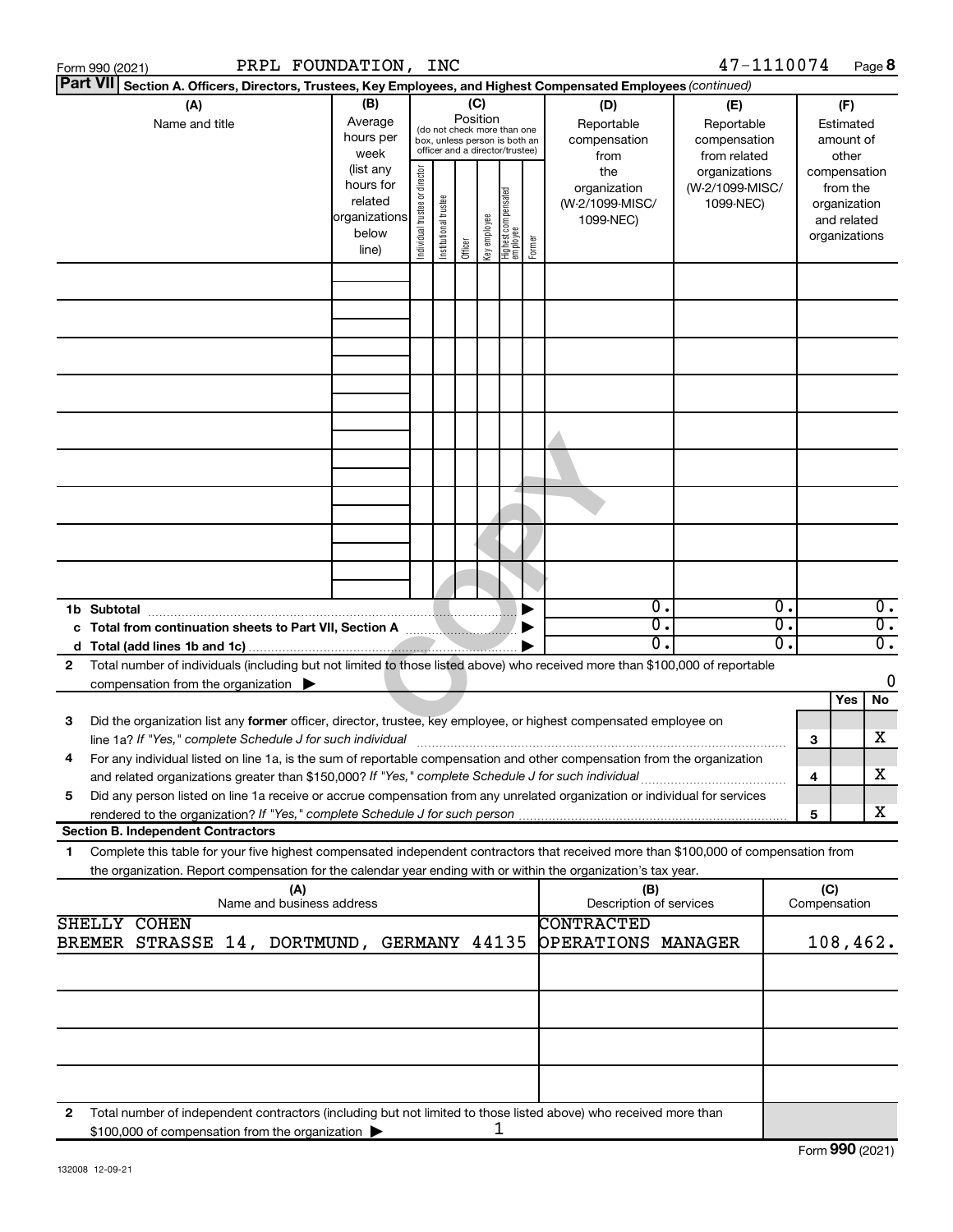|                                               |                  | PRPL FOUNDATION, INC<br>Form 990 (2021)                                                                              |                      |                      |                                              | 47-1110074                                      | Page 9                                    |
|-----------------------------------------------|------------------|----------------------------------------------------------------------------------------------------------------------|----------------------|----------------------|----------------------------------------------|-------------------------------------------------|-------------------------------------------|
|                                               | <b>Part VIII</b> | <b>Statement of Revenue</b>                                                                                          |                      |                      |                                              |                                                 |                                           |
|                                               |                  |                                                                                                                      |                      | (A)<br>Total revenue | (B)<br>Related or exempt<br>function revenue | $\overline{C}$<br>Unrelated<br>business revenue | (D)<br>Revenue excluded<br>from tax under |
|                                               |                  |                                                                                                                      |                      |                      |                                              |                                                 | sections 512 - 514                        |
| <b>i, Grants</b><br>Imounts                   |                  | 1a<br>1 a Federated campaigns                                                                                        |                      |                      |                                              |                                                 |                                           |
|                                               |                  | 1 <sub>b</sub><br><b>b</b> Membership dues<br>$\overline{\phantom{a}}$                                               |                      |                      |                                              |                                                 |                                           |
|                                               |                  | 1 <sub>c</sub><br>c Fundraising events                                                                               |                      |                      |                                              |                                                 |                                           |
| Contributions, Gifts,<br>and Other Similar An |                  | 1 <sub>d</sub><br>d Related organizations                                                                            |                      |                      |                                              |                                                 |                                           |
|                                               |                  | e Government grants (contributions)<br>1е<br>f All other contributions, gifts, grants, and                           |                      |                      |                                              |                                                 |                                           |
|                                               |                  | similar amounts not included above<br>1f                                                                             |                      |                      |                                              |                                                 |                                           |
|                                               |                  | 1g  \$<br>g Noncash contributions included in lines 1a-1f                                                            |                      |                      |                                              |                                                 |                                           |
|                                               |                  |                                                                                                                      |                      |                      |                                              |                                                 |                                           |
|                                               |                  |                                                                                                                      | <b>Business Code</b> |                      |                                              |                                                 |                                           |
|                                               | 2a               | MEMBERSHIP DUES                                                                                                      | 519100               | 801,667.             | 801,667.                                     |                                                 |                                           |
|                                               |                  | b<br><u> 1980 - Johann Stein, mars an dùthchan an t-</u>                                                             |                      |                      |                                              |                                                 |                                           |
|                                               |                  | c<br><u> 1989 - Johann Barbara, martxa alemaniar a</u>                                                               |                      |                      |                                              |                                                 |                                           |
|                                               |                  | d<br>the control of the control of the control of the control of the control of                                      |                      |                      |                                              |                                                 |                                           |
| Program Service<br>Revenue                    |                  |                                                                                                                      |                      |                      |                                              |                                                 |                                           |
|                                               |                  | All other program service revenue  [                                                                                 |                      | 801,667.             |                                              |                                                 |                                           |
|                                               | 3                | Investment income (including dividends, interest, and                                                                |                      |                      |                                              |                                                 |                                           |
|                                               |                  |                                                                                                                      |                      | 25.                  |                                              |                                                 | 25.                                       |
|                                               | 4                | Income from investment of tax-exempt bond proceeds                                                                   |                      |                      |                                              |                                                 |                                           |
|                                               | 5                |                                                                                                                      |                      |                      |                                              |                                                 |                                           |
|                                               |                  | (i) Real                                                                                                             | (ii) Personal        |                      |                                              |                                                 |                                           |
|                                               | 6а               | l 6a<br>Gross rents                                                                                                  |                      |                      |                                              |                                                 |                                           |
|                                               |                  | Less: rental expenses<br>6b<br>b                                                                                     |                      |                      |                                              |                                                 |                                           |
|                                               |                  | Rental income or (loss)<br>6с<br>с                                                                                   |                      |                      |                                              |                                                 |                                           |
|                                               |                  | d Net rental income or (loss)                                                                                        |                      |                      |                                              |                                                 |                                           |
|                                               |                  | (i) Securities<br>7 a Gross amount from sales of                                                                     | (ii) Other           |                      |                                              |                                                 |                                           |
|                                               |                  | assets other than inventory<br>7a<br><b>b</b> Less: cost or other basis                                              |                      |                      |                                              |                                                 |                                           |
|                                               |                  | and sales expenses<br>l 7b                                                                                           |                      |                      |                                              |                                                 |                                           |
| venue                                         |                  | $\overline{7c}$<br>c Gain or (loss)                                                                                  |                      |                      |                                              |                                                 |                                           |
|                                               |                  |                                                                                                                      |                      |                      |                                              |                                                 |                                           |
| Other R                                       |                  | 8 a Gross income from fundraising events (not                                                                        |                      |                      |                                              |                                                 |                                           |
|                                               |                  |                                                                                                                      |                      |                      |                                              |                                                 |                                           |
|                                               |                  | contributions reported on line 1c). See                                                                              |                      |                      |                                              |                                                 |                                           |
|                                               |                  | 8a                                                                                                                   |                      |                      |                                              |                                                 |                                           |
|                                               |                  | 8b                                                                                                                   |                      |                      |                                              |                                                 |                                           |
|                                               |                  | c Net income or (loss) from fundraising events                                                                       |                      |                      |                                              |                                                 |                                           |
|                                               |                  | 9 a Gross income from gaming activities. See                                                                         |                      |                      |                                              |                                                 |                                           |
|                                               |                  | 9a<br>9 <sub>b</sub>                                                                                                 |                      |                      |                                              |                                                 |                                           |
|                                               |                  | c Net income or (loss) from gaming activities                                                                        |                      |                      |                                              |                                                 |                                           |
|                                               |                  | 10 a Gross sales of inventory, less returns                                                                          |                      |                      |                                              |                                                 |                                           |
|                                               |                  | <b>10a</b>                                                                                                           |                      |                      |                                              |                                                 |                                           |
|                                               |                  | 10bl<br><b>b</b> Less: cost of goods sold                                                                            |                      |                      |                                              |                                                 |                                           |
|                                               |                  | c Net income or (loss) from sales of inventory                                                                       |                      |                      |                                              |                                                 |                                           |
|                                               |                  |                                                                                                                      | <b>Business Code</b> |                      |                                              |                                                 |                                           |
|                                               | 11 a             | <u> 1989 - Johann John Stein, markin fan it ferstjer fan de ferstjer fan it ferstjer fan it ferstjer fan it fers</u> |                      |                      |                                              |                                                 |                                           |
|                                               |                  | b                                                                                                                    |                      |                      |                                              |                                                 |                                           |
| Miscellaneous<br>Revenue                      |                  | с<br><u> 1989 - Andrea State Barbara, amerikan personal (</u>                                                        |                      |                      |                                              |                                                 |                                           |
|                                               |                  |                                                                                                                      |                      |                      |                                              |                                                 |                                           |
|                                               | 12               |                                                                                                                      |                      |                      | $801, 692.$ 801,667.                         | $\overline{0}$ .                                | 25.                                       |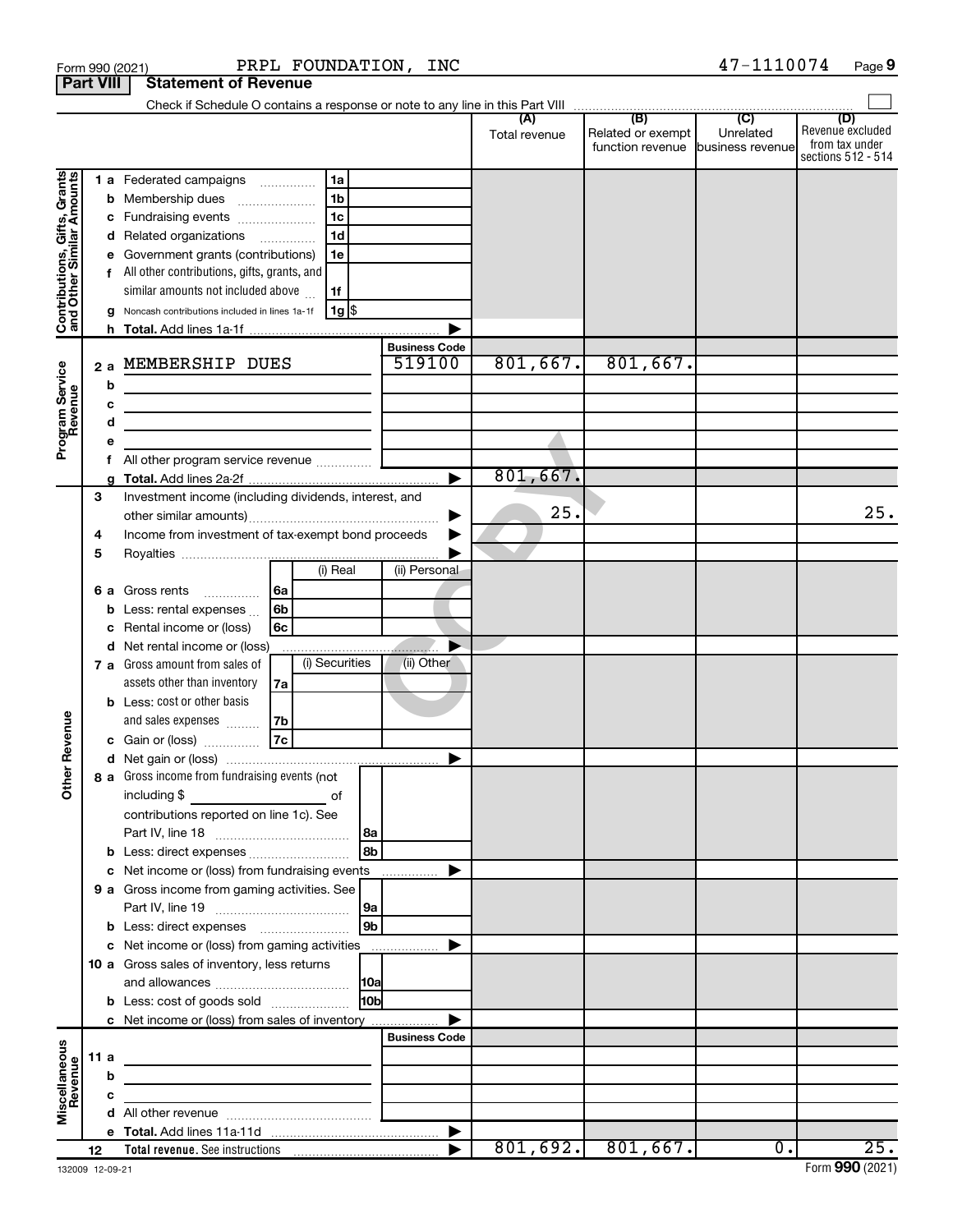|  | Form 990 (2021) |
|--|-----------------|
|  |                 |

Form 990 (2021) Page PRPL FOUNDATION, INC 47-1110074

**Part IX Statement of Functional Expenses**

*Section 501(c)(3) and 501(c)(4) organizations must complete all columns. All other organizations must complete column (A).*

|              | Do not include amounts reported on lines 6b,<br>7b, 8b, 9b, and 10b of Part VIII.                                                                                                                            | (A)<br>Total expenses | (B)<br>Program service<br>expenses | (C)<br>Management and<br>general expenses | (D)<br>Fundraising<br>expenses |
|--------------|--------------------------------------------------------------------------------------------------------------------------------------------------------------------------------------------------------------|-----------------------|------------------------------------|-------------------------------------------|--------------------------------|
| 1.           | Grants and other assistance to domestic organizations                                                                                                                                                        |                       |                                    |                                           |                                |
|              | and domestic governments. See Part IV, line 21                                                                                                                                                               |                       |                                    |                                           |                                |
| $\mathbf{2}$ | Grants and other assistance to domestic                                                                                                                                                                      |                       |                                    |                                           |                                |
|              | individuals. See Part IV, line 22                                                                                                                                                                            |                       |                                    |                                           |                                |
| 3            | Grants and other assistance to foreign                                                                                                                                                                       |                       |                                    |                                           |                                |
|              | organizations, foreign governments, and foreign                                                                                                                                                              |                       |                                    |                                           |                                |
|              | individuals. See Part IV, lines 15 and 16                                                                                                                                                                    |                       |                                    |                                           |                                |
| 4            | Benefits paid to or for members                                                                                                                                                                              |                       |                                    |                                           |                                |
| 5            | Compensation of current officers, directors,                                                                                                                                                                 |                       |                                    |                                           |                                |
|              | trustees, and key employees                                                                                                                                                                                  |                       |                                    |                                           |                                |
| 6            | Compensation not included above to disqualified                                                                                                                                                              |                       |                                    |                                           |                                |
|              | persons (as defined under section 4958(f)(1)) and                                                                                                                                                            |                       |                                    |                                           |                                |
|              | persons described in section 4958(c)(3)(B)                                                                                                                                                                   |                       |                                    |                                           |                                |
| 7            | Other salaries and wages                                                                                                                                                                                     |                       |                                    |                                           |                                |
| 8            | Pension plan accruals and contributions (include                                                                                                                                                             |                       |                                    |                                           |                                |
|              | section 401(k) and 403(b) employer contributions)                                                                                                                                                            |                       |                                    |                                           |                                |
| 9            |                                                                                                                                                                                                              |                       |                                    |                                           |                                |
| 10           |                                                                                                                                                                                                              |                       |                                    |                                           |                                |
| 11           | Fees for services (nonemployees):                                                                                                                                                                            |                       |                                    |                                           |                                |
| а            |                                                                                                                                                                                                              | 108,462.              |                                    |                                           |                                |
|              |                                                                                                                                                                                                              |                       |                                    |                                           |                                |
|              |                                                                                                                                                                                                              | 26,625.               |                                    |                                           |                                |
|              |                                                                                                                                                                                                              |                       |                                    |                                           |                                |
| е            | Professional fundraising services. See Part IV, line 17                                                                                                                                                      |                       |                                    |                                           |                                |
|              | Investment management fees                                                                                                                                                                                   |                       |                                    |                                           |                                |
| g            | Other. (If line 11g amount exceeds 10% of line 25,                                                                                                                                                           |                       |                                    |                                           |                                |
|              | column (A), amount, list line 11g expenses on Sch 0.)                                                                                                                                                        | 14, 240.              |                                    |                                           |                                |
| 12           |                                                                                                                                                                                                              | 25,052.               |                                    |                                           |                                |
| 13           |                                                                                                                                                                                                              | 4,781.                |                                    |                                           |                                |
| 14           |                                                                                                                                                                                                              | 9,061.                |                                    |                                           |                                |
| 15           |                                                                                                                                                                                                              |                       |                                    |                                           |                                |
| 16           |                                                                                                                                                                                                              |                       |                                    |                                           |                                |
| 17           |                                                                                                                                                                                                              |                       |                                    |                                           |                                |
| 18           | Payments of travel or entertainment expenses                                                                                                                                                                 |                       |                                    |                                           |                                |
|              | for any federal, state, or local public officials                                                                                                                                                            |                       |                                    |                                           |                                |
| 19           | Conferences, conventions, and meetings                                                                                                                                                                       |                       |                                    |                                           |                                |
| 20           | Interest                                                                                                                                                                                                     |                       |                                    |                                           |                                |
| 21           |                                                                                                                                                                                                              |                       |                                    |                                           |                                |
| 22           | Depreciation, depletion, and amortization                                                                                                                                                                    | 924.                  |                                    |                                           |                                |
| 23           | Insurance                                                                                                                                                                                                    |                       |                                    |                                           |                                |
| 24           | Other expenses. Itemize expenses not covered<br>above. (List miscellaneous expenses on line 24e. If<br>line 24e amount exceeds 10% of line 25, column (A),<br>amount, list line 24e expenses on Schedule O.) |                       |                                    |                                           |                                |
| a            | PROJECT EXPENSES                                                                                                                                                                                             | 807,838.              |                                    |                                           |                                |
|              | <b>EVENT SPONSORSHIP</b>                                                                                                                                                                                     | 250.                  |                                    |                                           |                                |
| с            |                                                                                                                                                                                                              |                       |                                    |                                           |                                |
| d            |                                                                                                                                                                                                              |                       |                                    |                                           |                                |
| е            | All other expenses                                                                                                                                                                                           |                       |                                    |                                           |                                |
| 25           | Total functional expenses. Add lines 1 through 24e                                                                                                                                                           | 997, 233.             |                                    |                                           |                                |
| 26           | Joint costs. Complete this line only if the organization                                                                                                                                                     |                       |                                    |                                           |                                |
|              | reported in column (B) joint costs from a combined                                                                                                                                                           |                       |                                    |                                           |                                |
|              | educational campaign and fundraising solicitation.<br>Check here $\blacktriangleright$                                                                                                                       |                       |                                    |                                           |                                |
|              | if following SOP 98-2 (ASC 958-720)                                                                                                                                                                          |                       |                                    |                                           |                                |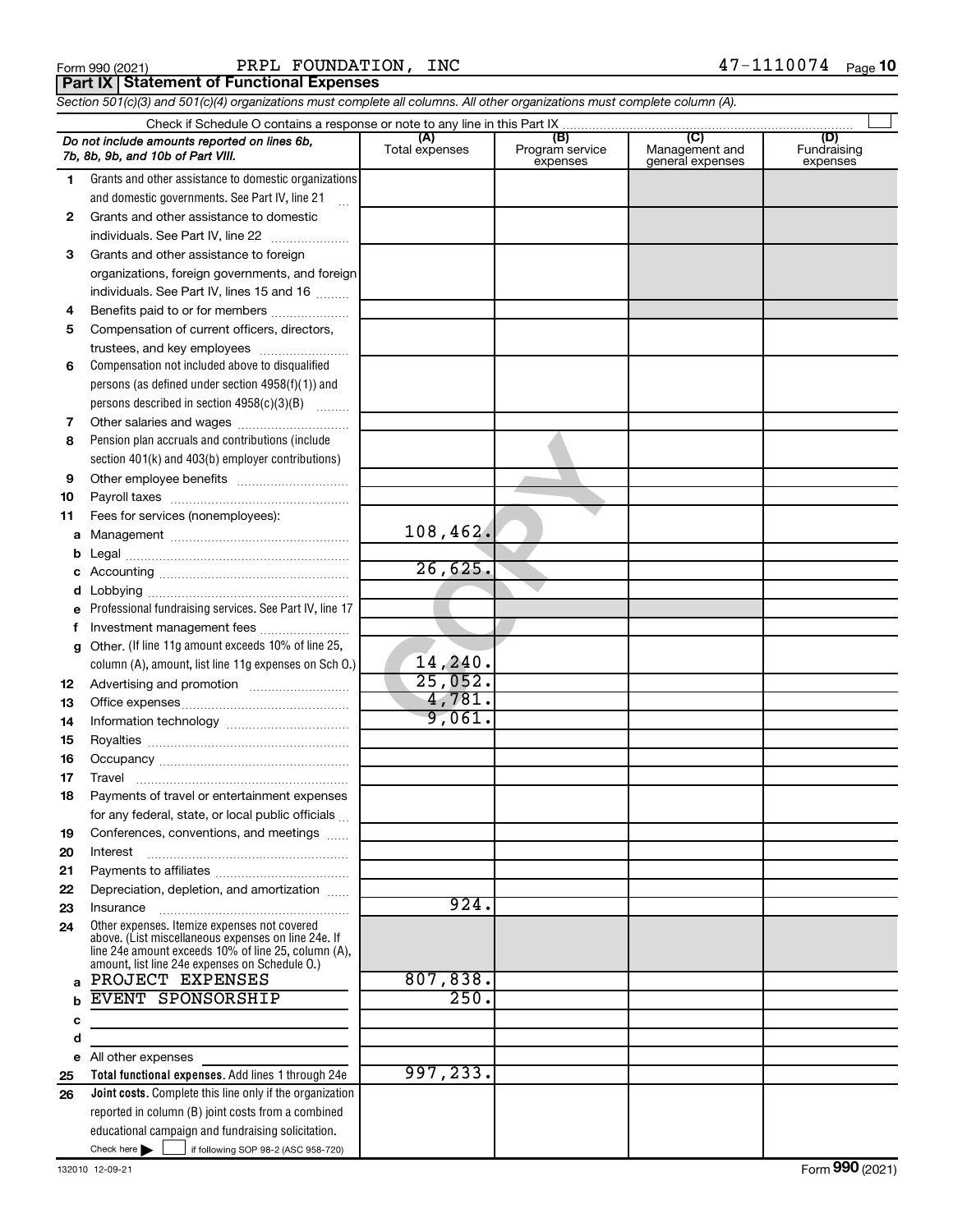Form 990 (2021) PRPL FOUNDATION, INC  $47-1110074$   $_{\text{Page}}$ **Part X Balance Sheet**

|                             |    |                                                                                                                                                                                                                                |          | (A)<br>Beginning of year |                 | (B)<br>End of year |
|-----------------------------|----|--------------------------------------------------------------------------------------------------------------------------------------------------------------------------------------------------------------------------------|----------|--------------------------|-----------------|--------------------|
|                             | 1  |                                                                                                                                                                                                                                |          | 785, 101.                | $\mathbf{1}$    | 305, 877.          |
|                             | 2  |                                                                                                                                                                                                                                |          |                          | $\mathbf{2}$    | 100,025.           |
|                             | З  |                                                                                                                                                                                                                                |          |                          | 3               |                    |
|                             | 4  |                                                                                                                                                                                                                                |          | 80, 250.                 | $\overline{4}$  | 1,960,300.         |
|                             | 5  | Loans and other receivables from any current or former officer, director,                                                                                                                                                      |          |                          |                 |                    |
|                             |    | trustee, key employee, creator or founder, substantial contributor, or 35%                                                                                                                                                     |          |                          |                 |                    |
|                             |    | controlled entity or family member of any of these persons                                                                                                                                                                     |          |                          | 5               |                    |
|                             | 6  | Loans and other receivables from other disqualified persons (as defined                                                                                                                                                        |          |                          |                 |                    |
|                             |    | under section $4958(f)(1)$ , and persons described in section $4958(c)(3)(B)$                                                                                                                                                  |          |                          | 6               |                    |
|                             | 7  |                                                                                                                                                                                                                                |          |                          | $\overline{7}$  |                    |
| Assets                      | 8  |                                                                                                                                                                                                                                |          |                          | 8               |                    |
|                             | 9  | Prepaid expenses and deferred charges [11] [11] prepaid expenses and deferred charges [11] [11] minimum and the Prepaid expenses and deferred charges [11] minimum and the Prepaid experiment of Prepaid experiment and the Pr |          | 12,484.                  | 9               | 2,305,071.         |
|                             |    | <b>10a</b> Land, buildings, and equipment: cost or other                                                                                                                                                                       |          |                          |                 |                    |
|                             |    | basis. Complete Part VI of Schedule D<br>10a                                                                                                                                                                                   |          |                          |                 |                    |
|                             |    | 10b<br><b>b</b> Less: accumulated depreciation                                                                                                                                                                                 |          |                          | 10 <sub>c</sub> |                    |
|                             | 11 |                                                                                                                                                                                                                                |          |                          | 11              |                    |
|                             | 12 |                                                                                                                                                                                                                                |          | 12                       |                 |                    |
|                             | 13 |                                                                                                                                                                                                                                |          | 13                       |                 |                    |
|                             | 14 |                                                                                                                                                                                                                                |          |                          | 14              |                    |
|                             | 15 |                                                                                                                                                                                                                                |          |                          | 15              |                    |
|                             | 16 |                                                                                                                                                                                                                                |          | 877, 835.                | 16              | 4,671,273.         |
|                             | 17 |                                                                                                                                                                                                                                |          | 78,051.                  | 17              | 1,778,063.         |
|                             | 18 |                                                                                                                                                                                                                                |          | 18                       |                 |                    |
|                             | 19 |                                                                                                                                                                                                                                | 561,667. | 19                       | 548, 334.       |                    |
|                             | 20 |                                                                                                                                                                                                                                |          |                          | 20              |                    |
|                             | 21 | Escrow or custodial account liability. Complete Part IV of Schedule D /                                                                                                                                                        |          |                          | 21              |                    |
|                             | 22 | Loans and other payables to any current or former officer, director,                                                                                                                                                           |          |                          |                 |                    |
| Liabilities                 |    | trustee, key employee, creator or founder, substantial contributor, or 35%                                                                                                                                                     |          |                          |                 |                    |
|                             |    | controlled entity or family member of any of these persons <b>with all any of these persons</b>                                                                                                                                |          |                          | 22              |                    |
|                             | 23 | Secured mortgages and notes payable to unrelated third parties                                                                                                                                                                 |          |                          | 23              |                    |
|                             | 24 |                                                                                                                                                                                                                                |          |                          | 24              |                    |
|                             | 25 | Other liabilities (including federal income tax, payables to related third                                                                                                                                                     |          |                          |                 |                    |
|                             |    | parties, and other liabilities not included on lines 17-24). Complete Part X                                                                                                                                                   |          |                          |                 |                    |
|                             |    | of Schedule D <b>www.arenamin.communications</b> of Schedule D                                                                                                                                                                 |          |                          | 0.  25          | 2,302,300.         |
|                             | 26 | Total liabilities. Add lines 17 through 25                                                                                                                                                                                     |          | $639, 718.$ 26           |                 | 4,628,697.         |
|                             |    | Organizations that follow FASB ASC 958, check here $\blacktriangleright \lfloor \underline{X} \rfloor$                                                                                                                         |          |                          |                 |                    |
|                             |    | and complete lines 27, 28, 32, and 33.                                                                                                                                                                                         |          |                          |                 |                    |
|                             | 27 |                                                                                                                                                                                                                                |          | 225,633.                 | 27              | 42,576.            |
|                             | 28 |                                                                                                                                                                                                                                |          | 12,484.                  | 28              | 0.                 |
|                             |    | Organizations that do not follow FASB ASC 958, check here $\blacktriangleright$                                                                                                                                                |          |                          |                 |                    |
| Net Assets or Fund Balances |    | and complete lines 29 through 33.                                                                                                                                                                                              |          |                          |                 |                    |
|                             | 29 |                                                                                                                                                                                                                                |          |                          | 29              |                    |
|                             | 30 | Paid-in or capital surplus, or land, building, or equipment fund                                                                                                                                                               |          |                          | 30              |                    |
|                             | 31 | Retained earnings, endowment, accumulated income, or other funds                                                                                                                                                               |          |                          | 31              |                    |
|                             | 32 |                                                                                                                                                                                                                                |          | 238, 117.                | 32              | 42,576.            |
|                             | 33 |                                                                                                                                                                                                                                |          | 877,835.                 | 33              | 4,671,273.         |

Form (2021) **990**

| Form 990 (2021) |  |
|-----------------|--|
|-----------------|--|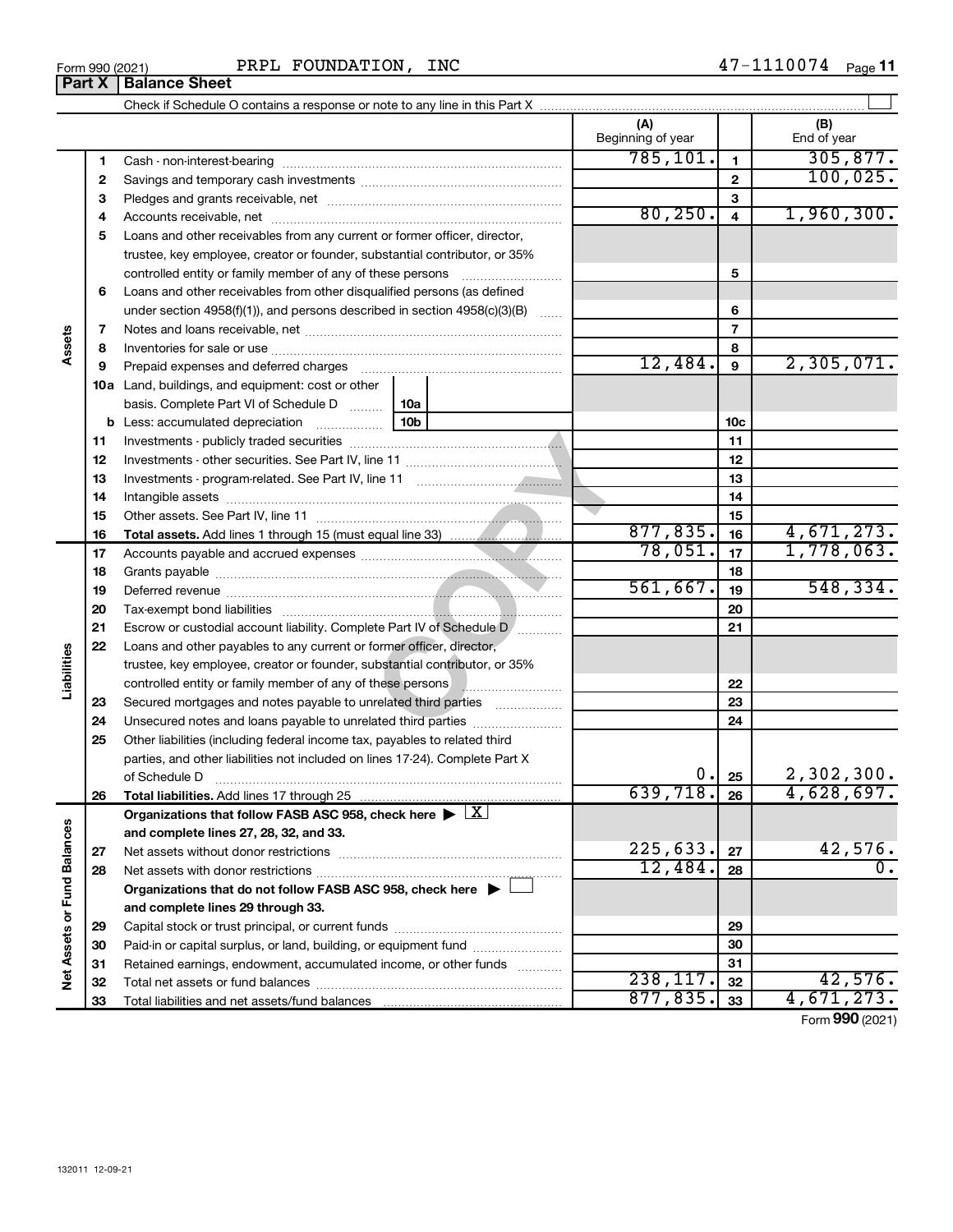|    | PRPL FOUNDATION, INC<br>Form 990 (2021)                                                                                         | 47-1110074     |                |          | Page 12          |  |  |
|----|---------------------------------------------------------------------------------------------------------------------------------|----------------|----------------|----------|------------------|--|--|
|    | <b>Part XI</b><br><b>Reconciliation of Net Assets</b>                                                                           |                |                |          |                  |  |  |
|    |                                                                                                                                 |                |                |          |                  |  |  |
|    |                                                                                                                                 |                |                |          |                  |  |  |
| 1  |                                                                                                                                 | $\mathbf{1}$   |                |          | 801,692.         |  |  |
| 2  |                                                                                                                                 | $\mathbf{2}$   |                |          | 997, 233.        |  |  |
| З  | Revenue less expenses. Subtract line 2 from line 1                                                                              | $\mathbf{3}$   | $-195,541.$    |          | 238, 117.        |  |  |
| 4  | $\overline{4}$                                                                                                                  |                |                |          |                  |  |  |
| 5  | Net unrealized gains (losses) on investments [111] www.martime.community.community.community.community.communi                  | 5              |                |          |                  |  |  |
| 6  |                                                                                                                                 | 6              |                |          |                  |  |  |
| 7  |                                                                                                                                 | $\overline{7}$ |                |          |                  |  |  |
| 8  |                                                                                                                                 | 8              |                |          |                  |  |  |
| 9  | Other changes in net assets or fund balances (explain on Schedule O)                                                            | 9              |                |          | $\overline{0}$ . |  |  |
| 10 | Net assets or fund balances at end of year. Combine lines 3 through 9 (must equal Part X, line 32,                              |                |                |          |                  |  |  |
|    |                                                                                                                                 | 10             |                |          | 42,576.          |  |  |
|    | Part XII Financial Statements and Reporting                                                                                     |                |                |          |                  |  |  |
|    |                                                                                                                                 |                |                |          |                  |  |  |
|    |                                                                                                                                 |                |                | Yes   No |                  |  |  |
| 1  | $\lfloor \mathbf{X} \rfloor$ Accrual<br>Accounting method used to prepare the Form 990: $\Box$ Cash<br>Other                    |                |                |          |                  |  |  |
|    | If the organization changed its method of accounting from a prior year or checked "Other," explain on Schedule O.               |                |                |          |                  |  |  |
|    |                                                                                                                                 |                | 2a             |          | х                |  |  |
|    | If "Yes," check a box below to indicate whether the financial statements for the year were compiled or reviewed on a            |                |                |          |                  |  |  |
|    | separate basis, consolidated basis, or both:                                                                                    |                |                |          |                  |  |  |
|    | Separate basis<br><b>Consolidated basis</b><br>$\Box$ Both consolidated and separate basis                                      |                |                |          |                  |  |  |
|    |                                                                                                                                 |                | 2 <sub>b</sub> |          | x                |  |  |
|    | If "Yes," check a box below to indicate whether the financial statements for the year were audited on a separate basis,         |                |                |          |                  |  |  |
|    | consolidated basis, or both:                                                                                                    |                |                |          |                  |  |  |
|    | Separate basis<br>Consolidated basis<br>Both consolidated and separate basis                                                    |                |                |          |                  |  |  |
|    | c If "Yes" to line 2a or 2b, does the organization have a committee that assumes responsibility for oversight of the audit,     |                |                |          |                  |  |  |
|    |                                                                                                                                 |                | 2c             |          |                  |  |  |
|    | If the organization changed either its oversight process or selection process during the tax year, explain on Schedule O.       |                |                |          |                  |  |  |
|    | 3a As a result of a federal award, was the organization required to undergo an audit or audits as set forth in the Single Audit |                |                |          |                  |  |  |
|    |                                                                                                                                 |                | За             |          | х                |  |  |
|    | b If "Yes," did the organization undergo the required audit or audits? If the organization did not undergo the required audit   |                |                |          |                  |  |  |
|    |                                                                                                                                 |                | 3b             |          |                  |  |  |
|    |                                                                                                                                 |                |                |          | Form 990 (2021)  |  |  |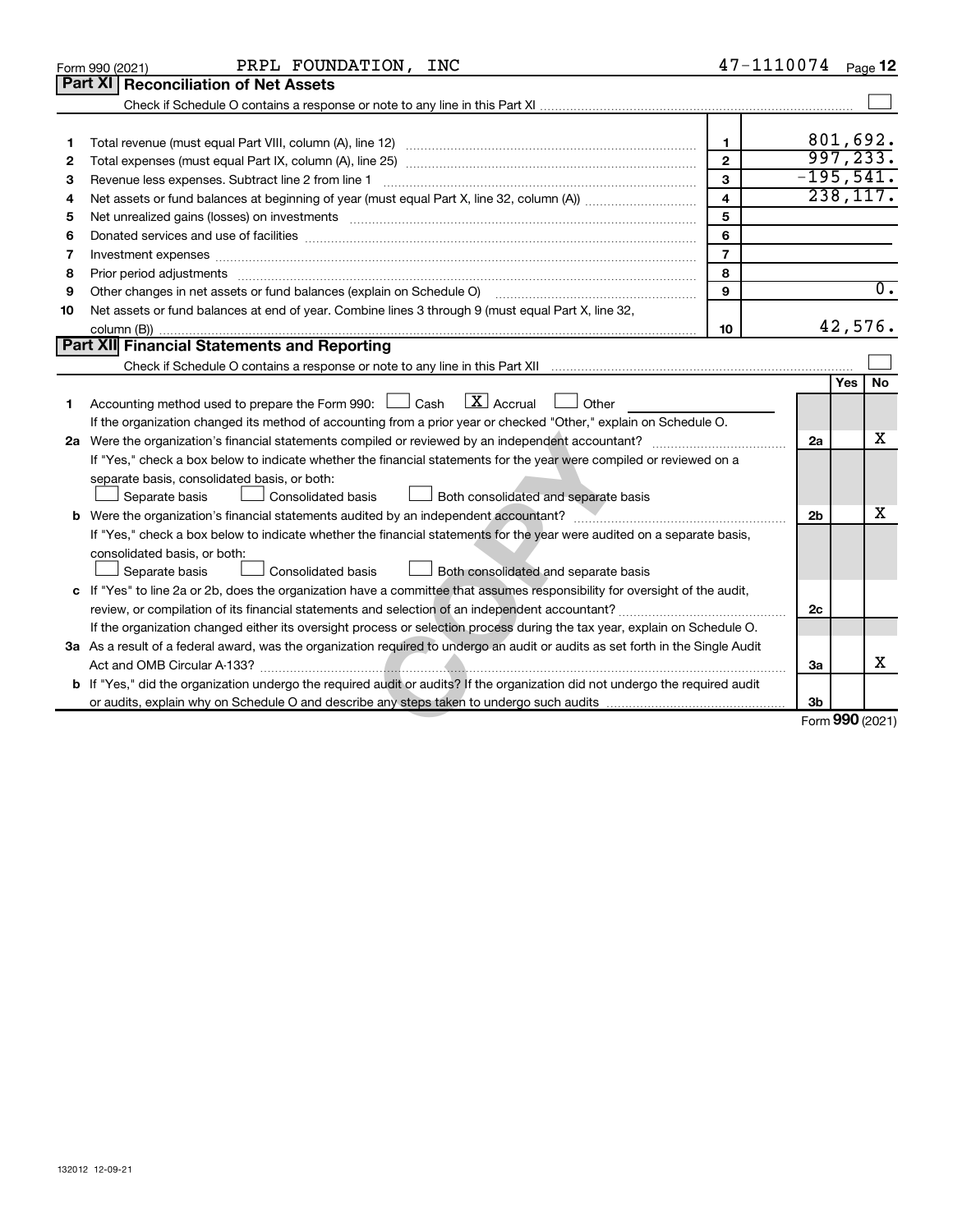| <b>SCHEDULE C</b><br>(Form 990)                        |                                                                                                                                                                                                                                                | <b>Political Campaign and Lobbying Activities</b>                                                                                                                                                                                                                                                                                                                                                                                                                                                                                                                                                                                              |           |                                                                             |                          |            | OMB No. 1545-0047                                                                                                                                           |  |  |
|--------------------------------------------------------|------------------------------------------------------------------------------------------------------------------------------------------------------------------------------------------------------------------------------------------------|------------------------------------------------------------------------------------------------------------------------------------------------------------------------------------------------------------------------------------------------------------------------------------------------------------------------------------------------------------------------------------------------------------------------------------------------------------------------------------------------------------------------------------------------------------------------------------------------------------------------------------------------|-----------|-----------------------------------------------------------------------------|--------------------------|------------|-------------------------------------------------------------------------------------------------------------------------------------------------------------|--|--|
| Department of the Treasury<br>Internal Revenue Service | For Organizations Exempt From Income Tax Under section 501(c) and section 527<br>Complete if the organization is described below. Attach to Form 990 or Form 990-EZ.<br>Go to www.irs.gov/Form990 for instructions and the latest information. |                                                                                                                                                                                                                                                                                                                                                                                                                                                                                                                                                                                                                                                |           |                                                                             |                          |            |                                                                                                                                                             |  |  |
| • Section 527 organizations: Complete Part I-A only.   |                                                                                                                                                                                                                                                | If the organization answered "Yes," on Form 990, Part IV, line 3, or Form 990-EZ, Part V, line 46 (Political Campaign Activities), then<br>• Section 501(c)(3) organizations: Complete Parts I-A and B. Do not complete Part I-C.<br>• Section 501(c) (other than section 501(c)(3)) organizations: Complete Parts I-A and C below. Do not complete Part I-B.<br>If the organization answered "Yes," on Form 990, Part IV, line 4, or Form 990-EZ, Part VI, line 47 (Lobbying Activities), then<br>• Section 501(c)(3) organizations that have filed Form 5768 (election under section 501(h)): Complete Part II-A. Do not complete Part II-B. |           |                                                                             |                          |            |                                                                                                                                                             |  |  |
| Tax) (See separate instructions), then                 |                                                                                                                                                                                                                                                | • Section 501(c)(3) organizations that have NOT filed Form 5768 (election under section 501(h)): Complete Part II-B. Do not complete Part II-A.<br>If the organization answered "Yes," on Form 990, Part IV, line 5 (Proxy Tax) (See separate instructions) or Form 990-EZ, Part V, line 35c (Proxy                                                                                                                                                                                                                                                                                                                                            |           |                                                                             |                          |            |                                                                                                                                                             |  |  |
| Name of organization                                   |                                                                                                                                                                                                                                                | • Section 501(c)(4), (5), or (6) organizations: Complete Part III.<br>PRPL FOUNDATION, INC                                                                                                                                                                                                                                                                                                                                                                                                                                                                                                                                                     |           |                                                                             |                          | 47-1110074 | <b>Employer identification number</b>                                                                                                                       |  |  |
| Part I-A                                               |                                                                                                                                                                                                                                                | Complete if the organization is exempt under section 501(c) or is a section 527 organization.                                                                                                                                                                                                                                                                                                                                                                                                                                                                                                                                                  |           |                                                                             |                          |            |                                                                                                                                                             |  |  |
| 2<br>3.                                                |                                                                                                                                                                                                                                                | 1 Provide a description of the organization's direct and indirect political campaign activities in Part IV.<br>Political campaign activity expenditures [11] matter contract to the contract of the contract of the contract of the contract of the contract of the contract of the contract of the contract of the contract of the contract<br>Volunteer hours for political campaign activities [11] with a substitution of the state of political campaign activities [11] with a substitution of the state of the state of the state of the state of the state of the stat                                                                 |           |                                                                             | $\blacktriangleright$ \$ |            |                                                                                                                                                             |  |  |
| Part I-B                                               |                                                                                                                                                                                                                                                | Complete if the organization is exempt under section 501(c)(3).                                                                                                                                                                                                                                                                                                                                                                                                                                                                                                                                                                                |           |                                                                             |                          |            |                                                                                                                                                             |  |  |
|                                                        |                                                                                                                                                                                                                                                | 1 Enter the amount of any excise tax incurred by the organization under section 4955                                                                                                                                                                                                                                                                                                                                                                                                                                                                                                                                                           |           |                                                                             | $\triangleright$ \$      |            |                                                                                                                                                             |  |  |
| 2                                                      |                                                                                                                                                                                                                                                |                                                                                                                                                                                                                                                                                                                                                                                                                                                                                                                                                                                                                                                |           |                                                                             |                          |            |                                                                                                                                                             |  |  |
| З                                                      |                                                                                                                                                                                                                                                |                                                                                                                                                                                                                                                                                                                                                                                                                                                                                                                                                                                                                                                |           |                                                                             |                          | Yes        | No                                                                                                                                                          |  |  |
|                                                        |                                                                                                                                                                                                                                                |                                                                                                                                                                                                                                                                                                                                                                                                                                                                                                                                                                                                                                                |           |                                                                             |                          | Yes        | No                                                                                                                                                          |  |  |
| <b>b</b> If "Yes," describe in Part IV.<br>Part I-C    |                                                                                                                                                                                                                                                | Complete if the organization is exempt under section 501(c), except section 501(c)(3).                                                                                                                                                                                                                                                                                                                                                                                                                                                                                                                                                         |           |                                                                             |                          |            |                                                                                                                                                             |  |  |
|                                                        |                                                                                                                                                                                                                                                | 1 Enter the amount directly expended by the filing organization for section 527 exempt function activities                                                                                                                                                                                                                                                                                                                                                                                                                                                                                                                                     |           |                                                                             | ▶ \$                     |            |                                                                                                                                                             |  |  |
|                                                        |                                                                                                                                                                                                                                                | 2 Enter the amount of the filing organization's funds contributed to other organizations for section 527                                                                                                                                                                                                                                                                                                                                                                                                                                                                                                                                       |           |                                                                             |                          |            |                                                                                                                                                             |  |  |
|                                                        |                                                                                                                                                                                                                                                | exempt function activities measurements and contain a series of the series of the series of the series of the series of the series of the series of the series of the series of the series of the series of the series of the                                                                                                                                                                                                                                                                                                                                                                                                                  |           |                                                                             | $\blacktriangleright$ \$ |            |                                                                                                                                                             |  |  |
|                                                        |                                                                                                                                                                                                                                                | 3 Total exempt function expenditures. Add lines 1 and 2. Enter here and on Form 1120-POL,                                                                                                                                                                                                                                                                                                                                                                                                                                                                                                                                                      |           |                                                                             |                          |            |                                                                                                                                                             |  |  |
|                                                        |                                                                                                                                                                                                                                                |                                                                                                                                                                                                                                                                                                                                                                                                                                                                                                                                                                                                                                                |           |                                                                             | $\blacktriangleright$ \$ |            |                                                                                                                                                             |  |  |
|                                                        |                                                                                                                                                                                                                                                |                                                                                                                                                                                                                                                                                                                                                                                                                                                                                                                                                                                                                                                |           |                                                                             |                          | Yes        | <b>No</b>                                                                                                                                                   |  |  |
| 5                                                      |                                                                                                                                                                                                                                                | Enter the names, addresses and employer identification number (EIN) of all section 527 political organizations to which the filing organization<br>made payments. For each organization listed, enter the amount paid from the filing organization's funds. Also enter the amount of political<br>contributions received that were promptly and directly delivered to a separate political organization, such as a separate segregated fund or a<br>political action committee (PAC). If additional space is needed, provide information in Part IV.                                                                                           |           |                                                                             |                          |            |                                                                                                                                                             |  |  |
| (a) Name                                               |                                                                                                                                                                                                                                                | (b) Address                                                                                                                                                                                                                                                                                                                                                                                                                                                                                                                                                                                                                                    | $(c)$ EIN | (d) Amount paid from<br>filing organization's<br>funds. If none, enter -0-. |                          |            | (e) Amount of political<br>contributions received and<br>promptly and directly<br>delivered to a separate<br>political organization.<br>If none, enter -0-. |  |  |
|                                                        |                                                                                                                                                                                                                                                |                                                                                                                                                                                                                                                                                                                                                                                                                                                                                                                                                                                                                                                |           |                                                                             |                          |            |                                                                                                                                                             |  |  |
|                                                        |                                                                                                                                                                                                                                                |                                                                                                                                                                                                                                                                                                                                                                                                                                                                                                                                                                                                                                                |           |                                                                             |                          |            |                                                                                                                                                             |  |  |
|                                                        |                                                                                                                                                                                                                                                |                                                                                                                                                                                                                                                                                                                                                                                                                                                                                                                                                                                                                                                |           |                                                                             |                          |            |                                                                                                                                                             |  |  |
|                                                        |                                                                                                                                                                                                                                                |                                                                                                                                                                                                                                                                                                                                                                                                                                                                                                                                                                                                                                                |           |                                                                             |                          |            |                                                                                                                                                             |  |  |
|                                                        |                                                                                                                                                                                                                                                |                                                                                                                                                                                                                                                                                                                                                                                                                                                                                                                                                                                                                                                |           |                                                                             |                          |            |                                                                                                                                                             |  |  |
|                                                        |                                                                                                                                                                                                                                                |                                                                                                                                                                                                                                                                                                                                                                                                                                                                                                                                                                                                                                                |           |                                                                             |                          |            |                                                                                                                                                             |  |  |
|                                                        |                                                                                                                                                                                                                                                |                                                                                                                                                                                                                                                                                                                                                                                                                                                                                                                                                                                                                                                |           |                                                                             |                          |            |                                                                                                                                                             |  |  |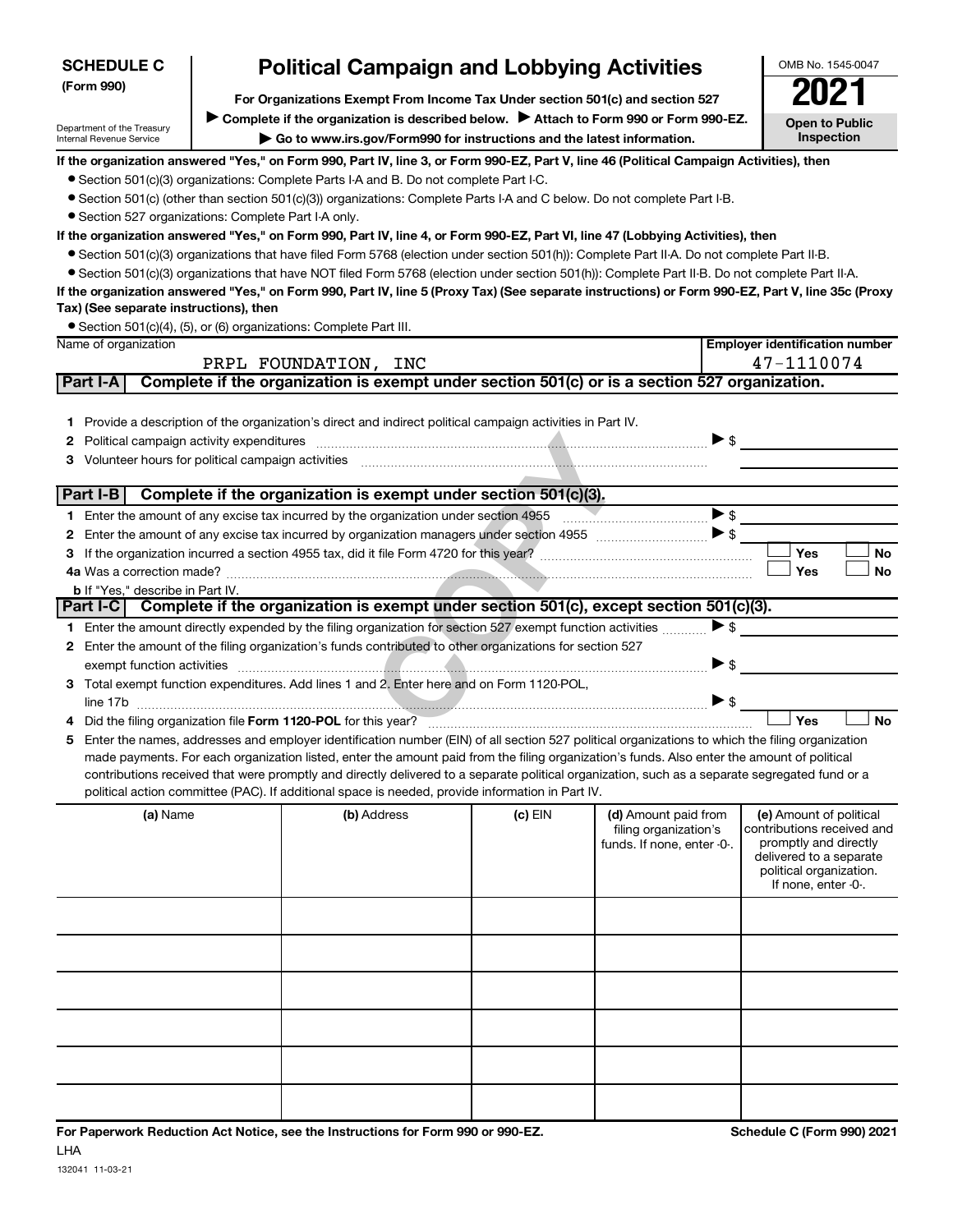| Schedule C (Form 990) 2021                                                                                      |                                                                                                 | PRPL FOUNDATION, INC                                                                                                              |          |                                        | 47-1110074 Page 2              |  |  |
|-----------------------------------------------------------------------------------------------------------------|-------------------------------------------------------------------------------------------------|-----------------------------------------------------------------------------------------------------------------------------------|----------|----------------------------------------|--------------------------------|--|--|
| Complete if the organization is exempt under section 501(c)(3) and filed Form 5768 (election under<br>Part II-A |                                                                                                 |                                                                                                                                   |          |                                        |                                |  |  |
| section 501(h)).                                                                                                |                                                                                                 |                                                                                                                                   |          |                                        |                                |  |  |
| A Check $\blacktriangleright$                                                                                   |                                                                                                 | if the filing organization belongs to an affiliated group (and list in Part IV each affiliated group member's name, address, EIN, |          |                                        |                                |  |  |
| expenses, and share of excess lobbying expenditures).<br><b>B</b> Check <b>P</b>                                |                                                                                                 | if the filing organization checked box A and "limited control" provisions apply.                                                  |          |                                        |                                |  |  |
|                                                                                                                 | <b>Limits on Lobbying Expenditures</b>                                                          | (The term "expenditures" means amounts paid or incurred.)                                                                         |          | (a) Filing<br>organization's<br>totals | (b) Affiliated group<br>totals |  |  |
|                                                                                                                 |                                                                                                 |                                                                                                                                   |          |                                        |                                |  |  |
| 1a Total lobbying expenditures to influence public opinion (grassroots lobbying)                                |                                                                                                 |                                                                                                                                   |          |                                        |                                |  |  |
| <b>b</b> Total lobbying expenditures to influence a legislative body (direct lobbying) <i>manumumumum</i>       |                                                                                                 |                                                                                                                                   |          |                                        |                                |  |  |
| d Other exempt purpose expenditures                                                                             |                                                                                                 |                                                                                                                                   |          |                                        |                                |  |  |
|                                                                                                                 |                                                                                                 |                                                                                                                                   |          |                                        |                                |  |  |
|                                                                                                                 | f Lobbying nontaxable amount. Enter the amount from the following table in both columns.        |                                                                                                                                   |          |                                        |                                |  |  |
| If the amount on line 1e, column (a) or (b) is:                                                                 | The lobbying nontaxable amount is:                                                              |                                                                                                                                   |          |                                        |                                |  |  |
| Not over \$500,000                                                                                              |                                                                                                 |                                                                                                                                   |          |                                        |                                |  |  |
| Over \$500,000 but not over \$1,000,000                                                                         |                                                                                                 | 20% of the amount on line 1e.<br>\$100,000 plus 15% of the excess over \$500,000.                                                 |          |                                        |                                |  |  |
|                                                                                                                 | \$175,000 plus 10% of the excess over \$1,000,000.<br>Over \$1,000,000 but not over \$1,500,000 |                                                                                                                                   |          |                                        |                                |  |  |
| Over \$1,500,000 but not over \$17,000,000                                                                      |                                                                                                 | \$225,000 plus 5% of the excess over \$1,500,000.                                                                                 |          |                                        |                                |  |  |
| Over \$17,000,000<br>\$1,000,000.                                                                               |                                                                                                 |                                                                                                                                   |          |                                        |                                |  |  |
|                                                                                                                 |                                                                                                 |                                                                                                                                   |          |                                        |                                |  |  |
| g Grassroots nontaxable amount (enter 25% of line 1f)                                                           |                                                                                                 |                                                                                                                                   |          |                                        |                                |  |  |
| h Subtract line 1g from line 1a. If zero or less, enter -0-                                                     |                                                                                                 |                                                                                                                                   |          |                                        |                                |  |  |
| Subtract line 1f from line 1c. If zero or less, enter -0-                                                       |                                                                                                 |                                                                                                                                   |          |                                        |                                |  |  |
| If there is an amount other than zero on either line 1h or line 1i, did the organization file Form 4720         |                                                                                                 |                                                                                                                                   |          |                                        |                                |  |  |
| reporting section 4911 tax for this year?                                                                       |                                                                                                 |                                                                                                                                   |          |                                        | No<br>Yes                      |  |  |
| (Some organizations that made a section 501(h) election do not have to complete all of the five columns below.  |                                                                                                 | 4-Year Averaging Period Under Section 501(h)<br>See the separate instructions for lines 2a through 2f.)                           |          |                                        |                                |  |  |
|                                                                                                                 |                                                                                                 | Lobbying Expenditures During 4-Year Averaging Period                                                                              |          |                                        |                                |  |  |
|                                                                                                                 |                                                                                                 |                                                                                                                                   |          |                                        |                                |  |  |
| Calendar year<br>(or fiscal year beginning in)                                                                  | (a) 2018                                                                                        | $(b)$ 2019                                                                                                                        | (c) 2020 | $(d)$ 2021                             | (e) Total                      |  |  |
| 2a Lobbying nontaxable amount                                                                                   |                                                                                                 |                                                                                                                                   |          |                                        |                                |  |  |
| <b>b</b> Lobbying ceiling amount                                                                                |                                                                                                 |                                                                                                                                   |          |                                        |                                |  |  |
| (150% of line 2a, column(e))                                                                                    |                                                                                                 |                                                                                                                                   |          |                                        |                                |  |  |
| c Total lobbying expenditures                                                                                   |                                                                                                 |                                                                                                                                   |          |                                        |                                |  |  |
| d Grassroots nontaxable amount                                                                                  |                                                                                                 |                                                                                                                                   |          |                                        |                                |  |  |
| e Grassroots ceiling amount                                                                                     |                                                                                                 |                                                                                                                                   |          |                                        |                                |  |  |
| (150% of line 2d, column (e))                                                                                   |                                                                                                 |                                                                                                                                   |          |                                        |                                |  |  |
| Grassroots lobbying expenditures                                                                                |                                                                                                 |                                                                                                                                   |          |                                        | Schodule C (Form 000) 2021     |  |  |

**Schedule C (Form 990) 2021**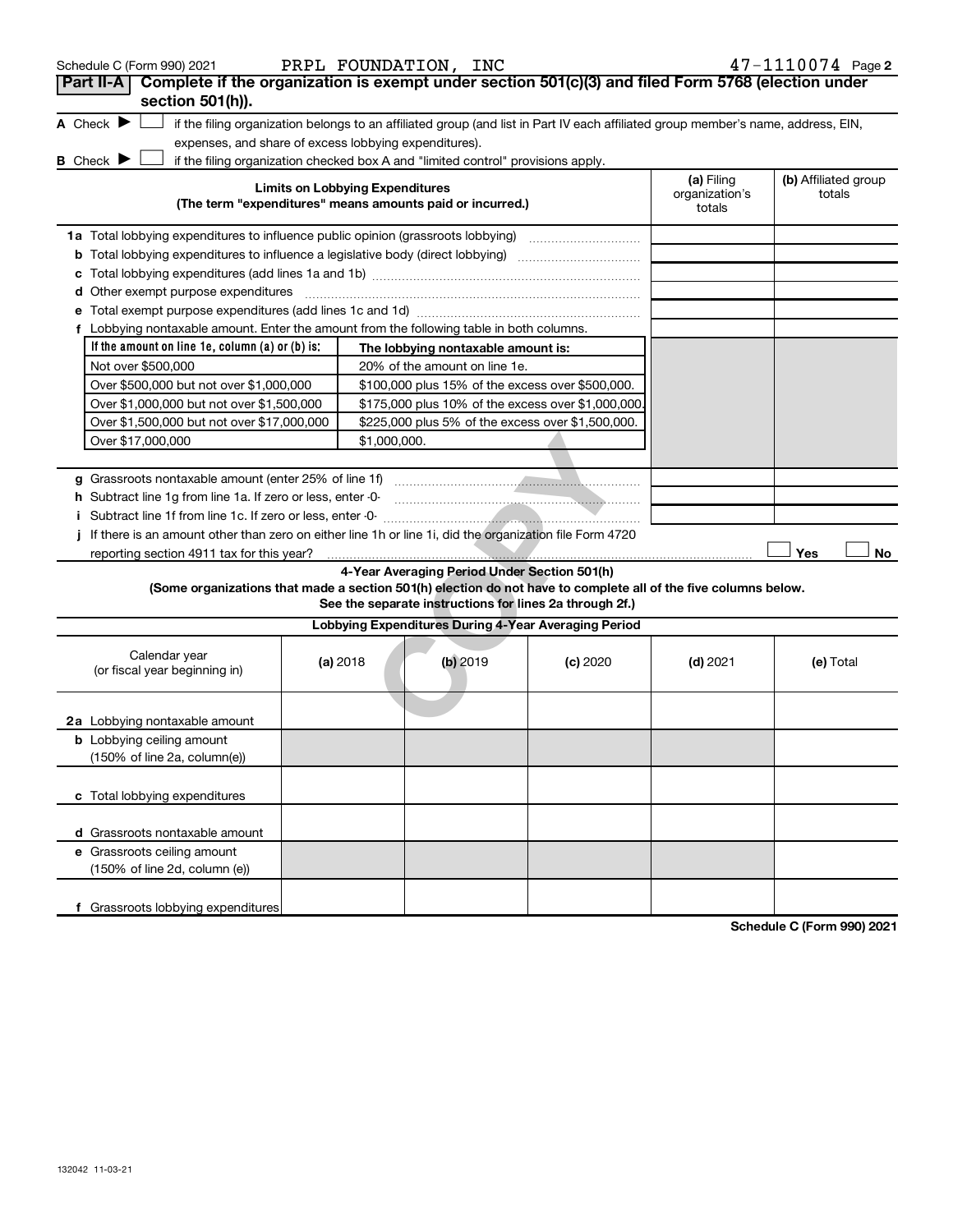## **Part II-B Complete if the organization is exempt under section 501(c)(3) and has NOT filed Form 5768 (election under section 501(h)).**

| For each "Yes" response on lines 1a through 1i below, provide in Part IV a detailed description                                                                                                                                            |     | (a)            |                       | (b)    |
|--------------------------------------------------------------------------------------------------------------------------------------------------------------------------------------------------------------------------------------------|-----|----------------|-----------------------|--------|
| of the lobbying activity.                                                                                                                                                                                                                  | Yes | No             |                       | Amount |
| During the year, did the filing organization attempt to influence foreign, national, state, or<br>1.<br>local legislation, including any attempt to influence public opinion on a legislative matter<br>or referendum, through the use of: |     |                |                       |        |
| <b>b</b> Paid staff or management (include compensation in expenses reported on lines 1c through 1i)?                                                                                                                                      |     |                |                       |        |
|                                                                                                                                                                                                                                            |     |                |                       |        |
|                                                                                                                                                                                                                                            |     |                |                       |        |
|                                                                                                                                                                                                                                            |     |                |                       |        |
|                                                                                                                                                                                                                                            |     |                |                       |        |
| g Direct contact with legislators, their staffs, government officials, or a legislative body?                                                                                                                                              |     |                |                       |        |
| h Rallies, demonstrations, seminars, conventions, speeches, lectures, or any similar means?                                                                                                                                                |     |                |                       |        |
|                                                                                                                                                                                                                                            |     |                |                       |        |
|                                                                                                                                                                                                                                            |     |                |                       |        |
| 2a Did the activities in line 1 cause the organization to be not described in section 501(c)(3)?                                                                                                                                           |     |                |                       |        |
|                                                                                                                                                                                                                                            |     |                |                       |        |
| c If "Yes," enter the amount of any tax incurred by organization managers under section 4912                                                                                                                                               |     |                |                       |        |
|                                                                                                                                                                                                                                            |     |                |                       |        |
| Complete if the organization is exempt under section 501(c)(4), section 501(c)(5), or section<br>Part III-AI                                                                                                                               |     |                |                       |        |
| 501(c)(6).                                                                                                                                                                                                                                 |     |                |                       |        |
|                                                                                                                                                                                                                                            |     |                | Yes                   | No     |
| 1                                                                                                                                                                                                                                          |     | 1              | x                     |        |
| $\mathbf{2}$                                                                                                                                                                                                                               |     | $\mathbf{2}$   | $\overline{\text{x}}$ |        |
| Did the organization agree to carry over lobbying and political campaign activity expenditures from the prior year?<br>3                                                                                                                   |     | 3              |                       | х      |
| Part III-B Complete if the organization is exempt under section 501(c)(4), section 501(c)(5), or section<br>501(c)(6) and if either (a) BOTH Part III-A, lines 1 and 2, are answered "No" OR (b) Part III-A, line 3, is<br>answered "Yes." |     |                |                       |        |
| 1                                                                                                                                                                                                                                          |     | 1              |                       |        |
| Section 162(e) nondeductible lobbying and political expenditures (do not include amounts of political<br>2                                                                                                                                 |     |                |                       |        |
| expenses for which the section 527(f) tax was paid).                                                                                                                                                                                       |     |                |                       |        |
|                                                                                                                                                                                                                                            |     | 2a             |                       |        |
| b Carryover from last year manufactured and content to content the content of the content of the content of the content of the content of the content of the content of the content of the content of the content of the conte             |     | 2 <sub>b</sub> |                       |        |
| с                                                                                                                                                                                                                                          |     | 2c             |                       |        |
| З                                                                                                                                                                                                                                          |     | 3              |                       |        |
| If notices were sent and the amount on line 2c exceeds the amount on line 3, what portion of the excess<br>4                                                                                                                               |     |                |                       |        |
| does the organization agree to carryover to the reasonable estimate of nondeductible lobbying and political                                                                                                                                |     |                |                       |        |
|                                                                                                                                                                                                                                            |     | 4              |                       |        |
| 5                                                                                                                                                                                                                                          |     | 5              |                       |        |
| <b>Part IV</b><br><b>Supplemental Information</b>                                                                                                                                                                                          |     |                |                       |        |

Provide the descriptions required for Part I-A, line 1; Part I-B, line 4; Part I-C, line 5; Part II-A (affiliated group list); Part II-A, lines 1 and 2 (See instructions); and Part II-B, line 1. Also, complete this part for any additional information.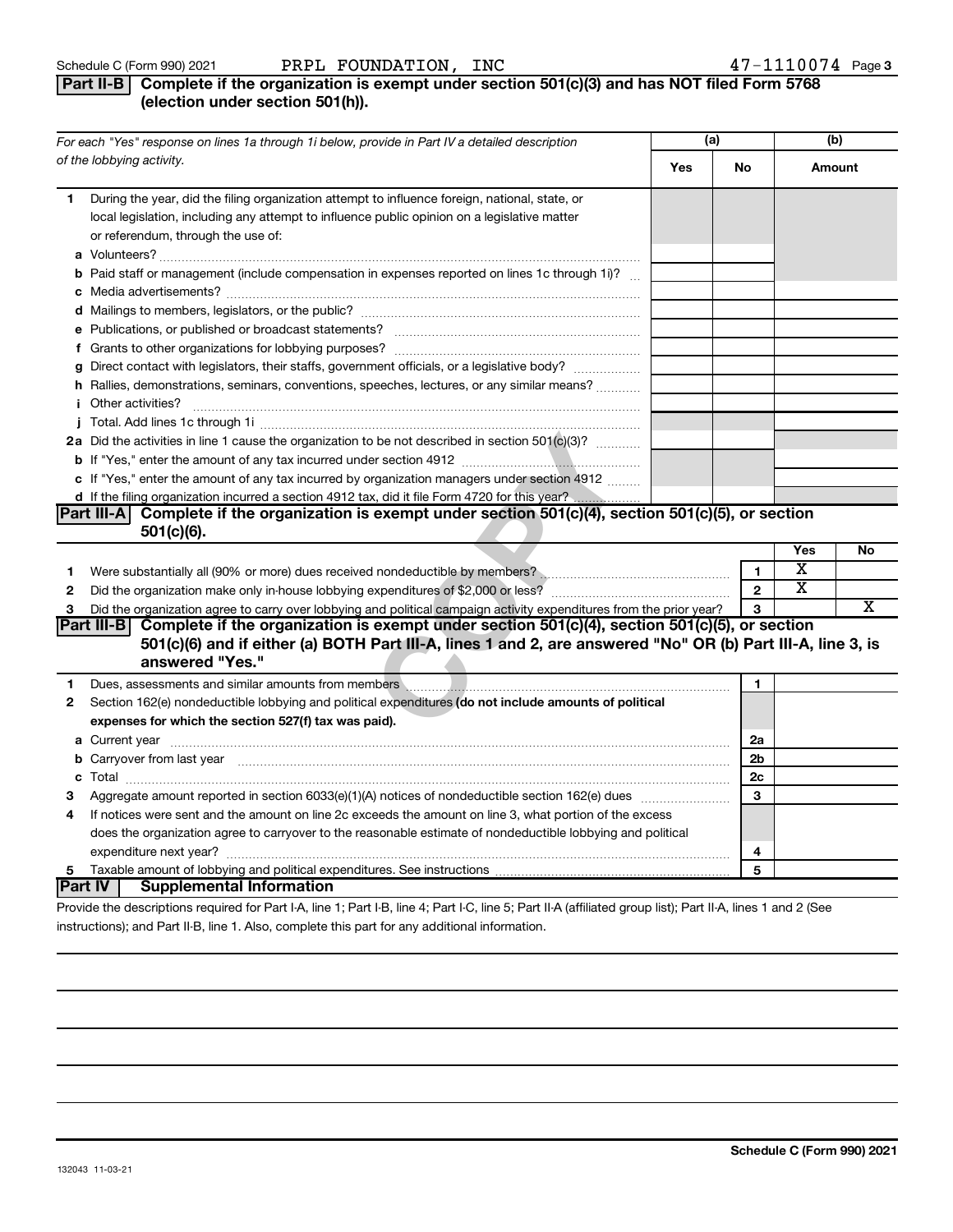|                                                                                                                                |                                                                                                                                         |                                                                                                                                                                                                                               |                                          |                                                    |                          | OMB No. 1545-0047                                   |           |
|--------------------------------------------------------------------------------------------------------------------------------|-----------------------------------------------------------------------------------------------------------------------------------------|-------------------------------------------------------------------------------------------------------------------------------------------------------------------------------------------------------------------------------|------------------------------------------|----------------------------------------------------|--------------------------|-----------------------------------------------------|-----------|
| <b>SCHEDULE D</b>                                                                                                              |                                                                                                                                         |                                                                                                                                                                                                                               | <b>Supplemental Financial Statements</b> |                                                    |                          |                                                     |           |
| (Form 990)                                                                                                                     |                                                                                                                                         | Complete if the organization answered "Yes" on Form 990,                                                                                                                                                                      |                                          |                                                    |                          |                                                     |           |
| Department of the Treasury                                                                                                     |                                                                                                                                         | Part IV, line 6, 7, 8, 9, 10, 11a, 11b, 11c, 11d, 11e, 11f, 12a, or 12b.<br>Attach to Form 990.                                                                                                                               |                                          |                                                    |                          | <b>Open to Public</b>                               |           |
| Go to www.irs.gov/Form990 for instructions and the latest information.<br>Internal Revenue Service<br>Name of the organization |                                                                                                                                         |                                                                                                                                                                                                                               |                                          |                                                    |                          | Inspection<br><b>Employer identification number</b> |           |
|                                                                                                                                |                                                                                                                                         | PRPL FOUNDATION, INC                                                                                                                                                                                                          |                                          |                                                    |                          | 47-1110074                                          |           |
| Part I                                                                                                                         |                                                                                                                                         | Organizations Maintaining Donor Advised Funds or Other Similar Funds or Accounts. Complete if the                                                                                                                             |                                          |                                                    |                          |                                                     |           |
|                                                                                                                                |                                                                                                                                         | organization answered "Yes" on Form 990, Part IV, line 6.                                                                                                                                                                     |                                          |                                                    |                          |                                                     |           |
|                                                                                                                                |                                                                                                                                         |                                                                                                                                                                                                                               | (a) Donor advised funds                  |                                                    |                          | (b) Funds and other accounts                        |           |
| 1                                                                                                                              |                                                                                                                                         |                                                                                                                                                                                                                               |                                          |                                                    |                          |                                                     |           |
| 2<br>3                                                                                                                         |                                                                                                                                         | Aggregate value of contributions to (during year)<br>Aggregate value of grants from (during year)                                                                                                                             |                                          |                                                    |                          |                                                     |           |
| 4                                                                                                                              |                                                                                                                                         |                                                                                                                                                                                                                               |                                          |                                                    |                          |                                                     |           |
| 5                                                                                                                              |                                                                                                                                         | Did the organization inform all donors and donor advisors in writing that the assets held in donor advised funds                                                                                                              |                                          |                                                    |                          |                                                     |           |
|                                                                                                                                |                                                                                                                                         |                                                                                                                                                                                                                               |                                          |                                                    |                          | Yes                                                 | <b>No</b> |
| 6                                                                                                                              |                                                                                                                                         | Did the organization inform all grantees, donors, and donor advisors in writing that grant funds can be used only                                                                                                             |                                          |                                                    |                          |                                                     |           |
|                                                                                                                                |                                                                                                                                         | for charitable purposes and not for the benefit of the donor or donor advisor, or for any other purpose conferring                                                                                                            |                                          |                                                    |                          |                                                     |           |
|                                                                                                                                | impermissible private benefit?                                                                                                          |                                                                                                                                                                                                                               |                                          |                                                    |                          | Yes                                                 | No        |
| Part II                                                                                                                        |                                                                                                                                         | Conservation Easements. Complete if the organization answered "Yes" on Form 990, Part IV, line 7.                                                                                                                             |                                          |                                                    |                          |                                                     |           |
| 1                                                                                                                              |                                                                                                                                         | Purpose(s) of conservation easements held by the organization (check all that apply).                                                                                                                                         |                                          |                                                    |                          |                                                     |           |
|                                                                                                                                |                                                                                                                                         | Preservation of land for public use (for example, recreation or education)                                                                                                                                                    |                                          | Preservation of a historically important land area |                          |                                                     |           |
|                                                                                                                                |                                                                                                                                         | Protection of natural habitat                                                                                                                                                                                                 |                                          | Preservation of a certified historic structure     |                          |                                                     |           |
|                                                                                                                                |                                                                                                                                         | Preservation of open space                                                                                                                                                                                                    |                                          |                                                    |                          |                                                     |           |
| 2                                                                                                                              | day of the tax year.                                                                                                                    | Complete lines 2a through 2d if the organization held a qualified conservation contribution in the form of a conservation easement on the last                                                                                |                                          |                                                    |                          | Held at the End of the Tax Year                     |           |
|                                                                                                                                |                                                                                                                                         |                                                                                                                                                                                                                               |                                          |                                                    | 2a                       |                                                     |           |
| b                                                                                                                              |                                                                                                                                         | Total acreage restricted by conservation easements                                                                                                                                                                            |                                          |                                                    | 2 <sub>b</sub>           |                                                     |           |
| с                                                                                                                              |                                                                                                                                         | Number of conservation easements on a certified historic structure included in (a) manufacture included in (a)                                                                                                                |                                          |                                                    | 2c                       |                                                     |           |
| d                                                                                                                              |                                                                                                                                         | Number of conservation easements included in (c) acquired after 7/25/06, and not on a historic structure                                                                                                                      |                                          |                                                    |                          |                                                     |           |
|                                                                                                                                |                                                                                                                                         | listed in the National Register [111] March 1999 (120 Meters 1999 (120 Meters 1999 Meters 1999 Meters 1999 Meters 1999 Meters 1999 Meters 1999 Meters 1999 Meters 1999 Meters 1999 Meters 1999 Meters 1999 Meters 1999 Meters |                                          |                                                    | 2d                       |                                                     |           |
| З                                                                                                                              |                                                                                                                                         | Number of conservation easements modified, transferred, released, extinguished, or terminated by the organization during the tax                                                                                              |                                          |                                                    |                          |                                                     |           |
|                                                                                                                                | $year \blacktriangleright$                                                                                                              |                                                                                                                                                                                                                               |                                          |                                                    |                          |                                                     |           |
| 4                                                                                                                              |                                                                                                                                         | Number of states where property subject to conservation easement is located >                                                                                                                                                 |                                          |                                                    |                          |                                                     |           |
| 5                                                                                                                              |                                                                                                                                         | Does the organization have a written policy regarding the periodic monitoring, inspection, handling of                                                                                                                        |                                          |                                                    |                          |                                                     |           |
|                                                                                                                                |                                                                                                                                         | violations, and enforcement of the conservation easements it holds?                                                                                                                                                           |                                          |                                                    |                          | Yes                                                 | <b>No</b> |
| 6                                                                                                                              |                                                                                                                                         | Staff and volunteer hours devoted to monitoring, inspecting, handling of violations, and enforcing conservation easements during the year                                                                                     |                                          |                                                    |                          |                                                     |           |
|                                                                                                                                |                                                                                                                                         |                                                                                                                                                                                                                               |                                          |                                                    |                          |                                                     |           |
| 7                                                                                                                              | $\blacktriangleright$ \$                                                                                                                | Amount of expenses incurred in monitoring, inspecting, handling of violations, and enforcing conservation easements during the year                                                                                           |                                          |                                                    |                          |                                                     |           |
| 8                                                                                                                              |                                                                                                                                         | Does each conservation easement reported on line $2(d)$ above satisfy the requirements of section 170(h)(4)(B)(i)                                                                                                             |                                          |                                                    |                          |                                                     |           |
|                                                                                                                                |                                                                                                                                         |                                                                                                                                                                                                                               |                                          |                                                    |                          | Yes                                                 | No        |
| 9                                                                                                                              |                                                                                                                                         | In Part XIII, describe how the organization reports conservation easements in its revenue and expense statement and                                                                                                           |                                          |                                                    |                          |                                                     |           |
|                                                                                                                                |                                                                                                                                         | balance sheet, and include, if applicable, the text of the footnote to the organization's financial statements that describes the                                                                                             |                                          |                                                    |                          |                                                     |           |
|                                                                                                                                |                                                                                                                                         | organization's accounting for conservation easements.                                                                                                                                                                         |                                          |                                                    |                          |                                                     |           |
|                                                                                                                                | Part III                                                                                                                                | Organizations Maintaining Collections of Art, Historical Treasures, or Other Similar Assets.                                                                                                                                  |                                          |                                                    |                          |                                                     |           |
|                                                                                                                                |                                                                                                                                         | Complete if the organization answered "Yes" on Form 990, Part IV, line 8.                                                                                                                                                     |                                          |                                                    |                          |                                                     |           |
|                                                                                                                                |                                                                                                                                         | 1a If the organization elected, as permitted under FASB ASC 958, not to report in its revenue statement and balance sheet works                                                                                               |                                          |                                                    |                          |                                                     |           |
|                                                                                                                                |                                                                                                                                         | of art, historical treasures, or other similar assets held for public exhibition, education, or research in furtherance of public                                                                                             |                                          |                                                    |                          |                                                     |           |
|                                                                                                                                |                                                                                                                                         | service, provide in Part XIII the text of the footnote to its financial statements that describes these items.                                                                                                                |                                          |                                                    |                          |                                                     |           |
|                                                                                                                                | <b>b</b> If the organization elected, as permitted under FASB ASC 958, to report in its revenue statement and balance sheet works of    |                                                                                                                                                                                                                               |                                          |                                                    |                          |                                                     |           |
|                                                                                                                                | art, historical treasures, or other similar assets held for public exhibition, education, or research in furtherance of public service, |                                                                                                                                                                                                                               |                                          |                                                    |                          |                                                     |           |
|                                                                                                                                | provide the following amounts relating to these items:<br>- \$                                                                          |                                                                                                                                                                                                                               |                                          |                                                    |                          |                                                     |           |
|                                                                                                                                | $\blacktriangleright$ s                                                                                                                 |                                                                                                                                                                                                                               |                                          |                                                    |                          |                                                     |           |
| 2                                                                                                                              |                                                                                                                                         | If the organization received or held works of art, historical treasures, or other similar assets for financial gain, provide                                                                                                  |                                          |                                                    |                          |                                                     |           |
|                                                                                                                                |                                                                                                                                         | the following amounts required to be reported under FASB ASC 958 relating to these items:                                                                                                                                     |                                          |                                                    |                          |                                                     |           |
|                                                                                                                                |                                                                                                                                         |                                                                                                                                                                                                                               |                                          |                                                    | $\blacktriangleright$ \$ |                                                     |           |

| \$

|  | <b>b</b> Assets included in Form 990, Part X |
|--|----------------------------------------------|
|  |                                              |

132051 10-28-21 **For Paperwork Reduction Act Notice, see the Instructions for Form 990. Schedule D (Form 990) 2021** LHA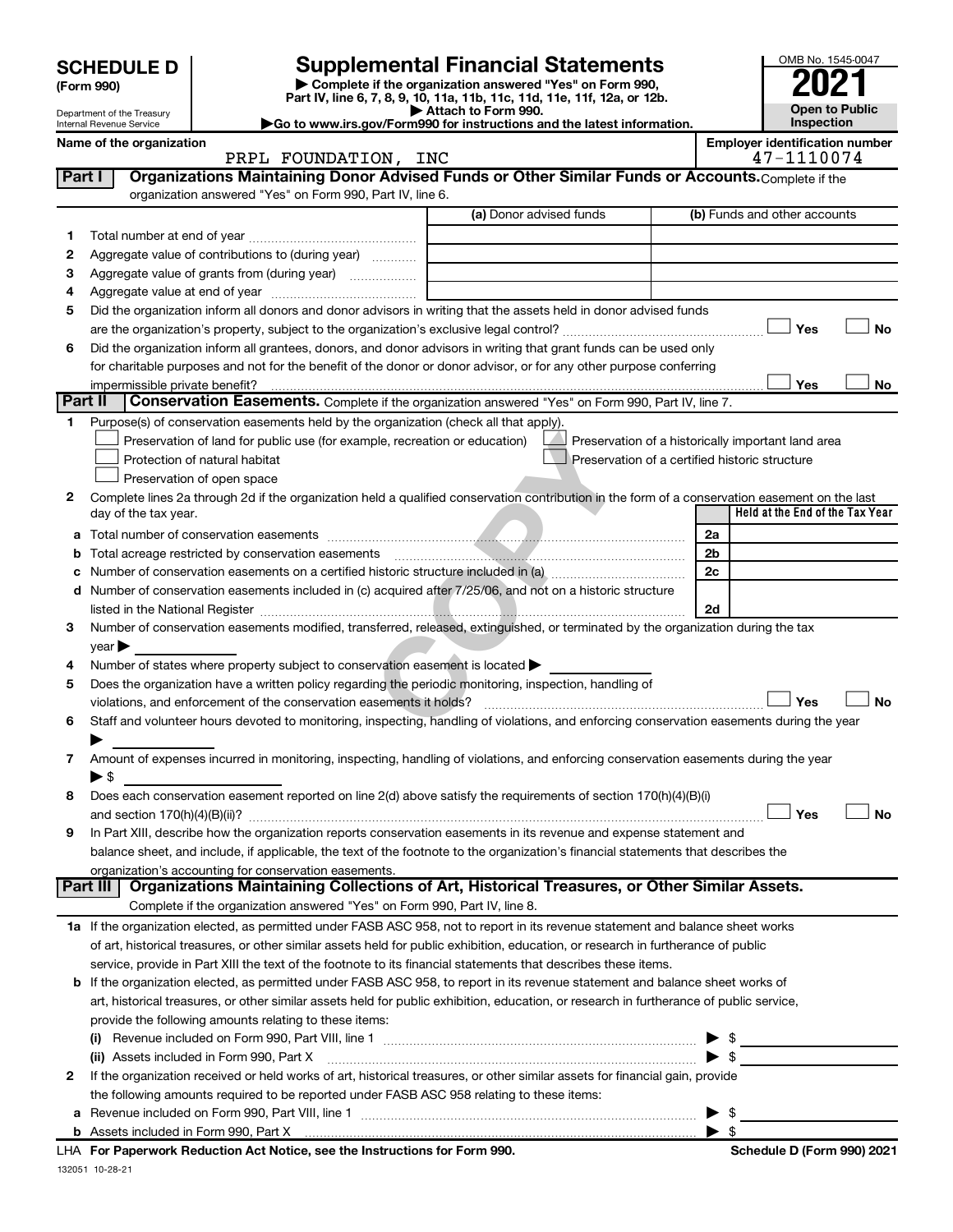|               | Schedule D (Form 990) 2021                                                                                                                                                                                                     | PRPL FOUNDATION, INC |                |                                                                                                                                                                                                                               |                 |   | $47 - 1110074$ Page 2 |           |
|---------------|--------------------------------------------------------------------------------------------------------------------------------------------------------------------------------------------------------------------------------|----------------------|----------------|-------------------------------------------------------------------------------------------------------------------------------------------------------------------------------------------------------------------------------|-----------------|---|-----------------------|-----------|
|               | Organizations Maintaining Collections of Art, Historical Treasures, or Other Similar Assets (continued)<br>Part III                                                                                                            |                      |                |                                                                                                                                                                                                                               |                 |   |                       |           |
| 3             | Using the organization's acquisition, accession, and other records, check any of the following that make significant use of its                                                                                                |                      |                |                                                                                                                                                                                                                               |                 |   |                       |           |
|               | collection items (check all that apply):                                                                                                                                                                                       |                      |                |                                                                                                                                                                                                                               |                 |   |                       |           |
| a             | Public exhibition                                                                                                                                                                                                              | d                    |                | Loan or exchange program                                                                                                                                                                                                      |                 |   |                       |           |
| b             | Scholarly research                                                                                                                                                                                                             | e                    |                | Other and the contract of the contract of the contract of the contract of the contract of the contract of the contract of the contract of the contract of the contract of the contract of the contract of the contract of the |                 |   |                       |           |
| c             | Preservation for future generations                                                                                                                                                                                            |                      |                |                                                                                                                                                                                                                               |                 |   |                       |           |
| 4             | Provide a description of the organization's collections and explain how they further the organization's exempt purpose in Part XIII.                                                                                           |                      |                |                                                                                                                                                                                                                               |                 |   |                       |           |
| 5             | During the year, did the organization solicit or receive donations of art, historical treasures, or other similar assets                                                                                                       |                      |                |                                                                                                                                                                                                                               |                 |   |                       |           |
|               |                                                                                                                                                                                                                                |                      |                |                                                                                                                                                                                                                               |                 |   | Yes                   | No        |
|               | Part IV<br><b>Escrow and Custodial Arrangements.</b> Complete if the organization answered "Yes" on Form 990, Part IV, line 9, or                                                                                              |                      |                |                                                                                                                                                                                                                               |                 |   |                       |           |
|               | reported an amount on Form 990, Part X, line 21.                                                                                                                                                                               |                      |                |                                                                                                                                                                                                                               |                 |   |                       |           |
|               | 1a Is the organization an agent, trustee, custodian or other intermediary for contributions or other assets not included                                                                                                       |                      |                |                                                                                                                                                                                                                               |                 |   |                       |           |
|               |                                                                                                                                                                                                                                |                      |                |                                                                                                                                                                                                                               |                 |   | Yes                   | <b>No</b> |
|               | b If "Yes," explain the arrangement in Part XIII and complete the following table:                                                                                                                                             |                      |                |                                                                                                                                                                                                                               |                 |   | Amount                |           |
|               |                                                                                                                                                                                                                                |                      |                |                                                                                                                                                                                                                               | 1c              |   |                       |           |
|               | c Beginning balance measurements and the contract of the contract of the contract of the contract of the contract of the contract of the contract of the contract of the contract of the contract of the contract of the contr |                      |                |                                                                                                                                                                                                                               | 1d              |   |                       |           |
|               | e Distributions during the year manufactured and continuum control of the control of the control of the state of the control of the control of the control of the control of the control of the control of the control of the  |                      |                |                                                                                                                                                                                                                               | 1e              |   |                       |           |
|               |                                                                                                                                                                                                                                |                      |                |                                                                                                                                                                                                                               | 1f              |   |                       |           |
|               | 2a Did the organization include an amount on Form 990, Part X, line 21, for escrow or custodial account liability?                                                                                                             |                      |                |                                                                                                                                                                                                                               |                 | . | Yes                   | No        |
|               | b If "Yes," explain the arrangement in Part XIII. Check here if the explanation has been provided on Part XIII                                                                                                                 |                      |                |                                                                                                                                                                                                                               |                 |   |                       |           |
| <b>Part V</b> | <b>Endowment Funds.</b> Complete if the organization answered "Yes" on Form 990, Part IV, line 10.                                                                                                                             |                      |                |                                                                                                                                                                                                                               |                 |   |                       |           |
|               |                                                                                                                                                                                                                                | (a) Current year     | (b) Prior year | (c) Two years back (d) Three years back (e) Four years back                                                                                                                                                                   |                 |   |                       |           |
|               | 1a Beginning of year balance                                                                                                                                                                                                   |                      |                |                                                                                                                                                                                                                               |                 |   |                       |           |
|               |                                                                                                                                                                                                                                |                      |                |                                                                                                                                                                                                                               |                 |   |                       |           |
|               | c Net investment earnings, gains, and losses                                                                                                                                                                                   |                      |                |                                                                                                                                                                                                                               |                 |   |                       |           |
|               |                                                                                                                                                                                                                                |                      |                |                                                                                                                                                                                                                               |                 |   |                       |           |
|               | e Other expenditures for facilities                                                                                                                                                                                            |                      |                |                                                                                                                                                                                                                               |                 |   |                       |           |
|               |                                                                                                                                                                                                                                |                      |                |                                                                                                                                                                                                                               |                 |   |                       |           |
|               |                                                                                                                                                                                                                                |                      |                |                                                                                                                                                                                                                               |                 |   |                       |           |
| g             | End of year balance <i>manually contained</i>                                                                                                                                                                                  |                      |                |                                                                                                                                                                                                                               |                 |   |                       |           |
| 2             | Provide the estimated percentage of the current year end balance (line 1g, column (a)) held as:                                                                                                                                |                      |                |                                                                                                                                                                                                                               |                 |   |                       |           |
| а             | Board designated or quasi-endowment                                                                                                                                                                                            |                      | %              |                                                                                                                                                                                                                               |                 |   |                       |           |
|               | <b>b</b> Permanent endowment $\blacktriangleright$                                                                                                                                                                             | %                    |                |                                                                                                                                                                                                                               |                 |   |                       |           |
|               | $c$ Term endowment $\blacktriangleright$                                                                                                                                                                                       | %                    |                |                                                                                                                                                                                                                               |                 |   |                       |           |
|               | The percentages on lines 2a, 2b, and 2c should equal 100%.                                                                                                                                                                     |                      |                |                                                                                                                                                                                                                               |                 |   |                       |           |
|               | 3a Are there endowment funds not in the possession of the organization that are held and administered for the organization                                                                                                     |                      |                |                                                                                                                                                                                                                               |                 |   |                       |           |
|               | Yes<br>No<br>by:                                                                                                                                                                                                               |                      |                |                                                                                                                                                                                                                               |                 |   |                       |           |
|               | (i)                                                                                                                                                                                                                            |                      |                |                                                                                                                                                                                                                               |                 |   | 3a(i)                 |           |
|               |                                                                                                                                                                                                                                |                      |                |                                                                                                                                                                                                                               |                 |   | 3a(ii)                |           |
|               |                                                                                                                                                                                                                                |                      |                |                                                                                                                                                                                                                               |                 |   | 3b                    |           |
| 4             | Describe in Part XIII the intended uses of the organization's endowment funds.<br>Land, Buildings, and Equipment.<br><b>Part VI</b>                                                                                            |                      |                |                                                                                                                                                                                                                               |                 |   |                       |           |
|               | Complete if the organization answered "Yes" on Form 990, Part IV, line 11a. See Form 990, Part X, line 10.                                                                                                                     |                      |                |                                                                                                                                                                                                                               |                 |   |                       |           |
|               | Description of property                                                                                                                                                                                                        | (a) Cost or other    |                | (b) Cost or other                                                                                                                                                                                                             | (c) Accumulated |   | (d) Book value        |           |
|               |                                                                                                                                                                                                                                | basis (investment)   |                | basis (other)                                                                                                                                                                                                                 | depreciation    |   |                       |           |
|               |                                                                                                                                                                                                                                |                      |                |                                                                                                                                                                                                                               |                 |   |                       |           |
|               |                                                                                                                                                                                                                                |                      |                |                                                                                                                                                                                                                               |                 |   |                       |           |
|               |                                                                                                                                                                                                                                |                      |                |                                                                                                                                                                                                                               |                 |   |                       |           |
|               |                                                                                                                                                                                                                                |                      |                |                                                                                                                                                                                                                               |                 |   |                       |           |
|               |                                                                                                                                                                                                                                |                      |                |                                                                                                                                                                                                                               |                 |   |                       |           |
|               | Total. Add lines 1a through 1e. (Column (d) must equal Form 990, Part X, column (B), line 10c.)                                                                                                                                |                      |                |                                                                                                                                                                                                                               |                 |   |                       | 0.        |
|               |                                                                                                                                                                                                                                |                      |                |                                                                                                                                                                                                                               |                 |   |                       |           |

**Schedule D (Form 990) 2021**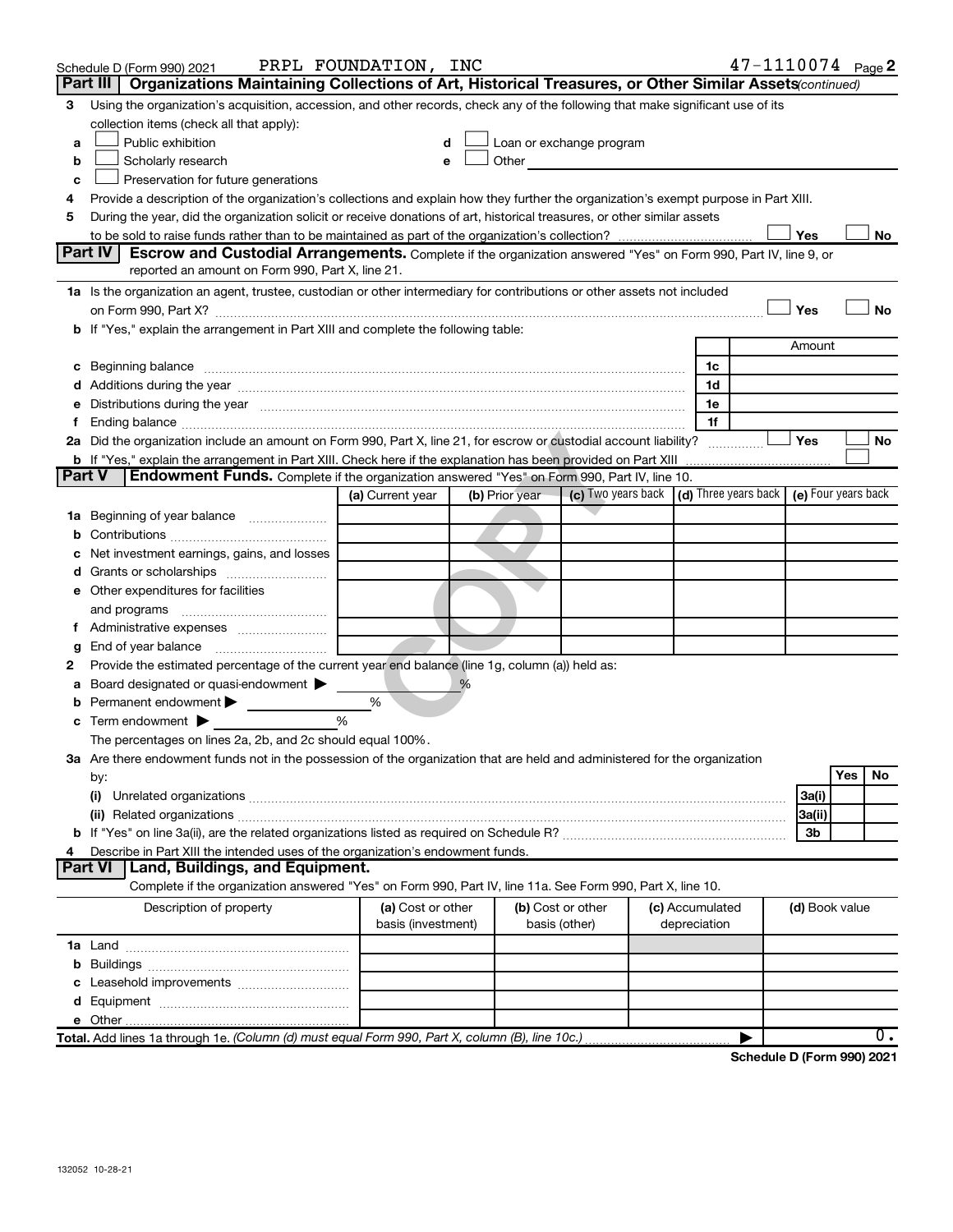| Part VII Investments - Other Securities.<br>Complete if the organization answered "Yes" on Form 990, Part IV, line 11b. See Form 990, Part X, line 12. |                 |                                                           |                |
|--------------------------------------------------------------------------------------------------------------------------------------------------------|-----------------|-----------------------------------------------------------|----------------|
| (a) Description of security or category (including name of security)                                                                                   | (b) Book value  | (c) Method of valuation: Cost or end-of-year market value |                |
| (1) Financial derivatives                                                                                                                              |                 |                                                           |                |
|                                                                                                                                                        |                 |                                                           |                |
| (3) Other                                                                                                                                              |                 |                                                           |                |
| (A)                                                                                                                                                    |                 |                                                           |                |
| (B)                                                                                                                                                    |                 |                                                           |                |
| (C)                                                                                                                                                    |                 |                                                           |                |
| (D)                                                                                                                                                    |                 |                                                           |                |
| (E)                                                                                                                                                    |                 |                                                           |                |
| (F)                                                                                                                                                    |                 |                                                           |                |
| (G)                                                                                                                                                    |                 |                                                           |                |
| (H)<br><b>Total.</b> (Col. (b) must equal Form 990, Part X, col. (B) line 12.) $\blacktriangleright$                                                   |                 |                                                           |                |
| Part VIII Investments - Program Related.                                                                                                               |                 |                                                           |                |
| Complete if the organization answered "Yes" on Form 990, Part IV, line 11c. See Form 990, Part X, line 13.                                             |                 |                                                           |                |
| (a) Description of investment                                                                                                                          | (b) Book value  | (c) Method of valuation: Cost or end-of-year market value |                |
| (1)                                                                                                                                                    |                 |                                                           |                |
| (2)                                                                                                                                                    |                 |                                                           |                |
| (3)                                                                                                                                                    |                 |                                                           |                |
| (4)                                                                                                                                                    |                 |                                                           |                |
| (5)                                                                                                                                                    |                 |                                                           |                |
| (6)                                                                                                                                                    |                 |                                                           |                |
| (7)                                                                                                                                                    |                 |                                                           |                |
| (8)                                                                                                                                                    |                 |                                                           |                |
| (9)                                                                                                                                                    |                 |                                                           |                |
| Total. (Col. (b) must equal Form 990, Part X, col. (B) line $13.$ )<br><b>Other Assets.</b><br>Part IX                                                 |                 |                                                           |                |
| Complete if the organization answered "Yes" on Form 990, Part IV, line 11d. See Form 990, Part X, line 15.                                             |                 |                                                           |                |
|                                                                                                                                                        | (a) Description |                                                           | (b) Book value |
| (1)                                                                                                                                                    |                 |                                                           |                |
| (2)                                                                                                                                                    |                 |                                                           |                |
| (3)                                                                                                                                                    |                 |                                                           |                |
| (4)                                                                                                                                                    |                 |                                                           |                |
| (5)                                                                                                                                                    |                 |                                                           |                |
| (6)                                                                                                                                                    |                 |                                                           |                |
| (7)                                                                                                                                                    |                 |                                                           |                |
| (8)                                                                                                                                                    |                 |                                                           |                |
| (9)                                                                                                                                                    |                 |                                                           |                |
| Total. (Column (b) must equal Form 990, Part X, col. (B) line 15.)<br><b>Other Liabilities.</b><br>Part X                                              |                 |                                                           |                |
| Complete if the organization answered "Yes" on Form 990, Part IV, line 11e or 11f. See Form 990, Part X, line 25.                                      |                 |                                                           |                |
| (a) Description of liability<br>1.                                                                                                                     |                 |                                                           | (b) Book value |
| Federal income taxes<br>(1)                                                                                                                            |                 |                                                           |                |
| DEFERRED PROJECT COSTS<br>(2)                                                                                                                          |                 |                                                           | 2,302,300.     |
| (3)                                                                                                                                                    |                 |                                                           |                |
| (4)                                                                                                                                                    |                 |                                                           |                |
| (5)                                                                                                                                                    |                 |                                                           |                |
| (6)                                                                                                                                                    |                 |                                                           |                |
| (7)                                                                                                                                                    |                 |                                                           |                |
| (8)                                                                                                                                                    |                 |                                                           |                |
| (9)                                                                                                                                                    |                 |                                                           |                |
| Total. (Column (b) must equal Form 990, Part X, col. (B) line 25.).                                                                                    |                 |                                                           | 2,302,300.     |

**2.** Liability for uncertain tax positions. In Part XIII, provide the text of the footnote to the organization's financial statements that reports the organization's liability for uncertain tax positions under FASB ASC 740. Check here if the text of the footnote has been provided in Part XIII.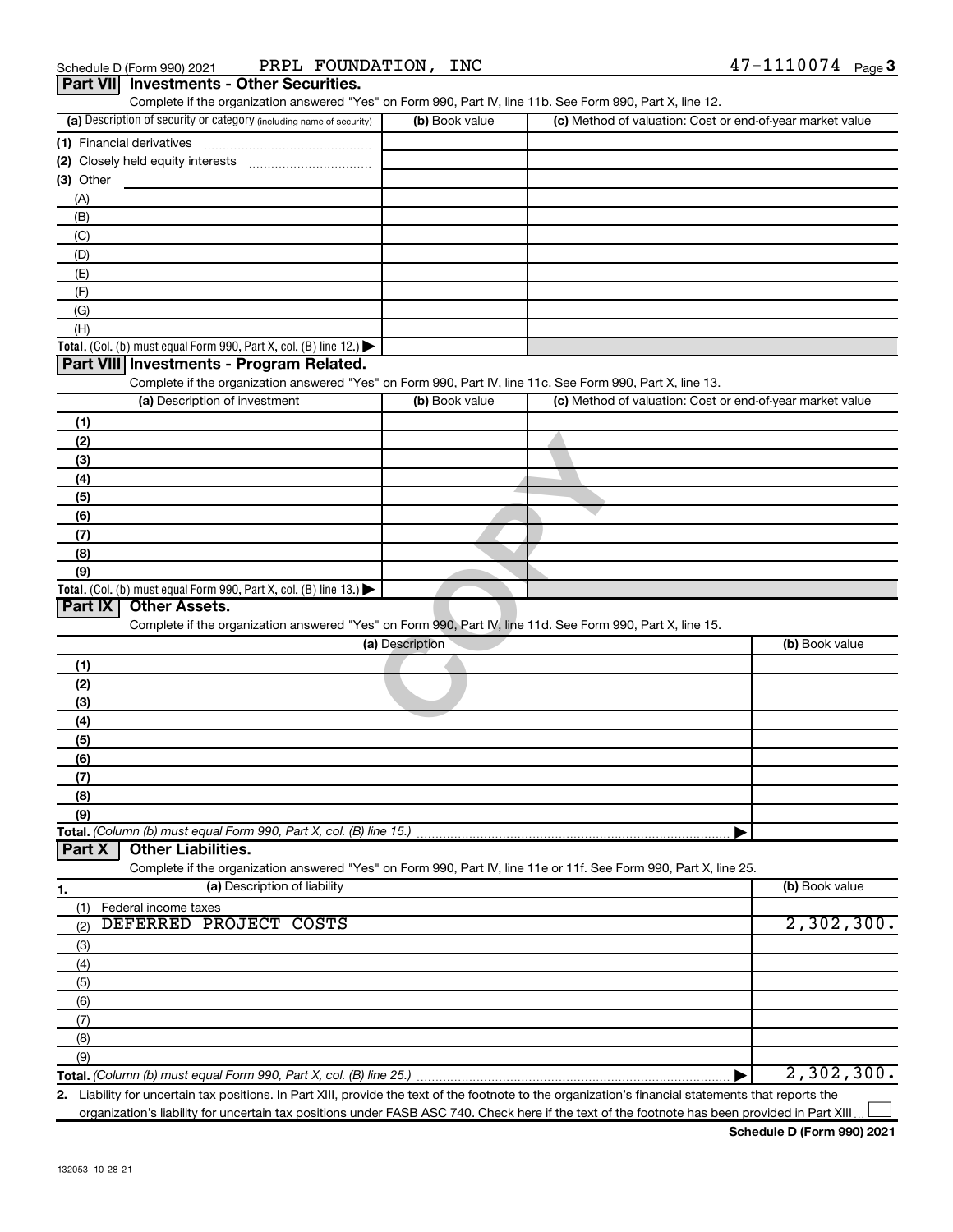|    | PRPL FOUNDATION, INC<br>Schedule D (Form 990) 2021                                                                                                                                                                                   |                | 47-1110074 Page 4 |
|----|--------------------------------------------------------------------------------------------------------------------------------------------------------------------------------------------------------------------------------------|----------------|-------------------|
|    | Reconciliation of Revenue per Audited Financial Statements With Revenue per Return.<br>Part XI                                                                                                                                       |                |                   |
|    | Complete if the organization answered "Yes" on Form 990, Part IV, line 12a.                                                                                                                                                          |                |                   |
| 1  | Total revenue, gains, and other support per audited financial statements                                                                                                                                                             |                | $\mathbf{1}$      |
| 2  | Amounts included on line 1 but not on Form 990, Part VIII, line 12:                                                                                                                                                                  |                |                   |
| a  |                                                                                                                                                                                                                                      | 2a             |                   |
| b  |                                                                                                                                                                                                                                      | 2 <sub>b</sub> |                   |
| с  |                                                                                                                                                                                                                                      | 2 <sub>c</sub> |                   |
| d  |                                                                                                                                                                                                                                      | 2d             |                   |
| е  | Add lines 2a through 2d                                                                                                                                                                                                              |                | 2e                |
| 3  | Subtract line 2e from line 1 <b>manufacture in the contract of the 2e</b> from line 1                                                                                                                                                |                | 3                 |
| 4  | Amounts included on Form 990, Part VIII, line 12, but not on line 1:                                                                                                                                                                 |                |                   |
| a  |                                                                                                                                                                                                                                      | 4a             |                   |
|    |                                                                                                                                                                                                                                      | 4b             |                   |
|    | Add lines 4a and 4b                                                                                                                                                                                                                  |                | 4с                |
| 5  |                                                                                                                                                                                                                                      |                | 5                 |
|    | Part XII   Reconciliation of Expenses per Audited Financial Statements With Expenses per Return.                                                                                                                                     |                |                   |
|    | Complete if the organization answered "Yes" on Form 990, Part IV, line 12a.                                                                                                                                                          |                |                   |
| 1  |                                                                                                                                                                                                                                      |                | 1                 |
| 2  | Amounts included on line 1 but not on Form 990, Part IX, line 25:                                                                                                                                                                    |                |                   |
| a  |                                                                                                                                                                                                                                      | 2a             |                   |
| b  |                                                                                                                                                                                                                                      | 2 <sub>b</sub> |                   |
| с  |                                                                                                                                                                                                                                      | 2c             |                   |
| d  |                                                                                                                                                                                                                                      | 2d             |                   |
| е  | Add lines 2a through 2d <b>contained a contained a contained a contained a contained a contained a contained a contained a contact a contact a contact a contact a contact a contact a contact a contact a contact a contact a c</b> |                | 2e                |
| 3  |                                                                                                                                                                                                                                      |                | 3                 |
| 4  | Amounts included on Form 990, Part IX, line 25, but not on line 1:                                                                                                                                                                   |                |                   |
|    | Investment expenses not included on Form 990, Part VIII, line 7b [100]                                                                                                                                                               | 4a             |                   |
|    |                                                                                                                                                                                                                                      | 4 <sub>h</sub> |                   |
| C. | Add lines 4a and 4b                                                                                                                                                                                                                  |                | 4c                |
| 5. |                                                                                                                                                                                                                                      |                | 5                 |
|    | <b>Part XIII Supplemental Information.</b>                                                                                                                                                                                           |                |                   |
|    | Provide the descriptions required for Part II, lines 3, 5, and 9; Part III, lines 1a and 4; Part IV, lines 1b and 2b; Part V, line 4; Part X, line 2; Part XI,                                                                       |                |                   |
|    | lines 2d and 4b; and Part XII, lines 2d and 4b. Also complete this part to provide any additional information.                                                                                                                       |                |                   |
|    |                                                                                                                                                                                                                                      |                |                   |
|    |                                                                                                                                                                                                                                      |                |                   |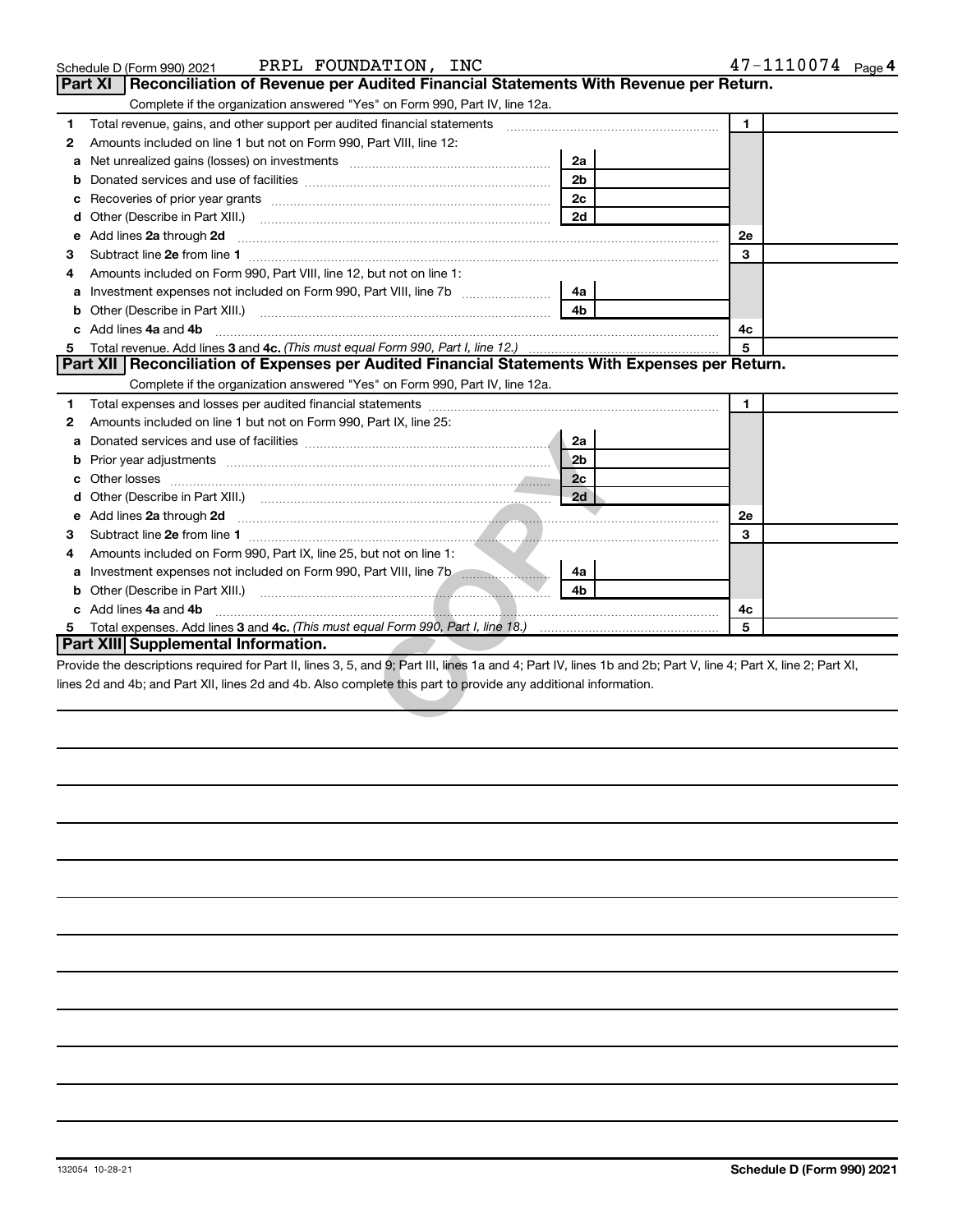**PRINCIPLE OF PORTABILITY,<br>DEPLOYED TO MANY DEVICES -<br>TABLE SOFTWARE (JITS, EMULA<br>EVELOPERS TO INNOVATE ON TH<br>N, ("FOUNDATION") IS AN OPE<br>IVE, ORGANIZATION. IT MAIN<br>RE - BUT IT IS OPEN TO ALL<br>TER-TO-DEVICE PORTABLE SOFT** OMB No. 1545-0047 Department of the Treasury Internal Revenue Service **Complete to provide information for responses to specific questions on Form 990 or 990-EZ or to provide any additional information. | Attach to Form 990 or Form 990-EZ. | Go to www.irs.gov/Form990 for the latest information. Open to Public Inspection Employer identification number** Name of the organization **(Form 990) SCHEDULE O Supplemental Information to Form 990 or 990-EZ**  $\begin{bmatrix} 0 & 0 & 0 \\ 0 & 0 & 0 \\ 0 & 0 & 0 \end{bmatrix}$  Complete to provide information for responses to specific questions on PRPL FOUNDATION, INC  $|47-1110074$ FORM 990, PART I, LINE 1, DESCRIPTION OF ORGANIZATION MISSION: SECURITY, VIRTUALIZATION AND SOFTWARE PORTABILITY. PRPL IS THE EMBODIMENT OF A VARIETY OF NEW AND EXISTING COMMUNITY OPEN SOURCE PROJECTS TO HELP ADDRESS THESE ISSUES. THE GOAL IS TO PUSH INNOVATION IN AREAS RANGING FROM BIG DATA, CLOUD COMPUTING AND ANALYTICS TO EMBEDDED DEVICES, INTERNET-OF-THINGS "IOT" HUBS AND RESIDENTIAL GATEWAYS. PRPL IS BEING CREATED ON THE PRINCIPLE OF PORTABILITY, ALLOWING FOR CODE TO BE WRITTEN ONCE, AND DEPLOYED TO MANY DEVICES - REGARDLESS OF ARCHITECTURE. BY PUSHING PORTABLE SOFTWARE (JITS, EMULATION, BINARY TRANSLATION), PRPL ENABLES DEVELOPERS TO INNOVATE ON THEIR CORE STRENGTHS.THE PRPL FOUNDATION, ("FOUNDATION") IS AN OPEN-SOURCE, COMMUNITY-DRIVEN, COLLABORATIVE, ORGANIZATION. IT MAINLY TARGETS AND SUPPORTS THE MIPS ARCHITECTURE - BUT IT IS OPEN TO ALL - WITH A FOCUS ON ENABLING NEXT-GEN DATACENTER-TO-DEVICE PORTABLE SOFTWARE AND VIRTUALIZED ARCHITECTURES.

FORM 990, ITEM B:

THE 2021 FORM 990 IS BEING AMENDED DUE TO A CORRECTION OF MEMBERSHIP

DUES BEING RECOGNIZED. THIS AFFECTS PAGE 2 PROGRAM SERVICE REVENUE,

PAGE 9 PROGRAM SERVICE REVENUE, AND PAGE 10 BALANCE SHEET.

FORM 990, PART III, LINE 1, DESCRIPTION OF ORGANIZATION MISSION:

THE MISSION OF THE FOUNDATION IS TO: (A) DEVELOP, SUPPORT AND PROMOTE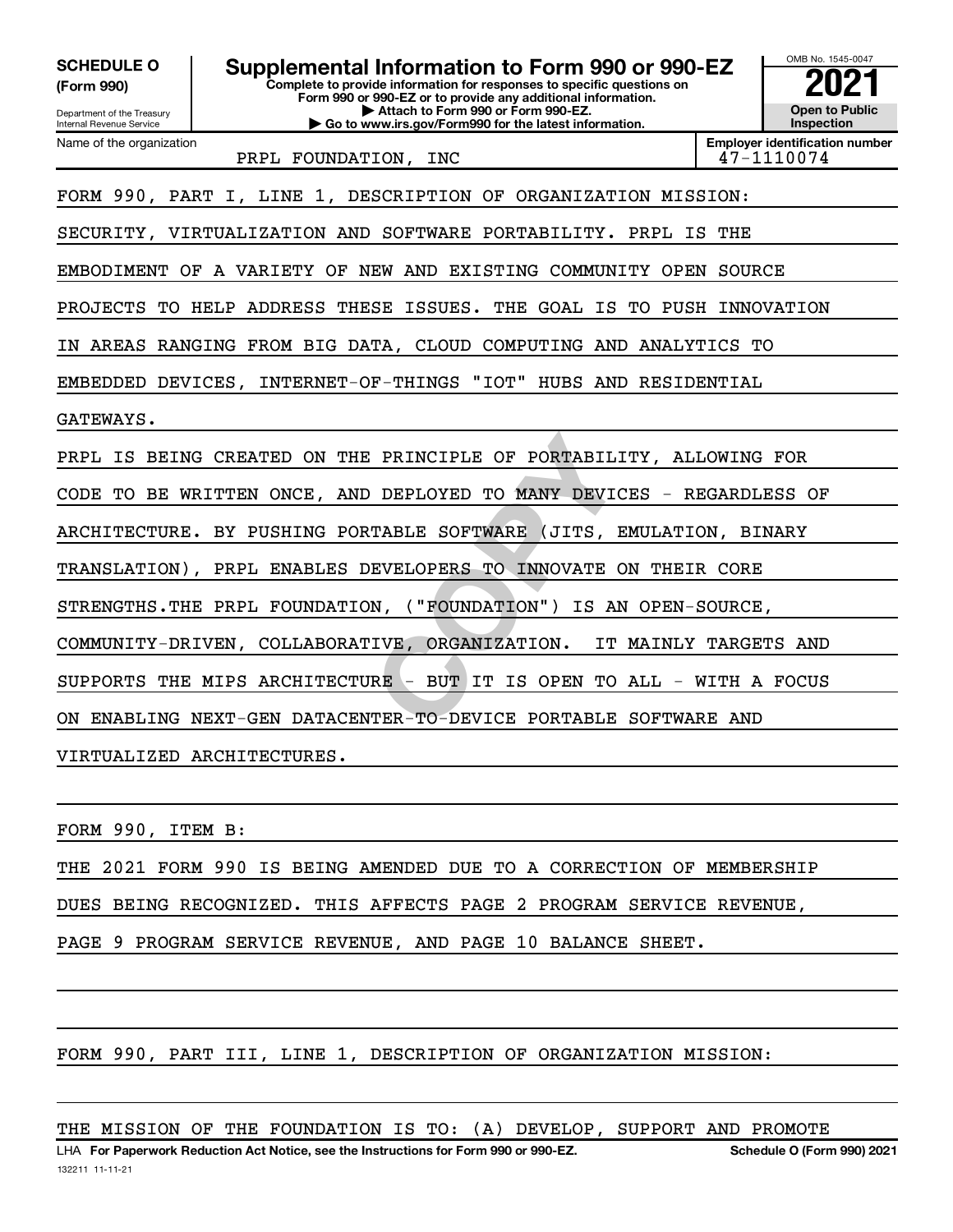| Schedule O (Form 990) 2021                                                  | Page 2                                              |  |  |  |
|-----------------------------------------------------------------------------|-----------------------------------------------------|--|--|--|
| Name of the organization<br>PRPL FOUNDATION,<br>INC                         | <b>Employer identification number</b><br>47-1110074 |  |  |  |
| AN OPEN-SOURCE, COMMUNITY-DRIVEN CONSORTIUM WITH A FOCUS ON ENABLING        |                                                     |  |  |  |
| THE SECURITY AND INTEROPERABILITY OF EMBEDDED DEVICES FOR THE INTERNET      |                                                     |  |  |  |
| AND SMART SOCIETY OF THE FUTURE; AND (B)<br>(TOT)<br>OF THINGS<br>UNDERTAKE |                                                     |  |  |  |
| OTHER ACTIVITIES AS APPROPRIATE TO<br>FURTHER THE PURPOSES AND ACHIEVE THE  |                                                     |  |  |  |

GOALS SET FORTH ABOVE.

HISTORICALLY, THE PRPL FOUNDATION DEVELOPED AROUND THE MIPS ECOSYSTEM;

IT NOW HAS EVOLVED TO BE INSTRUCTION SET-NEUTRAL IN ITS APPROACH. THE

MISSION OF THE FOUNDATION MAY ONLY BE AMENDED BY A UNANIMOUS VOTE OF

ALL OF PLATINUM DIRECTORS (AS DEFINED BELOW).

FORM 990, PART VI, SECTION A, LINE 3:

THE ORGANIZATION DELEGATES THE MAJORITY OF OPERATIONS DUTIES TO THE

Y ONLY BE AMENDED BY A UNAN<br>
S DEFINED BELOW).<br>
...LINE 3:<br>
HE MAJORITY OF OPERATIONS D<br>
INC, INCLUDING BUT NOT LIMI<br>
TY OF MEETINGS, ASSISTANCE<br>
IES. MANAGEMENT COMPANY, VIRTUAL INC, INCLUDING BUT NOT LIMITED TO

ADMINISTRATION OF THE MAJORITY OF MEETINGS, ASSISTANCE WITH MEMBERSHIP

DUTIES AND ALL FINANCIAL DUTIES.

FORM 990, PART VI, SECTION A, LINE 6:

THE FOUNDATION SHALL INITIALLY HAVE FOUR CLASSES OF MEMBERSHIP: PLATINUM MEMBERS, GOLD MEMBERS, SILVER MEMBERS, AND INDIVIDUAL/ACADEMIA MEMBERS. THE NUMBER OF PLATINUM MEMBERS SHALL BE LIMITED TO EIGHT MEMBERS. THE NUMBER OF GOLD MEMBERS, SLIVER MEMBERS AND INDIVIDUAL/ACADEMIA MEMBERS ARE UNLIMITED.

132212 11-11-21 **Schedule O (Form 990) 2021** FORM 990, PART VI, SECTION A, LINE 7A: SUBJECT TO THE PROVISIONS OF SECTION 4.3, THE BOARD SHALL ESTABLISH REASONABLE NOMINATION AND ELECTION PROCEDURES FOR THE DIRECTORS ELECTED BY ANY CLASS OF MEMBERS, GIVEN THE NATURE, SIZE, AND OPERATIONS OF THE FOUNDATION, INCLUDING A REASONABLE MEANS FOR MEMBERS OF APPROPRIATE CLASSES